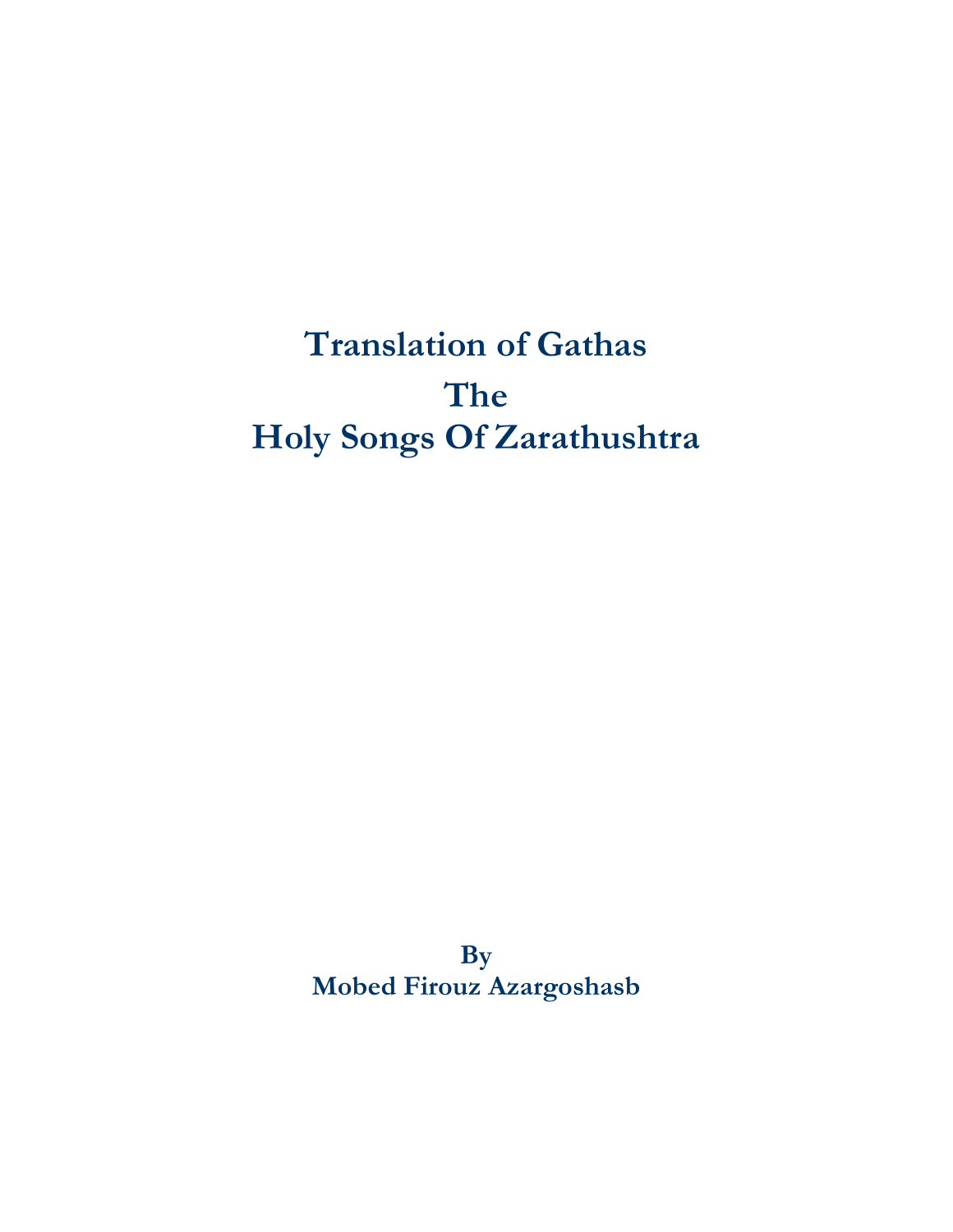# **Table of Contents**

<span id="page-1-0"></span>

| Translation of Gathas - The Holy Songs Of Zarathushtra |  |
|--------------------------------------------------------|--|
|                                                        |  |
|                                                        |  |
|                                                        |  |
|                                                        |  |
|                                                        |  |
|                                                        |  |
|                                                        |  |
|                                                        |  |
|                                                        |  |
|                                                        |  |
|                                                        |  |
|                                                        |  |
|                                                        |  |
|                                                        |  |
|                                                        |  |
|                                                        |  |
|                                                        |  |
|                                                        |  |
|                                                        |  |
|                                                        |  |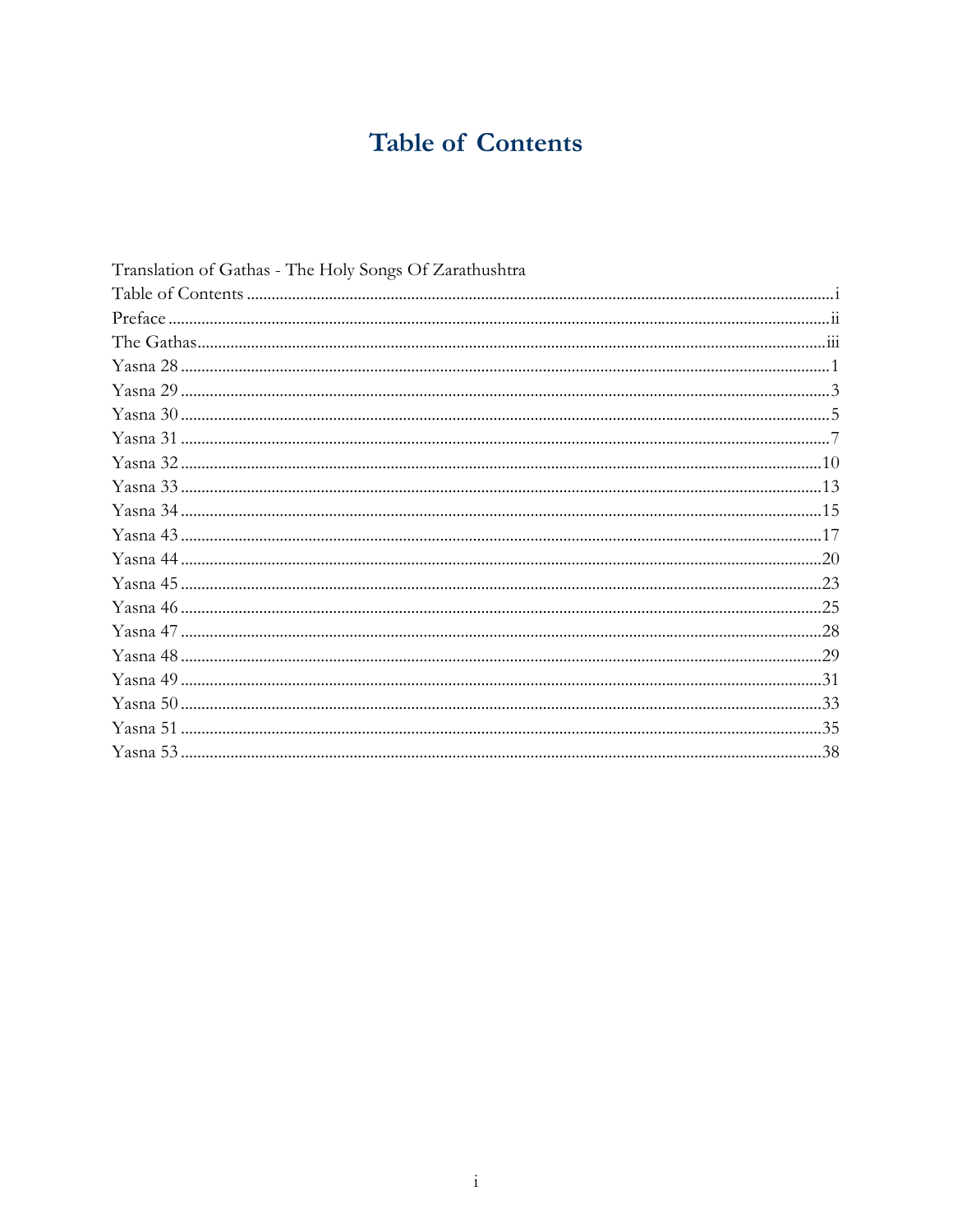# **Preface**

<span id="page-2-0"></span>The Gathas, or the Holy Songs of Zarathushtra, were translated by me into Persian about 20 years ago. They were in two big volumes of 500 to 600 pages each, and difficult to make a copy available to all Zoroastrians. To alleviate that, a few years back, I made available a book of 108 pages containing the 17 chapters of the Gathas in a fluent and easy to understand Persian language.

This presents book contains that simplified Persian translation [not available in the Web version] as will the English translation for the same. It is hoped that through this book, my co-religionists as well as all persons who are inclined to gain some knowledge of our prophet Zoroaster and his high and valuable teachings, achieve that knowledge.

With best wishes of the author for all the readers of this book and with the hope that I would have the opportunity of serving my Zoroastrian brothers and sisters somehow in future as well, even though insignificant, I remain,

> Sincerely, Mobed Firouz Azargoshasb August 22, 1980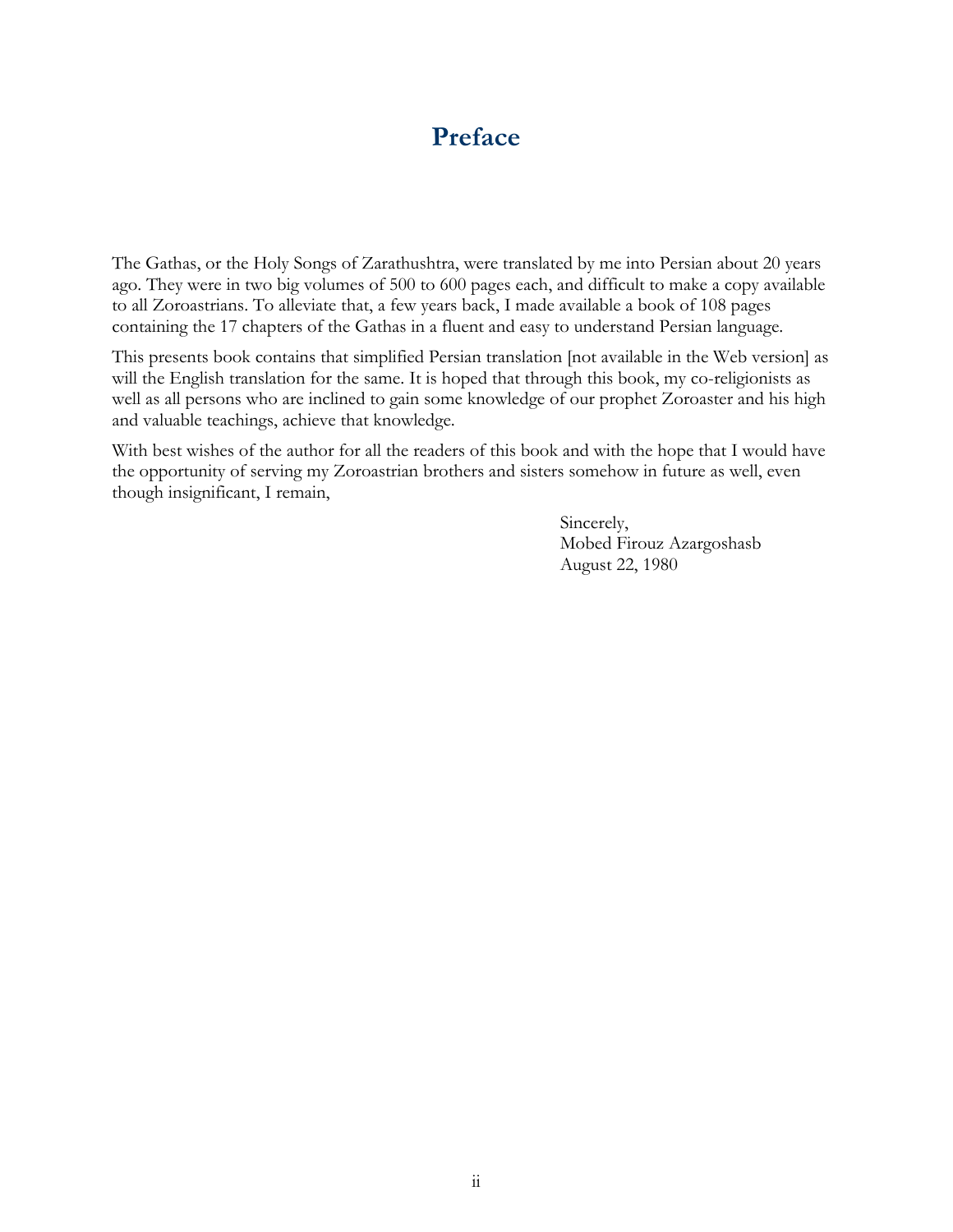# **The Gathas**

<span id="page-3-0"></span>The Gathas are the divine songs of Zarathushtra which have remained intact as part of the Yasna, the oldest Zoroastrian scripture which has been passed down through history, and has come into our hands today. The Gathas is the only part of the Zoroastrian scripture which is directly attributed to Zarathushtra.

The Gathas is in five parts.

- The first part is Ahunuvaiti Gatha in 7 chapters, which starts from Chapter 28 of the Yasna and ends in Chapter 34.
- The second part is Ushtavad Gatha in 4 chapters, which starts from Chapter 43 of the Yasna and ends in Chapter 46.
- The third part is Spentamad Gatha in 4 chapters, which starts from Chapter 47 of the Yasna and ends in Chapter 50.
- The fourth part is Vohukhashatr Gatha in 1 chapter, which is Chapter 51 of the Yasna.
- The fifth part is Vahestuesh Gatha in 1 chapter, which is Chapter 53 of the Yasna.

This electronic version of the Gathas of Zarathushtra is taken from the translation of the Gathas by Mobed Firouz Azargoshasb, which was printed by the Council of Iranian Mobeds of North America in March 1988. Permission to publish this electronic version was obtained from Mobed Mehraban Zarthoshty of Vancouver, Canada, in August 1997.

Please feel free to copy, reproduce, or duplicate any part or all of this document for personal and scholarly purposes only, giving full credit to didst translator and source. No part of this publication may be reproduced in any form for commercial purposes.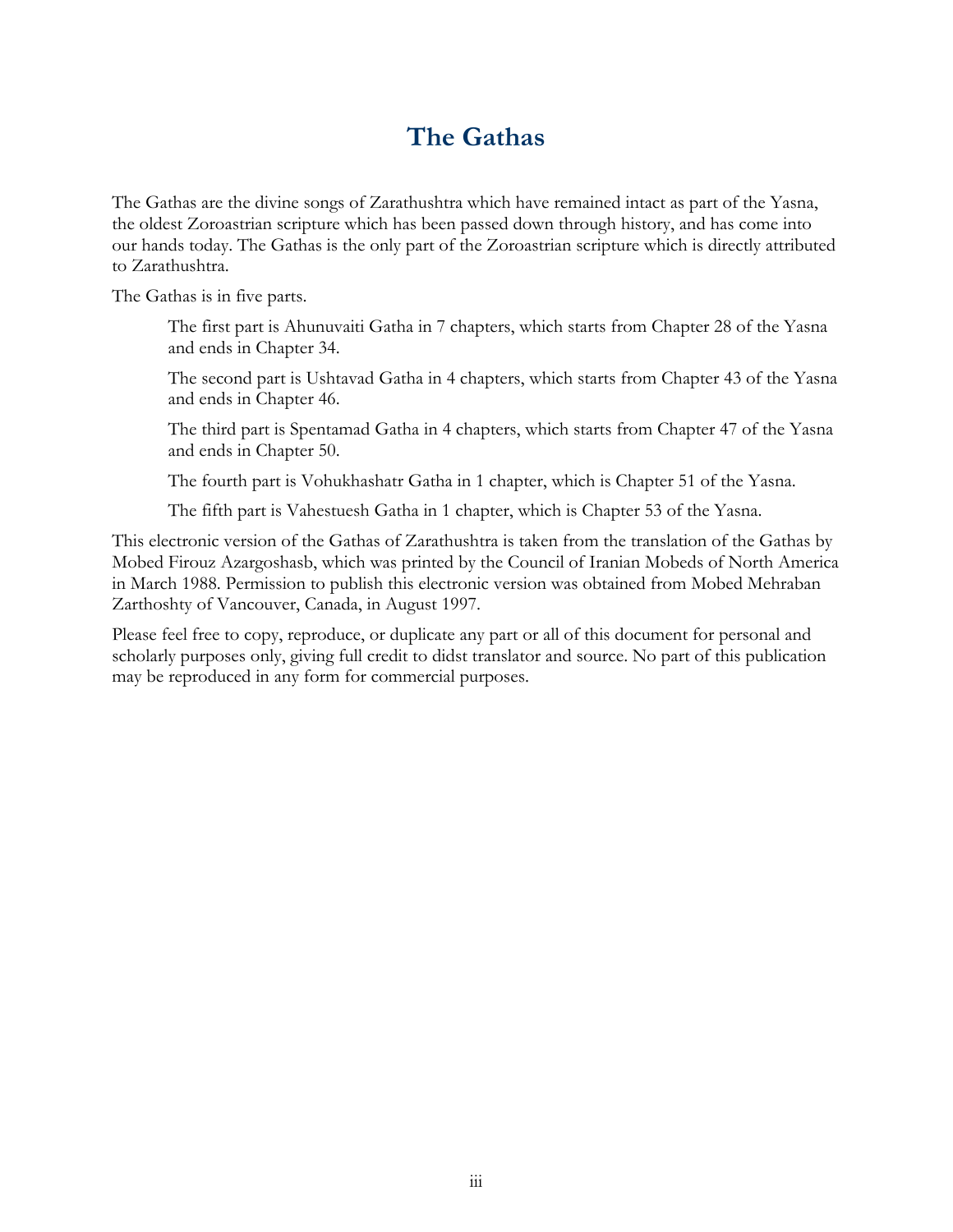<span id="page-4-0"></span>At the commencement of the Ahunuvaiti Gatha we read as follows:

Holy Zarathushtra's entire thoughts, words and deeds our inspirations from Ahura Mazda, the Creator, leading mankind to perfection and bliss. Do welcome this Amesha Spentas (Holy Immortals) and the holy Gathas (heavenly songs of Zarathushtra) and have faith in them.

I praise thee with reverence O, Holy Gathas.

#### **Verse 1:**

I pray to Thee, O Mazda, with uplifted hands, and to thy Holy Spirit, first of all and hope that through truths and righteousness I would enjoy the light of wisdom and a clean conscience, thus bringing solace to the Soul of (Mother Earth) Creation.

#### **Verse 2:**

I shall, verily, approach and succeed in seeing Thee, O Mazda Ahura (Lord of Wisdom and Creator of Life) through pure mind and enlightened heart. O, Creator, do grant me in both worlds, corporeal as well as spiritual, the recompense which can be achieved only through truthfulness and would make happy the faithful ones.

#### **Verse 3:**

O, Mazda, O, Asha and Vohuman, (symbols of truth, purity, good thought and love towards humanity) I shall now sing songs which have not so far been heard by anyone.

I hope that through Asha, Vohuman and ever-lasting Khashathra (symbols of strength and will of the Almighty), the faith and self-sacrifice would increase in our hearts.

O, Almighty God, please accept our wishes, come at our call and grant us bliss.

#### **Verse 4:**

I shall lead my soul towards heaven by pure thought, and being well aware of the blessings which the Almighty, Ahura, shall pour down upon good deeds, I shall teach the people to strive for truth and follow righteousness.

#### **Verse 5:**

O, Asha, the symbol of truthfulness and purity, when shall I see thee? O, Vohuman, the symbol of good thought, shall I be able to recognize Thee through heavenly knowledge and true wisdom? Would I be able to approach the Wise and Mighty Lord of Life by obeying Sraosha, the voice of Conscience. May I be able to guide those who have gone astray towards the highest path, i.e. the path of truth and monotheism, through sacred words and eloquence of speech.

#### **Verse 6:**

O, Lord, come towards us through Vohuman and Asha (pure thought and truth) according to Thy sacred words and grant us long enduring life. O, wise Ahura, grant Zarathushtra and his friends the spiritual strength and joy, so that they may overcome the hatred of their enemies.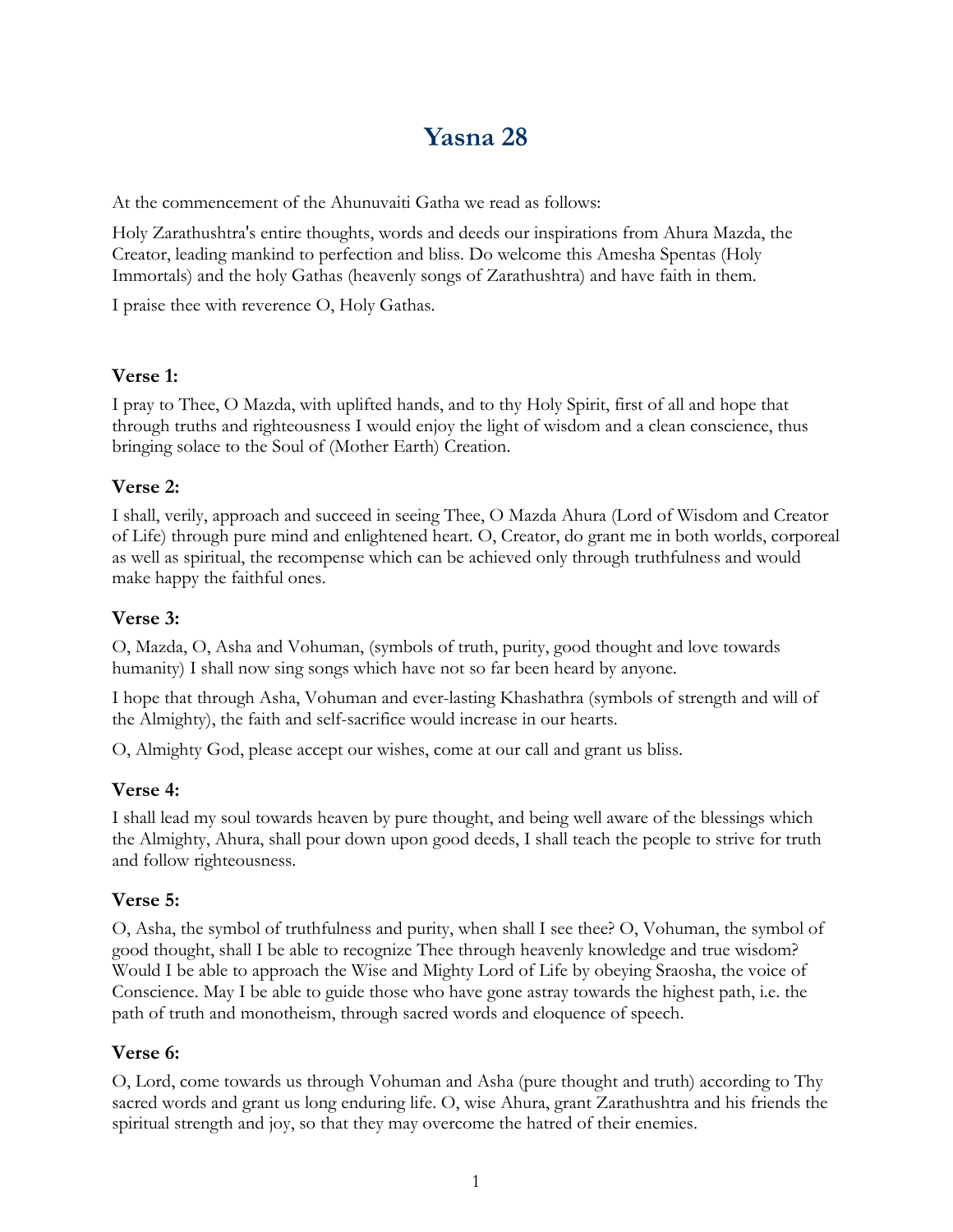# **Verse 7:**

Grant us, O Asha, the blessings which flow from pure thought. Grant, O, Armaiti, Vistaspas every wish and my followers as well O Mazda, Lord of Wisdom, grant your devoted adherents strength, so that your holy teachings may be taught to the world at large.

# **Verse 8:**

O, Lord of Life, of one-accord with Asha and Highest of All, I pray to Thee yearningly to bestow paradise upon Frashaoshtra and my friends and those endowed with pure mind as well, through all eternity.

# **Verse 9:**

O, Ahura Mazda, I constantly strive to offer you my sincere songs of praise and shall never provoke Asha and Vohuman, symbols of righteousness and purity of mind, since I know that Asha, Vohuman and mighty Khashathra are worthy of praise.

# **Verse 10:**

O, Mazda Ahura (Lord of wisdom and Life) fulfill the desires of those whom you know to be upright and enlightened, because of their purity of mind and truthfulness. I believe that no prayers offered devotedly to Thee by sincere persons with high and noble objectives shall remain unanswered on your part.

# **Verse 11:**

Through those prayers may I enjoy their gifts of Asha and Vohuman (truth and purity of mind). Do Thou, O Mazda, Ahura, instruct me Thyself through Thy spirit and knowledge whence did the creation came into being first, so that I may proclaim it to the world.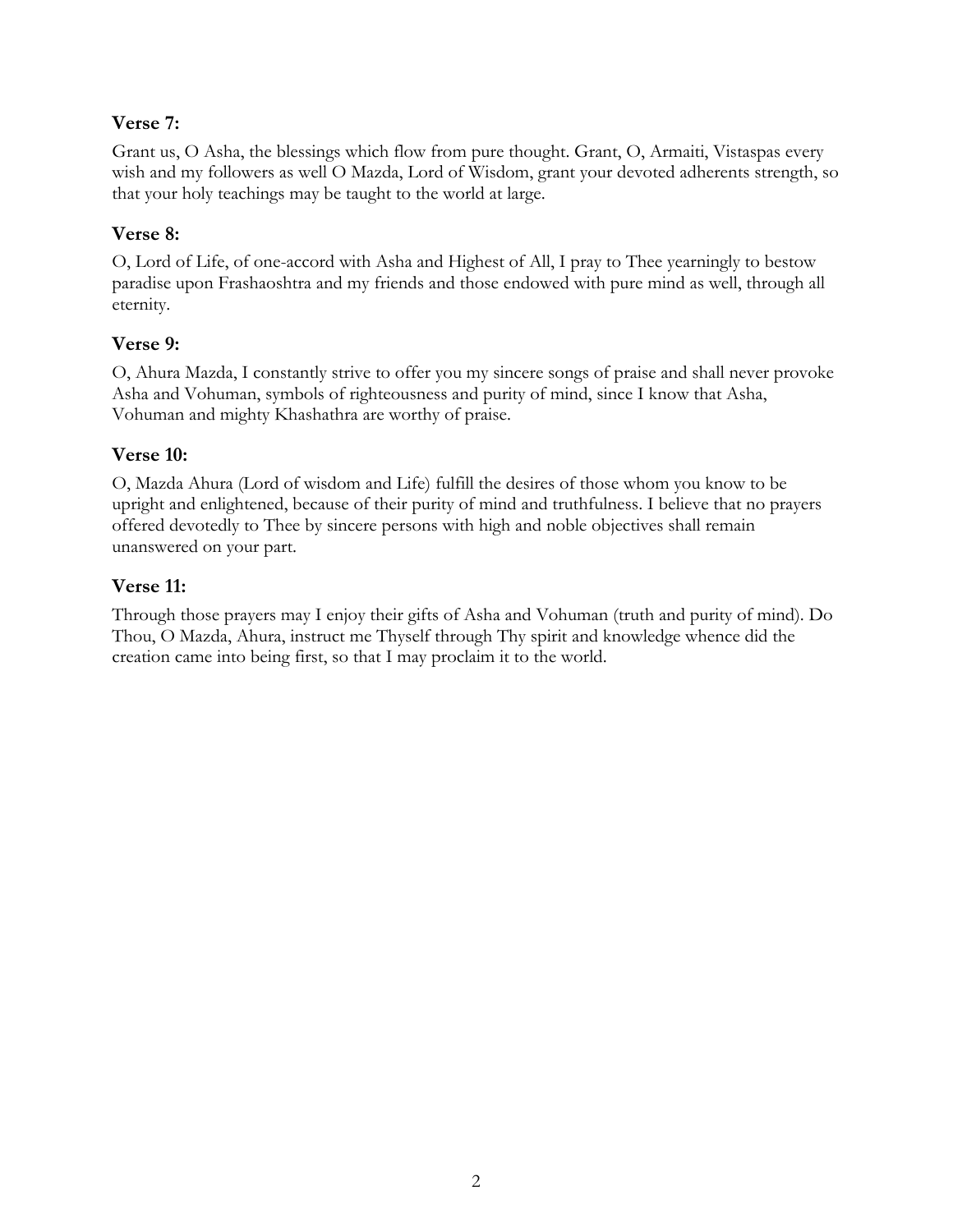# <span id="page-6-0"></span>**Verse 1:**

Unto you, O Creator, the Soul of Mother Earth complained thus: Wherefore did you create me? Who gave life to me? Anger, rapine, outrage, blunder, aggression and violence are everywhere. There is no protector for me, except Thee. Therefore, reveal to me a savior who could show me a way out of this difficulty.

# **Verse 2:**

Thereupon, the Creator of Mother Earth, asked Asha, who shall be Thy savior for the people of the world, so that we may be able to offer her, besides protection, fostering zeal as well.

Whom do you desire O Asha to appoint as their Lord and Guide, so as to repel the army of evil and misguided persons and keep at abeyance the wrath and annoyance.

#### **Verse 3:**

Thus made Asha reply to Ahura Mazda! The leader to be selected for people of the world should be neither unjust nor cruel, but a very kind non-inimical person. It is true that I do not recognize such a person amongst people of the world who could protect the righteous against this wicked ones. Nevertheless, I am certain that he should be the strongest of mortals unto whose call we may respond with haste.

#### **Verse 4:**

Undoubtedly, Ahura Mazda is best aware of the actions performed by the daeva worshippers and their hosts in the past and of the functions which shall be performed by them in future. Since the judgment of such actions shall be made by Ahura Mazda alone, we are, therefore, satisfied with His Wishes whatever they may be.

#### **Verse 5:**

The soul of creation and I, both with uplifted hands and full respect praise Ahura Mazda and appeal to Him to prevent harm from righteous and good people and their leader and to safeguard them from the attack of wicked persons and enemies.

#### **Verse 6:**

Thereupon Ahura Mazda, enlivening life's wed with His Wisdom, spoke thus: Is not even one capable Master nor even a single spiritual leader and Savior known by Thee who may surpass others in purity and righteousness? Was it not for this that Thou wast put in charge as Shepherd and preserve of the Creation of this World?

# **Verse 7:**

Ahura Mazda continued thus: The holy songs increasing good luck, i.e. Ahunvar, is from Ahura ofone-will with Asha. It is song for the progress of the world and prosperity of the people inspired by Mazda. After a moment's silence, Ahura Mazda continued again: O, Vohuman, whom do you think to be the Savior who can help people and save them from going astray.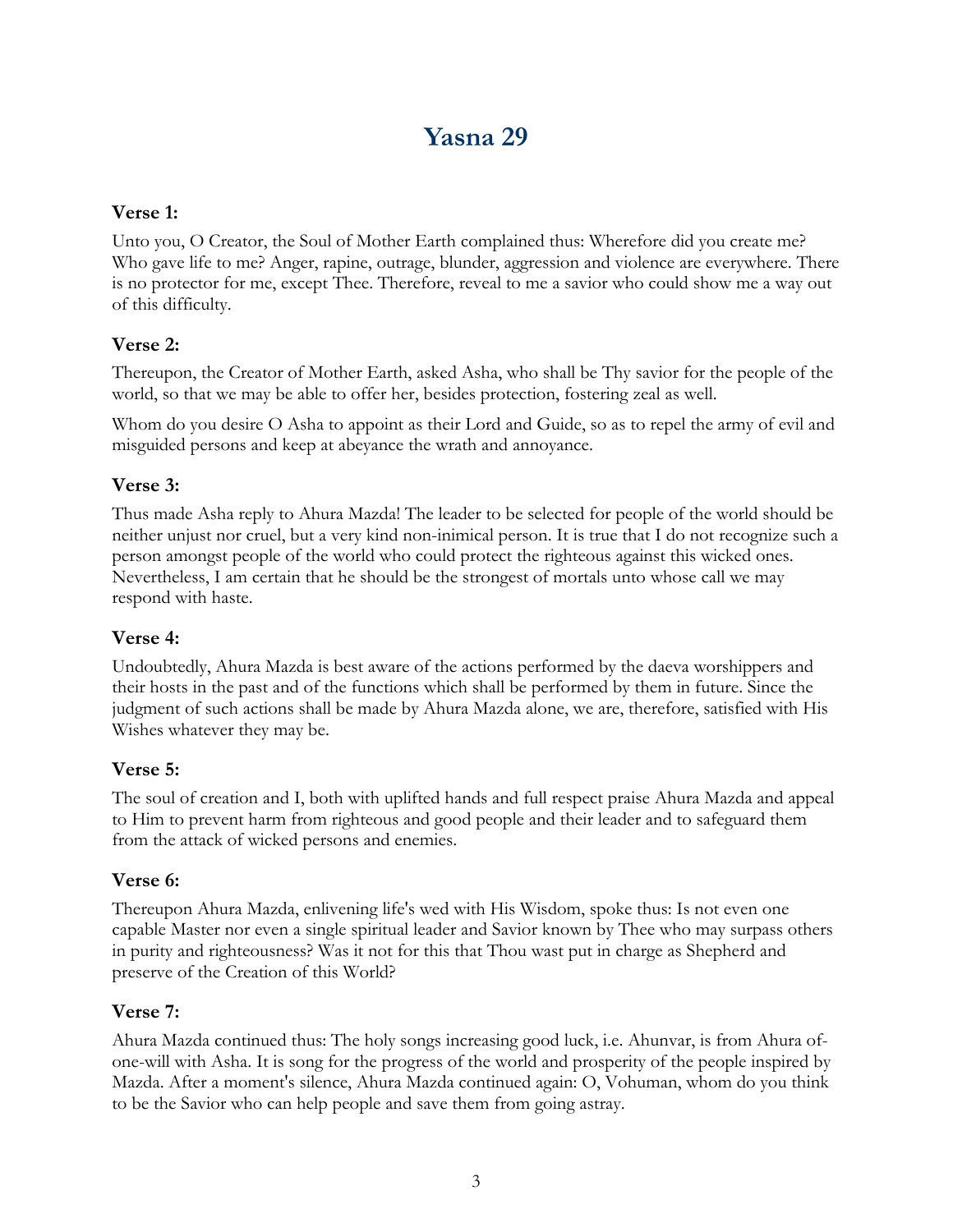### **Verse 8:**

Ahura Mazda continued: The only one who hath listened to our commands is well known to me.

He is the holy the Zarathushtra Spitama. He is the only person who is eager to proclaim through his songs of praise the path of truthfulness. Therefore, sweetness of speech shall be granted to him.

# **Verse 9:**

Thereupon, the Soul of Mother Earth bewailed. Should I accept the support of a feeble man and listen to his words. In fact, I desired the aids of a strong and mighty king. When shall such a person arise and bring strong-handed succor to me?

# **Verse 10:**

O, Ahura Mazda and Asha, bestow upon them (Zarathushtra and his followers) spiritual strength and power. O, Vohuman, grant mental power, cleverness and full wisdom to Zarathushtra, so that the may lead the world to peace and rest. O, Mazda, we all recognize him as Thy noblest son and best of creation, and accept him as our best leader.

# **Verse 11:**

The Soul of Mother Earth continues: when shall ye all, Asha, Vohuman and Khashathra bring your welcome steps to us? When shall, O Mazda, the Society of Magas, (the Magians) accept your teachings? O, Lord of Life, now that a helper has come to aid us we are also ready to serve both Thee and Thine.

# **Remarks;**

(Asha, Vohuman and Khashathra are symbols of truthfulness, pure thought and wisdom; power of serving humanity and helping progress and prosperity of the world and control of passion as well. The Soul of Mother Earth claims: O, Almighty God, grant me the above-mentioned special attributes. Meanwhile, the big Magian Society means that association which is formed by Zoroaster and his sincere friends, or in other words, the foremost persons, who helped effectively in the progress and propagation of the new religion of Zoroaster).

(It should be borne in mind that this "Hath" or Chapter is shown in the form of a play, the important role of which is played by the Soul of Mother Earth, representing people of the world. Moreover, Asha, Vohuman and other Amesha Spentas and even Ahura Mazda referred to in this paragraph are the chief factors in saving humanity from cruelty and injustices reigning everywhere. After a series of questions and answers, Zoroaster is appointed as the most worthy person for carrying out the above mission and for leading the people of the world ).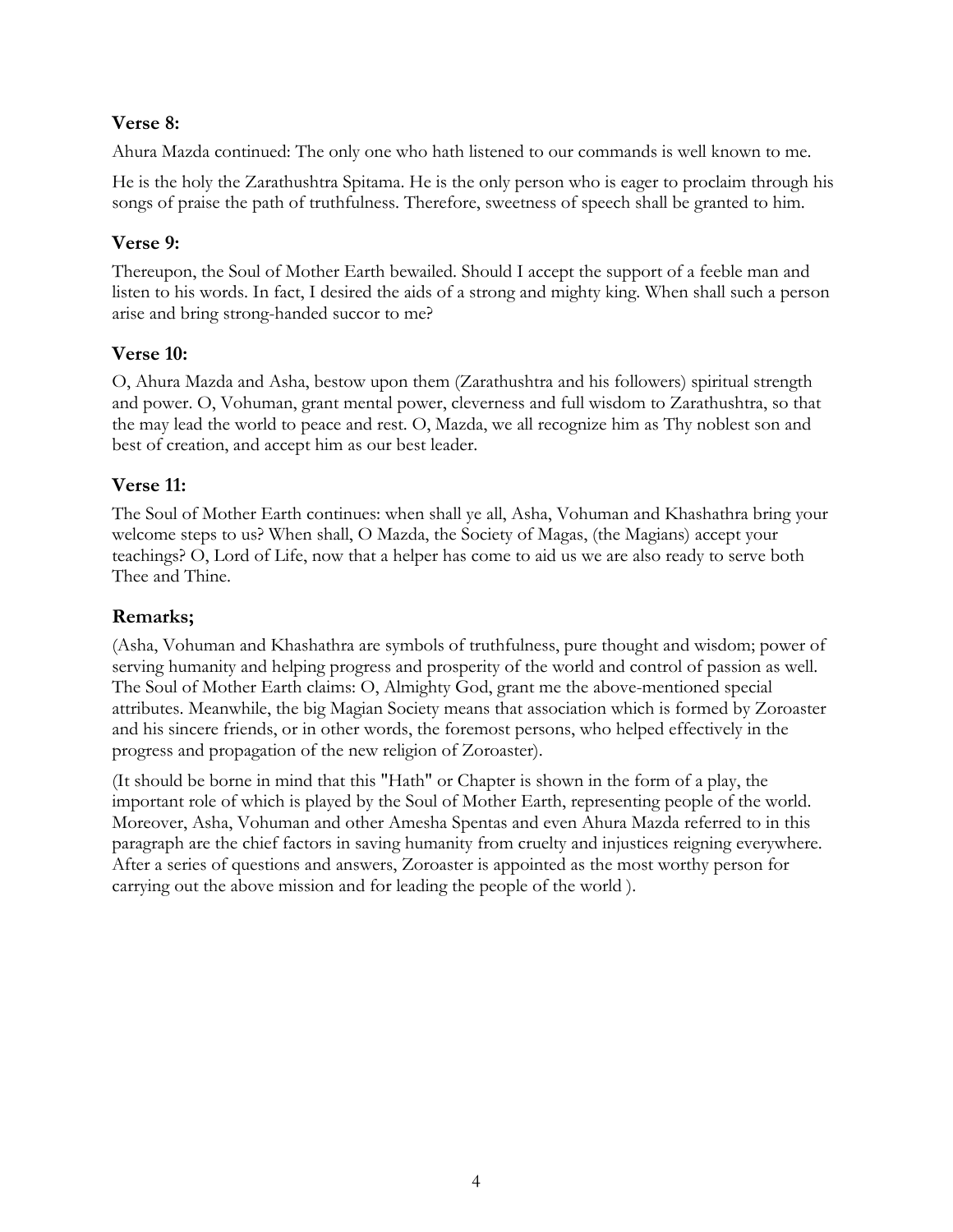### <span id="page-8-0"></span>**Verse 1:**

Now, to those eager for truth and wise persons I shall speak about the two phenomenon (1) and shall explain the way of praying Mazda Ahura and praising Vohuman, the good thoughts. I shall explain the sacred lore of Asha, the truth, as well, so that ye may attain perfection and thereby realize the light of truth and enjoy the blessing of paradise.

# **Verse 2:**

Listen with your ears the highest truth, consider them with illumined minds carefully and decide each man and woman personality between the two paths, good and evil. Before ushering in of the great day, or the day of judgment, arise all of you and try to spread Ahuras words (Zarathushtra's message).

#### **Verse 3:**

The twain spirits which appeared in the world of thought in the beginning were good and evil in thoughts, words and deeds. The wise will choose rightly (of the said two thoughts), but the unwise shall not do so and shall go astray.

#### **Verse 4:**

When these two spirits reached together life and not life (2) were created. The followers of untruth and wicked persons shall face the worst mental situation but the followers of truth and righteous persons shall enjoy the best mental state or mental comfort. This situation shall continue for eternity.

#### **Verse 5:**

Of these twin spirits, the false ones did choose the worst deeds but the holiest spirit, the one having pure mind and being clothed with the imperishable light of knowledge chose the truth. The person who performs meritorious deeds with full faith for pleasing Mazda Ahura shall choose the truth was well.

#### **Verse 6:**

The followers of Daeva (or Devil worshippers) did not choose the right path, because they were in doubt and were deceived. Hence, they did not choose the right path but followed the worst thought, the devil or anger, which is the cause of all evil deeds, so as to destroy the mental life of the people.

# **Verse 7:**

One who is gifted with spiritual strength, good thought, truthfulness and purity, the Armaiti or love and faith shall grant him firmness and stability of body. Such a person shall, no doubt, be successful in the life's ordeal and shall be regarded, O my Lord, as Thy good servant.

#### **Verse 8:**

When sinners receive punishments of their sins, O Mazda Ahura, they will then realize Thy power through Vohuman, good thought. They will learn this truth as to how they should strive for casting away falsehood and untruth, and aiding the victory of truth and purity.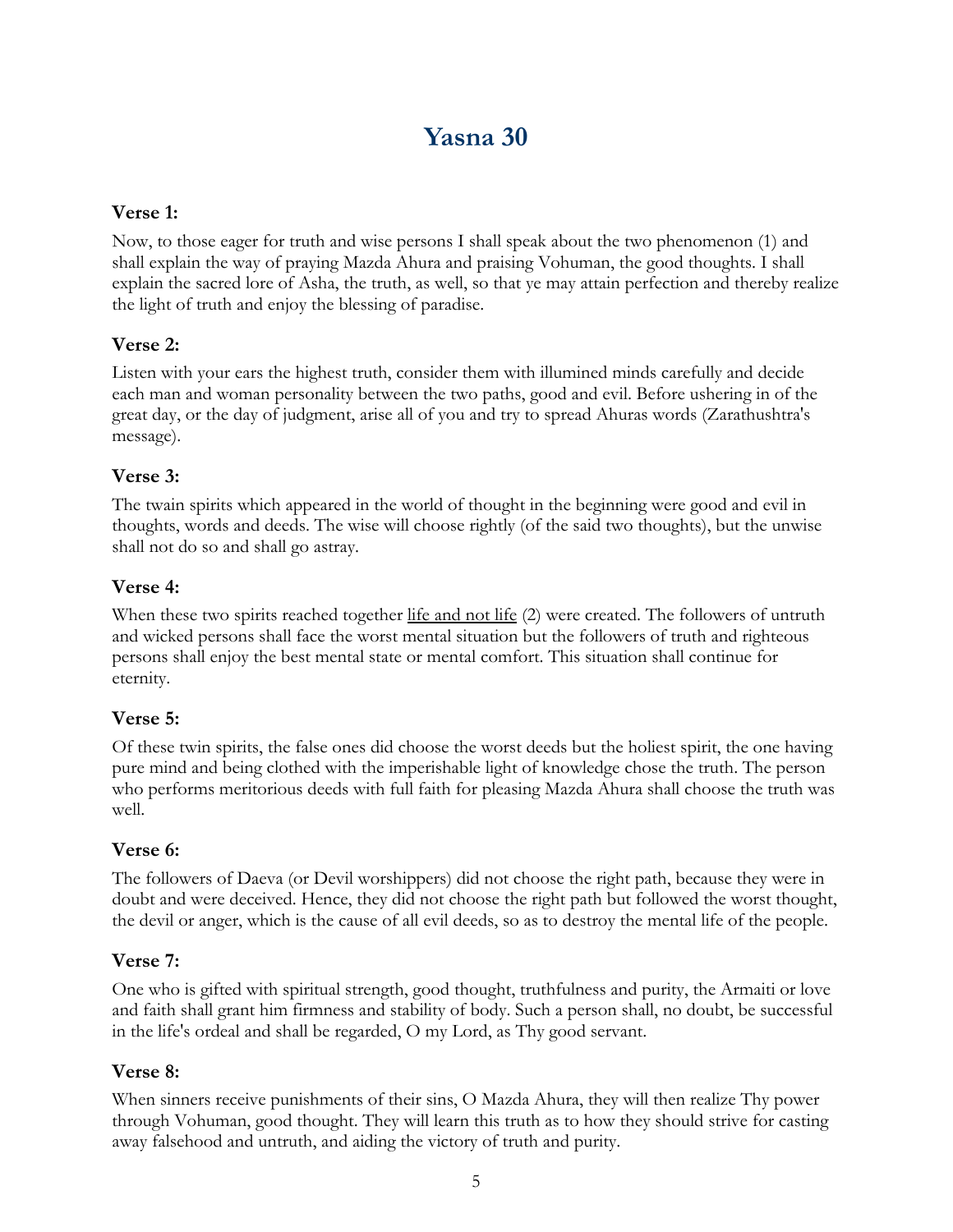# **Verse 9:**

May we be sincere servants of Thee like those who make the world renewed O, Lord of Life and Creation. May we enjoy Thy help through Asha, so that whenever our minds waiver in doubt, our hearts and thoughts may turn one pointed to Thee.

# **Verse 10:**

When false ones face failure and destruction then the inmost desires of those famed for their good names shall be fulfilled, and they shall enjoy the blessings of Vohuman and Asha and Mazda's shining abode or paradise shall be their lot.

# **Verse 11:**

If ye, O Mortals, realize and understand the laws of happiness and pain ordained by Mazda; and if you learn that liars and wicked persons shall face age long punishment but pious and righteous ones shall enjoy ever-lasting prosperity, then you shall reach real contentment and salvation, by learning this principle.

(1) The two spirits are Spentas and Angra Mino or the two opposite powers, good and evil; positive and negative or creative and destructive thoughts.

(2) Not life does not mean death, but it is a sort of living full of fraud, lie, corruption, evil character and a life which cannot be called a true living. The life which seems rather like death than living. Not life is therefore a living not at all beneficial to the community at large.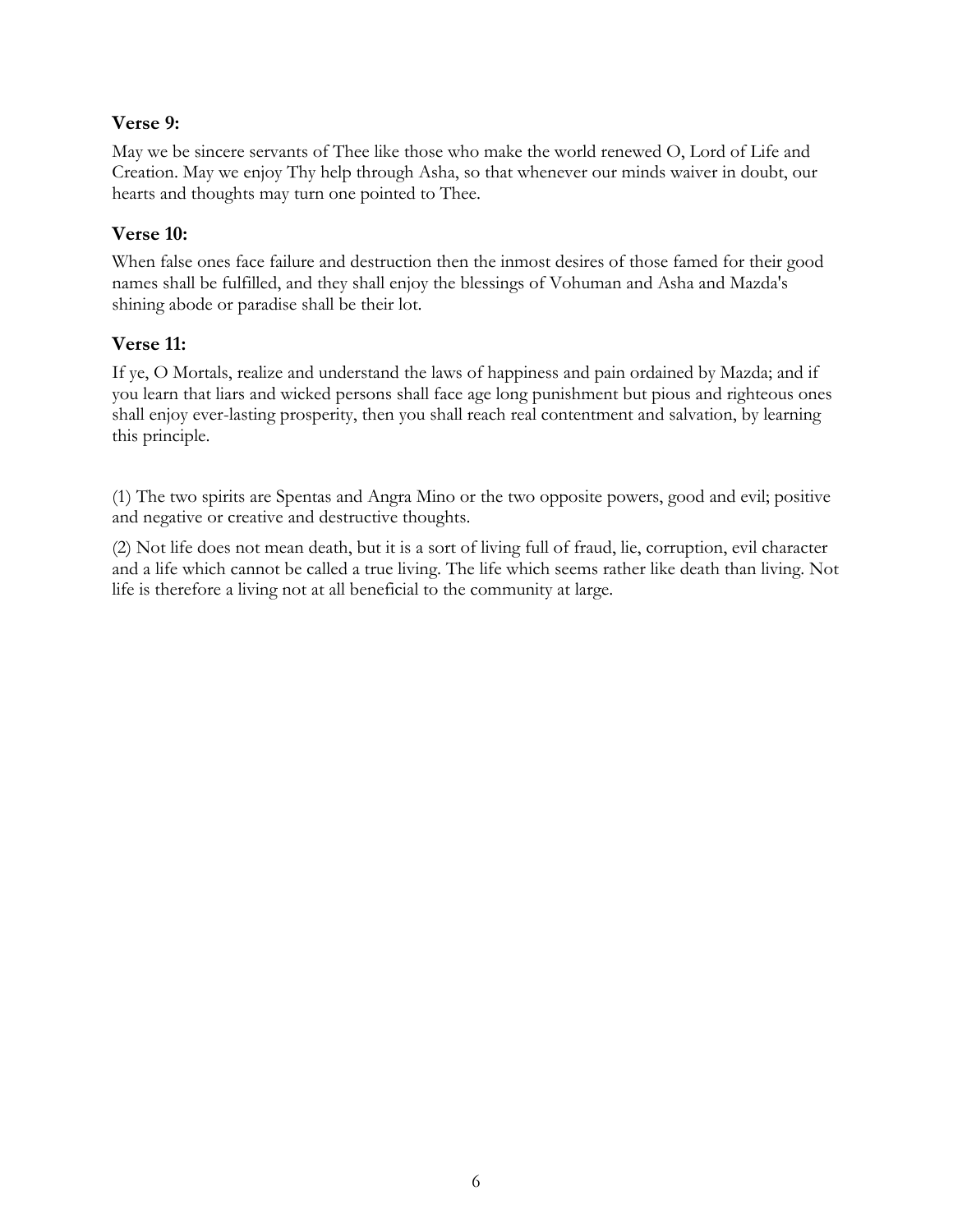### <span id="page-10-0"></span>**Verse 1:**

O, Ye who art in search of knowledge, I shall now proclaim the teachings and the message which of not so far been heard by anyone. This message is not pleasing to those who destroy the world of truth through their lures of devils and incorrect teachings, but it creates joy for those who have dedicated their hearts to Mazda.

# **Verse 2:**

Since deluded by these lures, you are unable to realize the right path clearly and choose the same, therefore, Mazda Ahura appointed me as your teacher, so that both parties of good and evil may live in accord with Asha.

# **Verse 3:**

What shall Thou, O God, bestow upon us through Thy spiritual lights? What is the bliss attainable through truth and purity which has been promised to all? What order has been issued in respect of the learned ones? Explain to me, O Mazda, whole of the said facts and enlightened me with Thy inspiring words, so that I may convert all the people into the right path.

#### **Verse 4:**

Do not, refuse us Thy gracious aids, O Mazda and Amesha Spentas, so that we may attain pure mind and spiritual strength through purity and truth; sincere love and humility as well and by developing the said attributes we may overcome the followers of falsehood.

#### **Verse 5:**

Show me O, Almighty, the best path, so that I may decide which path is in accord with Asha. Reveal to me through good mind the recompense which befalls me, so that I may feel exalted with joy. Make me aware of everything, O Mazda Ahura, which has happened in the past or may happen in future.

#### **Verse 6:**

The wise man who propagates the true religion and makes the people aware of my holy message, which leads them to perfection and immortality, shall enjoy the highest bliss. He shall, no doubt, enjoy Ahuras power too, which increases through pure mind.

#### **Verse 7:**

He is the first, who through his thoughtful mind streamed forth the lights on high and with his wisdom declared the law of truth, through which He upholds the pure-minded. That light which is the light of faith do Thou, O Mazda Ahura, who art always the same, brighten in our hearts.

#### **Verse 8:**

O, Lord of Life and Wisdom, when I realized Thee in my mind as the the First and the Last of Creation, then I found with my inner sight (conscience) that Thou art the Father of Vohuman, the Creator of Truth and the Supreme Judge who justifies the actions of all the living beings.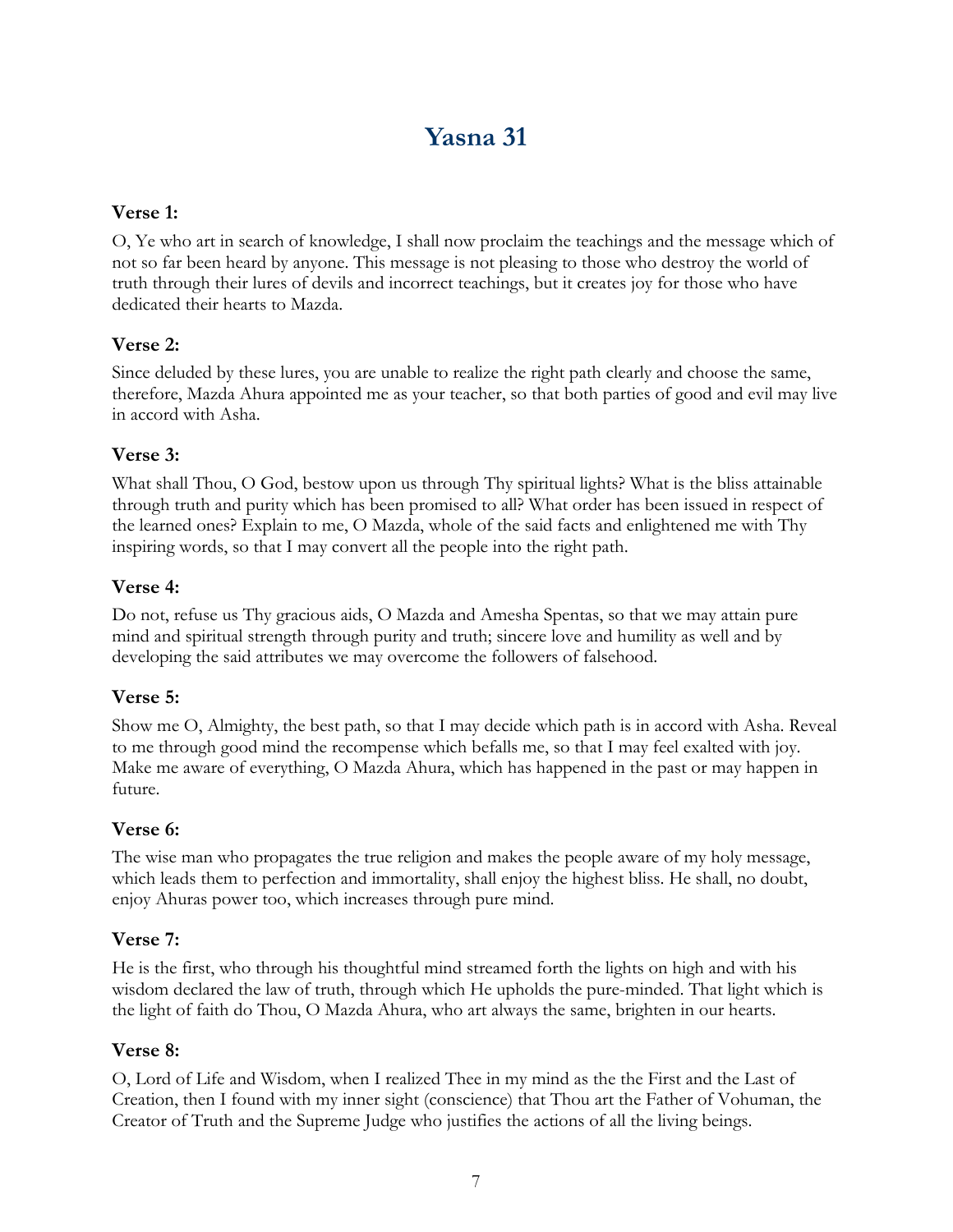### **Verse 9:**

Thine is Armaiti; Thine is the Wisdom of Creating the world. Thou, O Mazda Ahura, hast granted to living beings the power to choose the path of good or evil, the path followed by the true leader or the one led by the person who was never a true leader. (In other words to follow the True Path and the Real Shepherd, or the False One who was not a true leader).

# **Verse 10:**

Between the above to paths mankind should select as supporter and true leader a righteous Master promoting good thought. Never may the false leader, O Mazda, share a powerful memory, even though showing to be pious outworldly.

# **Verse 11:**

Since, O Mazda, from the beginning, Thou didst create soul and body; mental power and knowledge and since Thou didst place life within the corporeal body and didst bestow to mankind the power to act, speak and guide, you wished that everyone should choose his or her own faith and path freely .

# **Verse 12:**

Therefore, every one announces his or her belief, whether false speaker or true speaker, whether lightened or unenlightened, and wherever doubt exists Armaiti i.e. faith and devotion shall appeal to the soul for guidance.

# **Verse 13:**

O, Lord, Thou art well aware of the thoughts and deeds of all in open and secret. Thou art also aware of the one who undergoes the highest penance for a small sin. Thou, O Lord, watchest everything with radiant eyes and observe them in accord with Asha.

# **Verse 14:**

I ask of the, O Lord of Life, how indeed has all happened in the past and how shall it be in the future? What recompense and punishment shall be registered in the booklet of the lives of good and evil ones, and how would be their situation and the day of resurrection.

I would us the, O Ahura, who art aware of the past and future events, what has been ordained for the righteous ones and how the false ones would be treated on the doomsday?

# **Verse 15:**

I ask the, O Lord of Life, what is the penalty of those who increase the power of the false one and the wicked person? Also, what is the penalty of those who have no other fulfillment in life, except separating the faithful people from their true shepherd.

#### **Verse 16:**

I ask the, O Lord, if a man of good insight with strength of body strives earnestly for the progress of the house, city and country and for the increase of truth and righteousness, does he merge in Truth? When and how such a wish is fulfilled O, Mazda Ahura?

#### **Verse 17:**

Which of the two persons; the righteous and pious or the wicked and impure ones, shall choose the best path? The wise man should explain with his knowledge the secrets to the ignorance ones. Let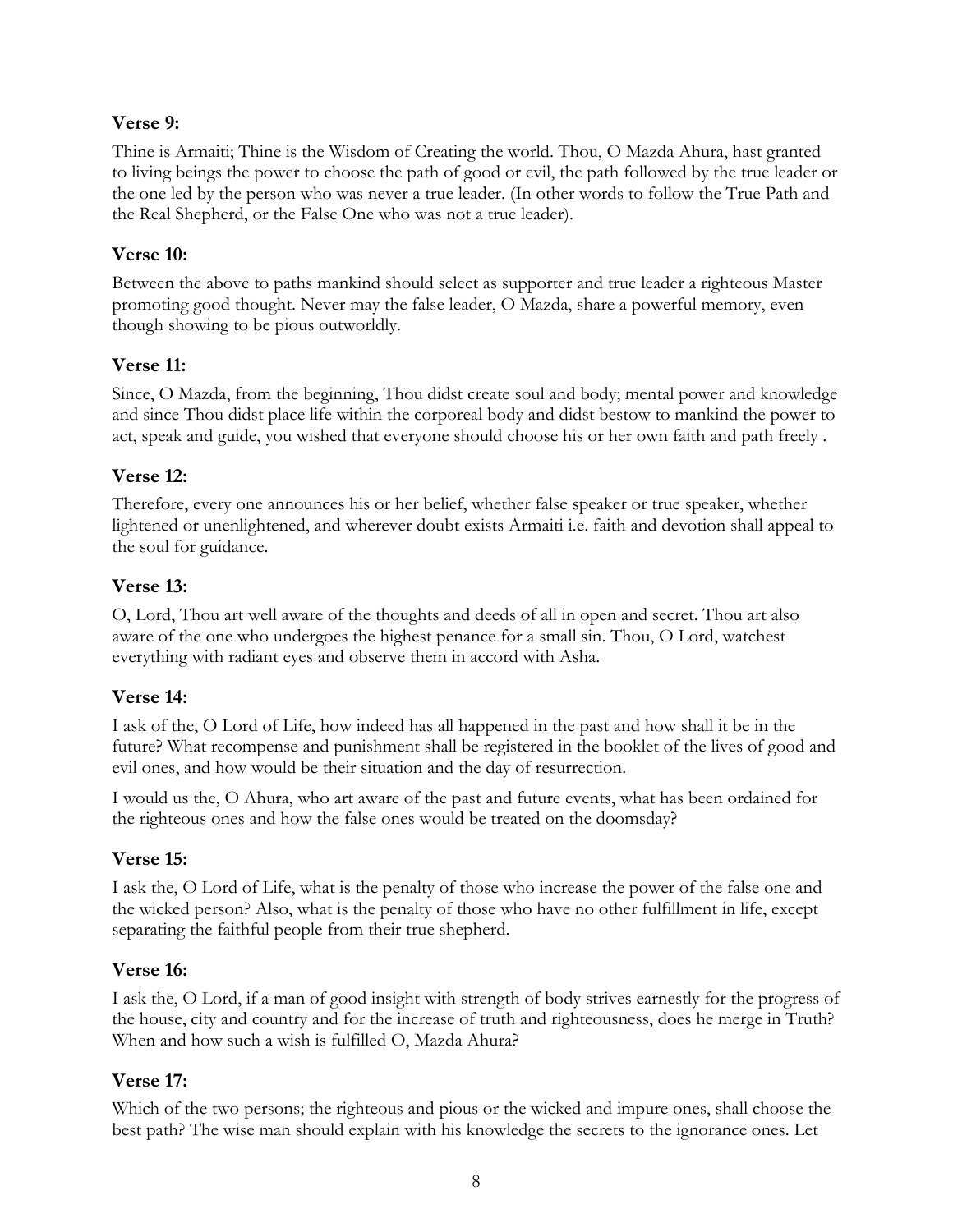not the ignorant go astray. O Mazda Ahura, let Vohuman's secret (i.e. the spiritual love and pure mind) be revealed to all.

# **Verse 18:**

Let no one give ears to the words of false and the wicked ones, because such persons shall lead the home, the village, the town and the country to ruin and destruction. It is, therefore, our duty to resist such persons and repel them with spiritual weapons of purity and righteousness.

# **Verse 19:**

May the people, O Lord of Life, give ear to a wise man whose teachings are soul heating and beneficial and act according to them in their lives. May they listen to the person who is capable of spreading the religion of truth and has eloquence of speech. Through Thy radiant fire, O Lord of Wisdom, do assign the densities of both parties (the wise and the ignorant).

# **Verse 20:**

One who follows righteousness and purity (and accepts righteousness as his job) shall enjoy the light of paradise as his or her eternal abode. However, the liars and evil persons shall have to stay a very long time in darkness with woe and uneasiness. The evil thought and unworthy character of the sinful person are in truth the factors which bring about a sorrowful life and an uneasy conscience for the owner.

# **Verse 21:**

The Lord of Wisdom and Life shall, through His wisdom, perfection and inspiring power, bestow upon persons who are faithful to him in thought and deed, perfection, eternity, purity, spiritual power and strength of serving mankind.

#### **Verse 22:**

O, Mazda Ahura, the wise and clever man is the person who realizes the truth and is aware of the Lord's Law by His thought. He protects the truth and purity through His spiritual power, and will neither speak nor act except in truth. He shall try his best for the spread of truth. Such a man, O Mazda, shall be faithful to Thee and shall be regarded as worthiest man for helping the people.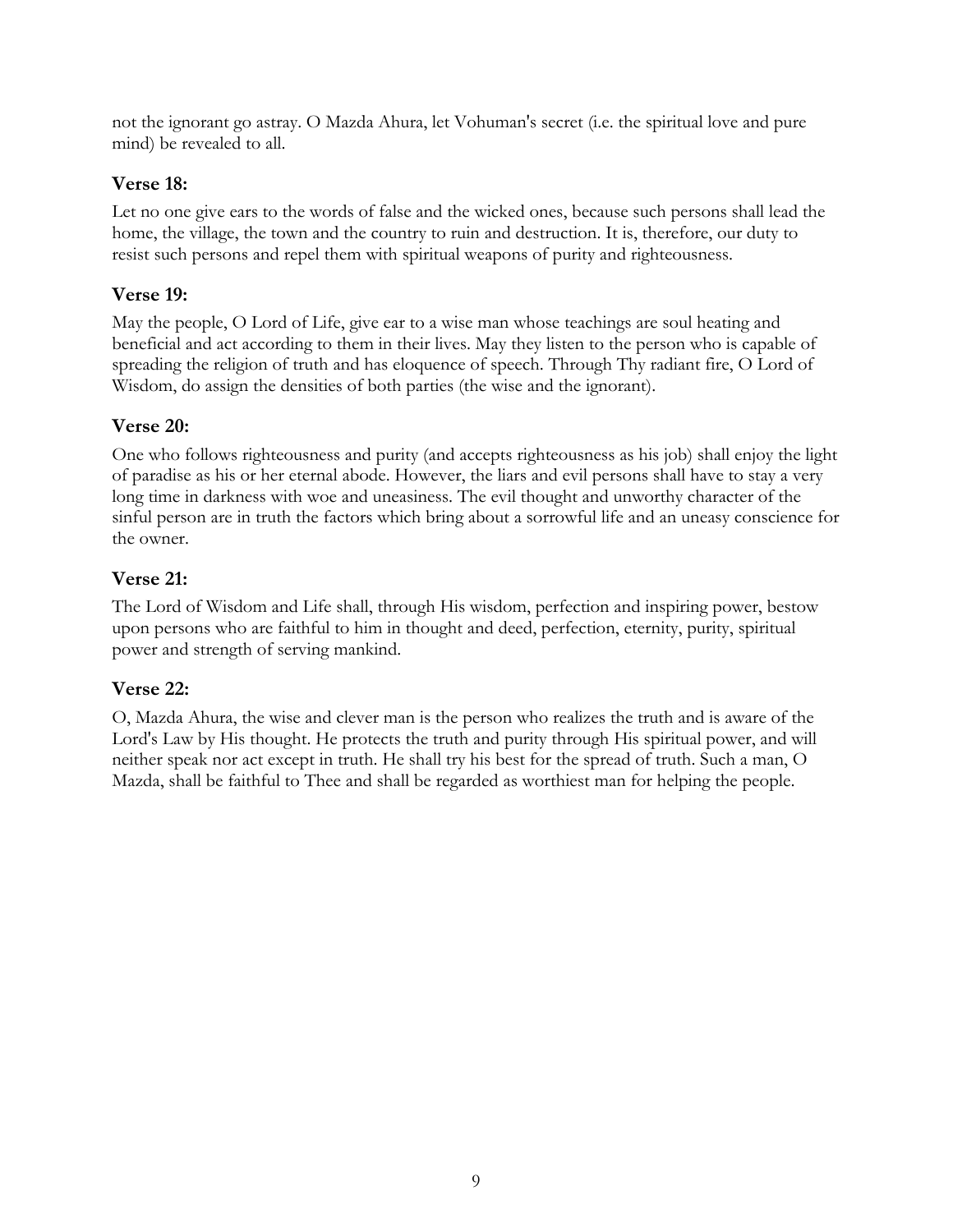# <span id="page-13-0"></span>**Verse 1:**

Relatives, comrades, and friends (1) are worshipping Thee for the sake of enjoying the best luck. The devil worshippers (i.e. the nature worshippers) are also praising Ahura Mazda, the Lord of Life and Wisdom. It is the desire of all people to be the messenger of Thy message O my Lord, and to keep away those who hate calling Thy name.

# **Verse 2:**

Ahura Mazda, the Lord of Life and Wisdom, ruling over the world, through His Wisdom and Knowledge, answered to them as follows: We have chosen for Thee the holy Armaiti which is a good friend to illuminous Asha. Therefore, try to make him your own forever.

#### **Verse 3:**

O, Ye devils who go astray, ye are all broods of untruth and evil-minded persons. Those who follow Ye and honor ye much are also wicked ones. Out of your self-centered minds, your double dealing and fraudulent deeds have sprung. Therefore, you are hated and have become notorious throughout the world.

#### **Verse 4:**

O, Ye devil worshippers, ye have perverted the minds of the people, so that they commit the worst actions, separate themselves from Vohuman and Will of Mazda Ahura (Lord of Wisdom and Life). They escape from the path of Asha and are finally regarded as friends and favorites of devils.

#### **Verse 5:**

O, Ye, devils, just as the False Spirit defrauded thee with his evil thoughts and induced followers of the Untruth to commit evil deeds through his wrong teachings, and false promises of greatness, so also did ye lead astray the people and deprived them of a perfect life and eternal prosperity.

#### **Verse 6:**

The sinner and deluded man may succeed at first and even attain high renown for his evil deeds, but Ye, O Lord of Life, are well aware of everything and shall judge the deeds of everyone from his or her motives through Thy Wisdom. O Mazda (Lord of Wisdom) at last wherever Thy Rule extends, the Eternal Law of Truth or Asha shall prevail.

#### **Verse 7:**

Among these sinners, none doth understand anything about the purport of real progress attain through activity and efforts taught by life, and are unaware of the fiery test (2). Thou, O Ahura Mazda, Lord of Wisdom and Life, art alone well aware of the destiny of sinners and shall judge about them.

#### **Verse 8:**

Among those sinners, Yima (Jamshid), the Son of Vivanghan is known to fame. Desiring to make happy the mortals and convince his own self, he contempted the Almighty. I shall have full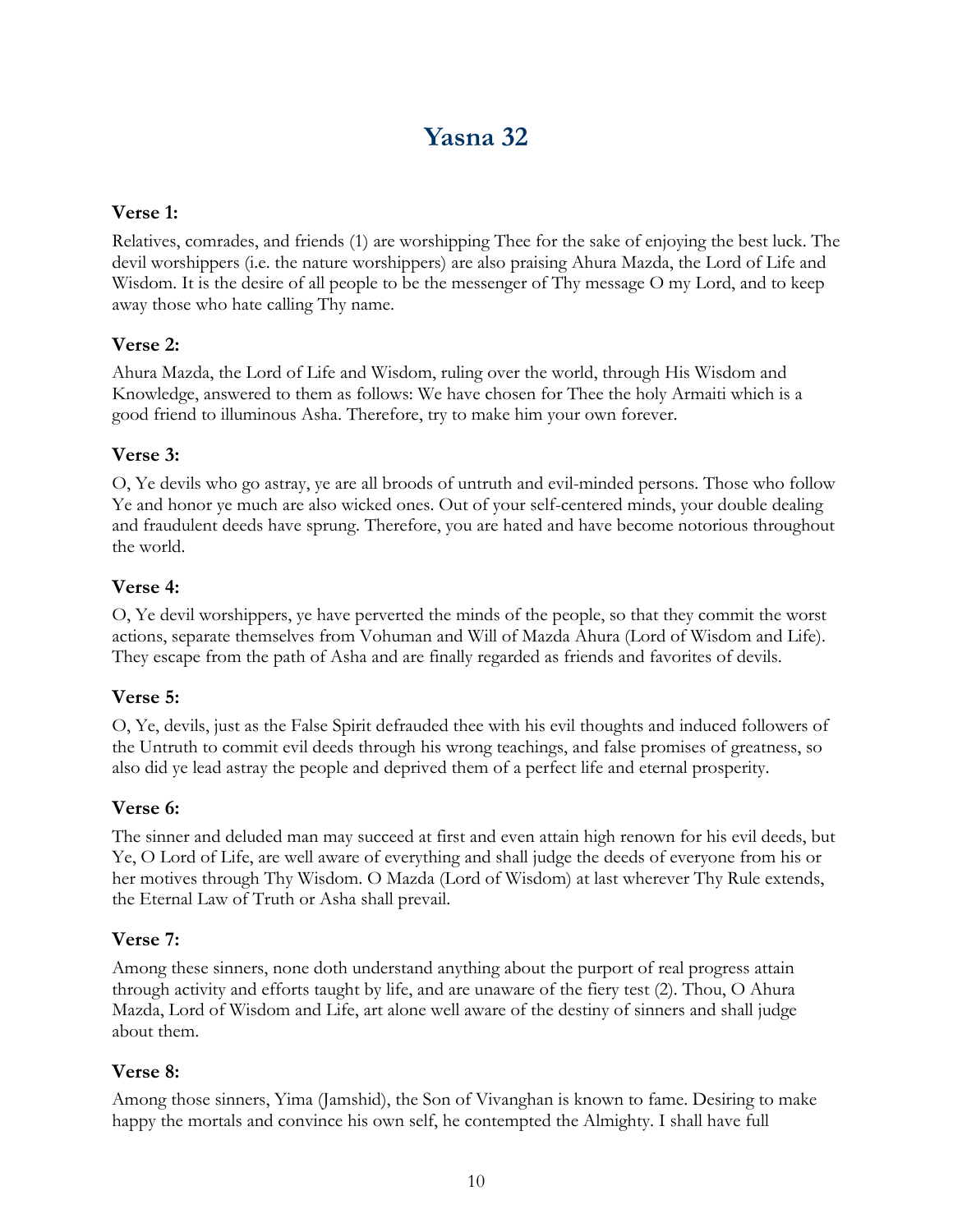satisfaction with Thy judgement, O Lord of Wisdom, in respect of the sinners on the final day of Judgement.

# **Verse 9:**

The evil thinking teacher distorts the religious scripture and leads astray the mankind from his actual goal in life through his wrong teachings.

He removes us from our valuable heritage of truth, righteousness and purity of mind. With such an expression of my inner spirit, I appeal to Thee, O Lord of Wisdom and O, Asha, for protection.

# **Verse 10:**

The above-mentioned persons denounce as most sinful gazing at the sun and the earth with respect, since they distort the religious teachings. They convert the pure minded into the followers of untruth, destroy vegetation and use arms against the righteous people.

# **Verse 11:**

They (3) regard the false ones as great persons, because of their dignity and worldly grandeur, O Lord of Wisdom. They hold back the respectable men and women from attaining their wishes and enjoying God's gifts. They distract the minds of righteous and truthful people and destroy their lives.

#### **Verse 12:**

They, through their wrong teachings, try to stop mortals from performing good and proper deeds and lead them astray with alluring words, destroying their lives.

Owing to their evil thoughts, they prefer ferocious wolves, like Grehma and Karpans to righteous and pure persons and wish lordship for the followers of false. However, Mazda has specified severe punishment for them.

#### **Verse 13:**

The powers won by these voracious wolves (like Grehma) through wickedness and evil thoughts shall ultimately cause misfortune and destruction of their own lives. These greedy wolves, then, shall ask yearningly the holy message of Thy Chanters of hymns, the messenger who shall protect the righteous and virtues people against the threatening of enemies.

#### **Verse 14:**

It is a very long time that the greedy Grehma(4) with the help of Kavis (5) have directed their minds and power to ensnare Thy Messenger. They have approached the followers of untruth and their blinded dupes for help. They wish death and destruction for the world of creation in the hope that the invincible (6) shall help them.

#### **Verse 15:**

The Kavis and Karpans (7) shall ultimately be defeated and destroyed by those who have lost their freedom and those who are devoid of freedom shall enjoy the abode of good thought or paradise, through Lord's two gifts of perfection and eternity.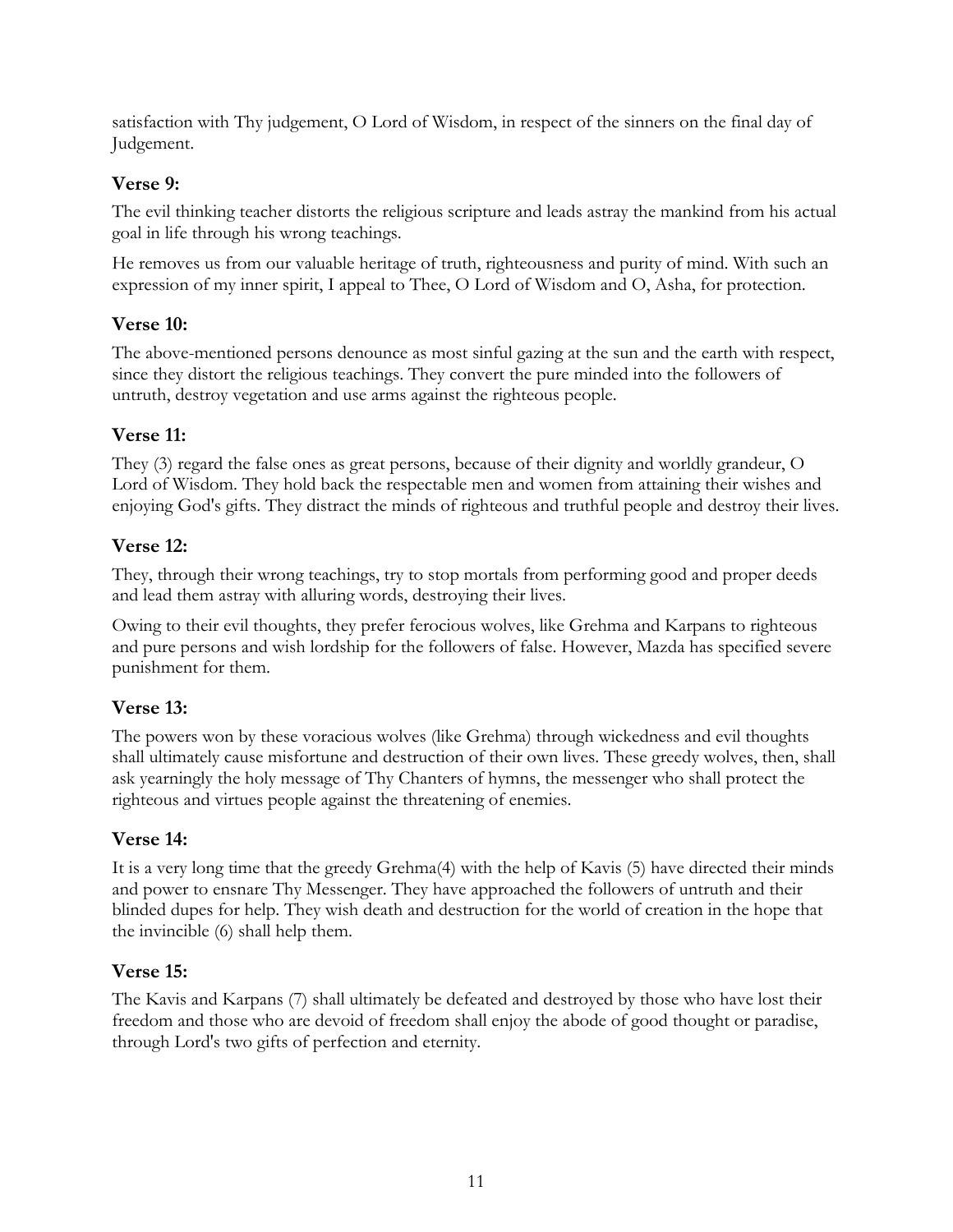#### **Verse 16:**

The true and wise teachings of the righteous is, indeed, better than anything else, O, Lord of Wisdom and Life, Thou art able to stop the manifold plans of those who threaten me. I shall try to restrain the hate and enmity of the followers of untruth towards Thy devotees.

(1) The words which are translated into relatives, comrades and friends are Khaetush, Verezenem and Airyamna in Avesta; and they refer to 3 groups of people who were near to Zoroaster, the prophet of Iran.

They were superior to the other flowers as far as purity, righteousness and magnanimity are concerned. Amongst the above 3 groups of the intimates and relatives were nearer to Zoroaster and more trustworthy than the other two groups of comrades and friends. Members of the Magian Society or Zoroaster's Brotherhood Association were also formed out of the members of the above 3 groups, because they were selfless and faithful towards the prophet. It is, of course, possible to translate the word Khaetush to persons of strong will and self confidence as well.

The relatives were a group of people of great capability in every respect and more intimate with the prophet. This intimacy was not due to their relation to the prophet but because of their wisdom, foresight, righteousness, purity and honesty. This group of people were prepared to sacrifice their lives for the progress and spread of religion.

(2) Fiery test or ordeal means fighting with evil thoughts and resisting temptations and whatever makes the life unbearable.

(3) False Teachers. It refers to evil thinking and deviating teachers.

(4&5) Enemies of Zoroaster who tried to kill him and were not prepared to listen to the teachings and inspired words of the prophet.

(6) It refers to Haoma which is described with the epithet of invincible. This Yazata has been honored by the followers of untruth.

(7) Kavis & Karpans here refer to the Lord of devil worshippers and persons who are intentionally blind and deaf to see and hear the truth and realities.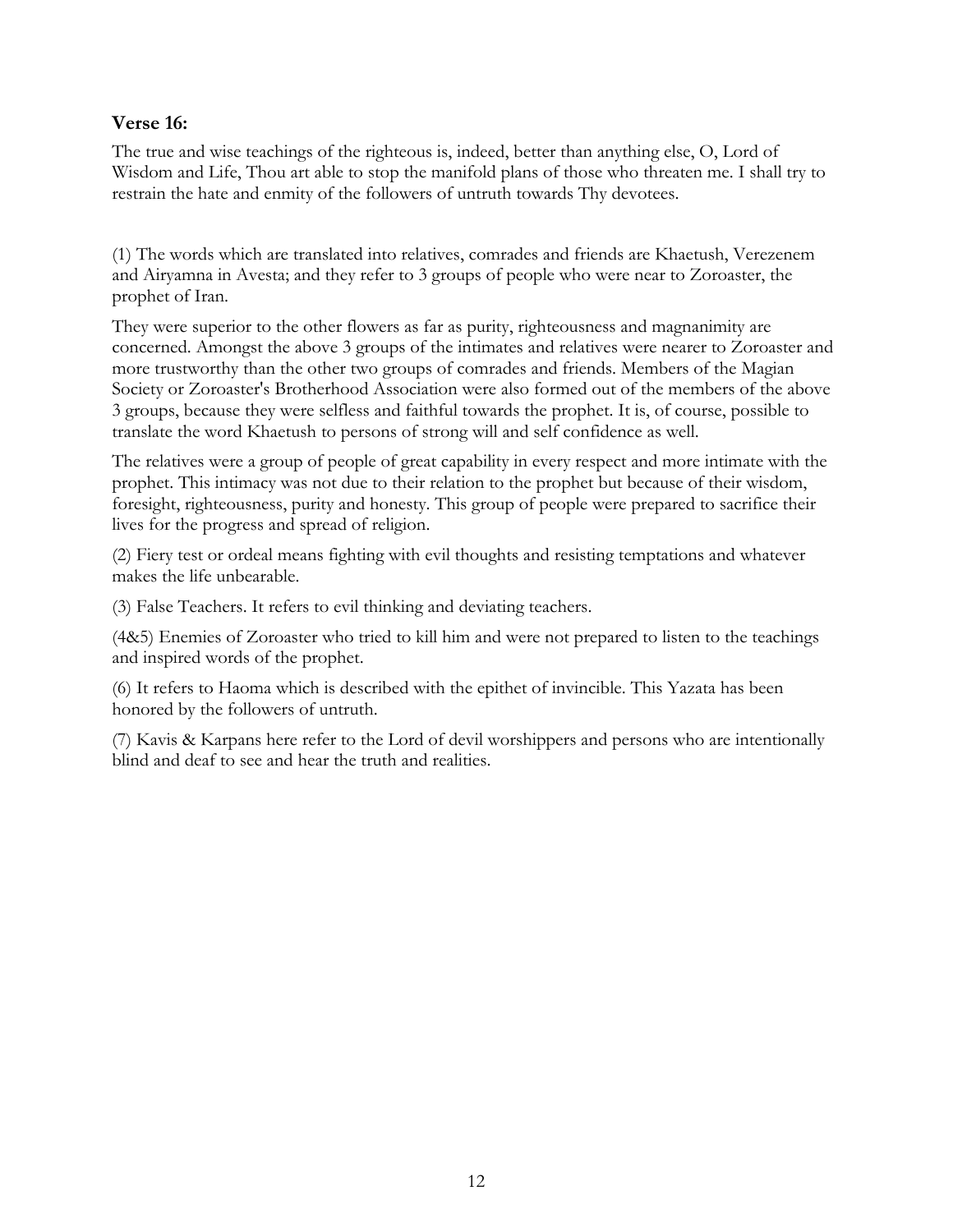### <span id="page-16-0"></span>**Verse 1:**

In accord with the everlasting Law of Asha or Truth, which forms fundamentals of life, everyone should act, because Ratu or Spiritual Leader shall judge over the followers of truth and untruth with strictest justice conscientiously and shall weigh carefully their board and evil actions.

# **Verse 2:**

One who fights wicked man by thought, word, deeds and his arms to frustrate their evil plan and/or guide them towards the path of truth, he surely fulfills the Lord's own Will out of his love for Mazda Ahura.

# **Verse 3:**

One who acts with love and justice, O Ahura, with righteous people whether self-reliant, co-worker or friend, and one who fosters zealously the good creation of God, he shall truly enjoy the realm of Asha and Vohuman, i.e. the paradise.

# **Verse 4:**

I pray to Thee, O Lord of Wisdom, and wish that want of faith and evil intention may remain away from Thy flock. Also, I wish that perverse thought and obstinacy may be kept away from the selfreliant; deceit and enmity from the near relatives; slanderers and blamers from friends; and the wicked and deceitful leaders from the world.

#### **Verse 5:**

Therefore to reach my final goal, I shall invoke Sraosha, the greatest of the helpers and hope to enjoy the long continued existence and reach the Domain of Vohuman (1). Through the help of truth and purity, and passing the path of Asha, I hope to reach the heavenly domain where Mazda Ahura ruleth supreme.

# **Verse 6:**

As a true worshippers with a firm faith in Asha I shall praise Thy Holy Spirit, and shall ask Thy loving grace to grant me the power of guidance, enabling me to fulfill Thy wish O, Lord of Life and Wisdom, I desire a vision of Thee and communion with Thee as a friend.

#### **Verse 7:**

Come unto me, O Ye, the best, and Lord of Wisdom, and reveal Thyself to me, so that my words may be heard not only by the Society of Magians, (Society of Brotherhood), but by others as well. O, my Lord (Mazda) reveal to us and make us aware of our clear duties and the reverence due to Thee.

#### **Verse 8:**

Show me clearly, O Lord, my final goal and whole purpose, so that I may fulfill through Vohuman (pure thought) and pursue my devotion to Mazda. Please accept my words of praise, inspired by truth and a pure heart and grant me perfection and immortality.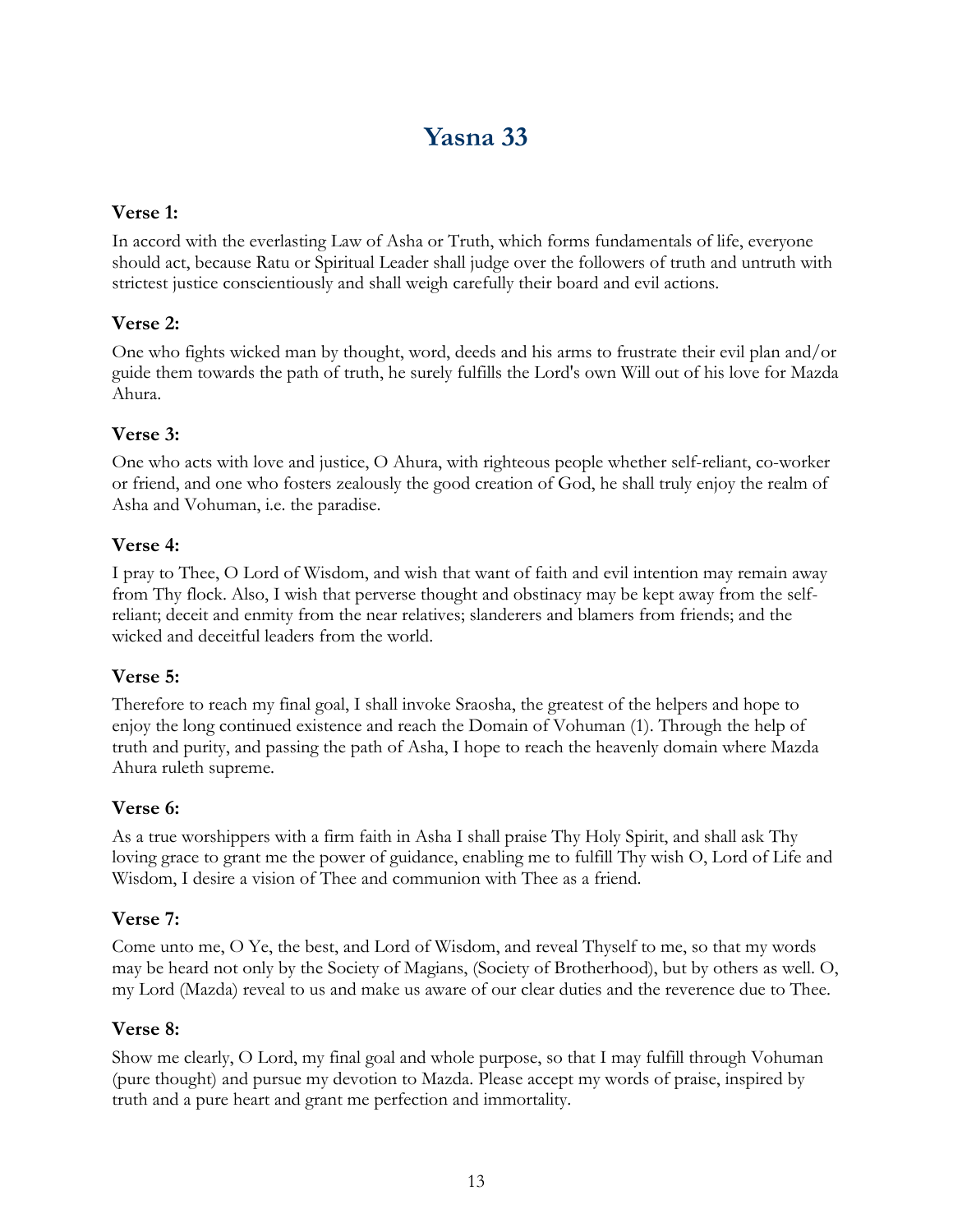# **Verse 9:**

These two great powers, O Mazda, which are promoters of righteousness are Thine and can be achieved only through wisdom and divine lights. May we attain the blessings of these two mighty and equal powers through Vohuman.

# **Verse 10:**

All the comforts and enjoyments of life which have been in the past and which may come in future, O Mazda are Thine. Please grant them to us out of Thy Grace and Kindness. O, my Lord, through Vohuman and righteousness raise our souls unto Thy Realm of Light and Eternal Joy.

# **Verse 11:**

O, Ahura Mazda, The Almighty, listen unto me along with Thy Armaiti, the symbol of faith and selfsacrificing, Asha or truth which blesseth life and Vohuman, the symbol of spiritual power. Hearken unto me, have pity on me on the day when each one is apportioned the reward which is due to each, and do not deny your compassion on me.

# **Verse 12:**

Unfold Thyself to me, O Ahura, the Lord of Life, and grant me strength of soul and self-sacrifice. Through Thy best Spirit, O, Mazda, grant me Thy reward of goodness for my prayer. Through truth and purity let me enjoy the great inner strength, and through Vohuman or pure thought grant me the power to lead mankind.

# **Verse 13:**

To enjoy happiness and joy, O, far-seeing Lord, reveal unto me Thy priceless gifts. O, Ahura, grant me those blessings which flow through Khashathra, Thy heavenly and spiritual power, and through Vohuman, Thy Pure Mind and Love to humanity.

O, holy Armaiti, the symbol of love, patience and faith towards God, make us realize our inner selves through truth.

#### **Verse 14:**

To Thee, O Mazda, doth Zarathushtra dedicate his own self together with his loving thought as a worthless gifts. He offers to Asha his whole strength, his best words and deeds as will by obeying the Lord's commands.

(1) Paradise.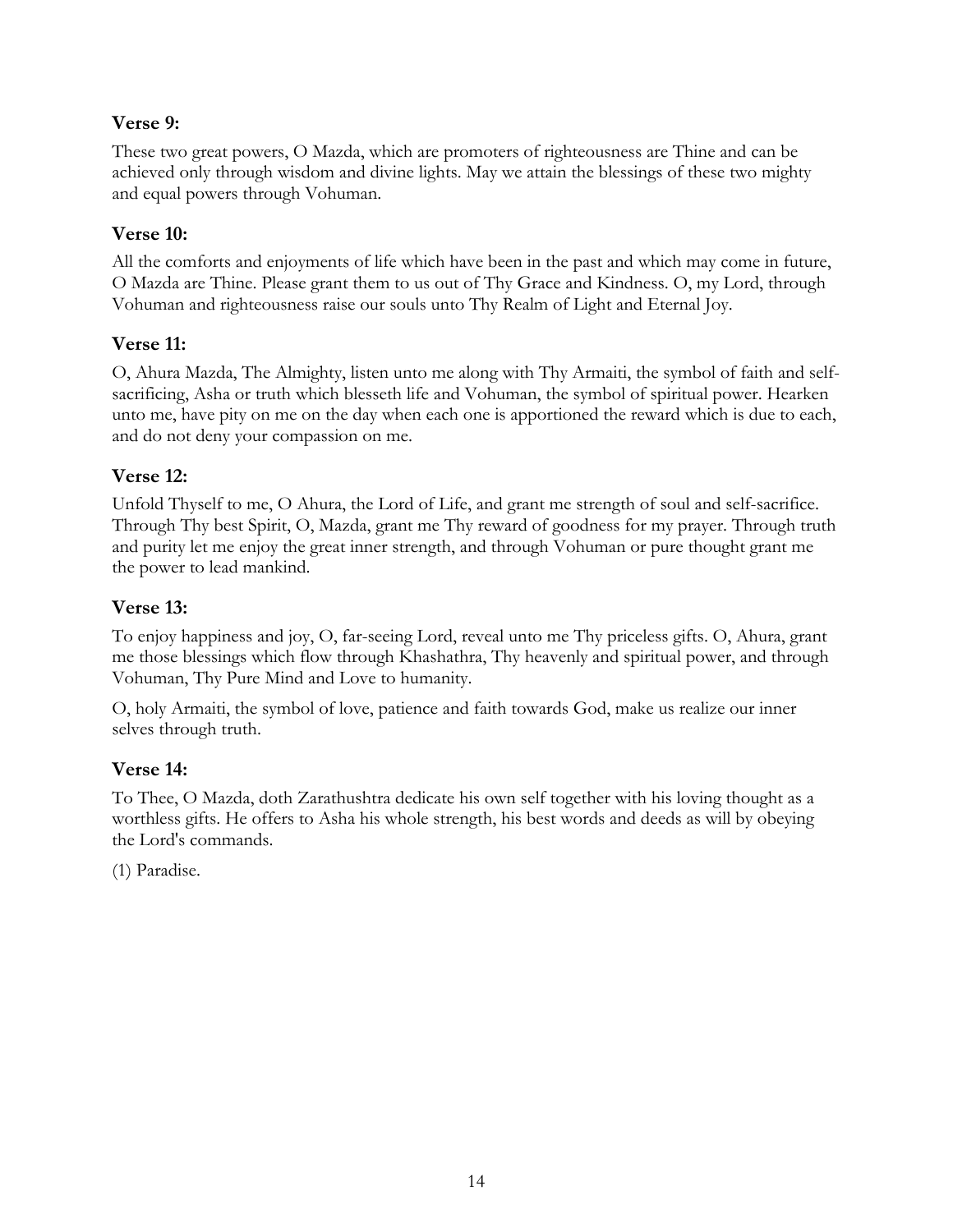### <span id="page-18-0"></span>**Verse 1:**

Through good deeds and words and deep meditation O, Mazda, whereby the people will attain eternal life, righteousness, spiritual strength and perfection, I will dedicate them all to Thee, O Ahura, as a gift.

# **Verse 2:**

The pure-minded and righteous man, O Lord, whose soul is in accord with truth, thinks of Thee alone and dedicates his good actions to Thee. May we approach Thee, O Ahura Mazda, praising Thee and singing Thy songs.

# **Verse 3:**

Whatever is due, O Lord of Life, to Thee and to Asha, the symbol of truth and righteousness, we will pay with humble adoration. May all that live in Thy serene domain enjoy perfection through pure mind. The wise and clear-minded man, O Mazda, enjoys always the spiritual strength and bliss complete.

# **Verse 4:**

We yearn for Thy mighty light which is shining through truth, O Lord of Life. The shining blaze which is eternal and powerful. The light which guides the followers of truth clearly and helps them. It is the same shining flame, O Lord of Wisdom, which reveals the hidden evil in the hearts of infidels at a glance.

# **Verse 5:**

How great is Thy power O Lord, deeply do I yearn to serve the humanity, O Mazda, with good deeds. I wish to be one with Thee through truth, pure mind, helping the poor and needy and protecting Thy meek devotees. We regard Thee, O Lord, far above all, apart from Daevas and wicked persons.

# **Verse 6:**

Since in truth Thou art above all, O Mazda and Asha, I hope you would give me your helping hands through all changes of my earthly life, so that I may pray to Thee with sincere heart and return to Thee ultimately.

# **Verse 7:**

Where are Thy faithful devotees, O Mazda, who being aware of Thy worthy teachings, through Vohuman, will not leave Thee when faced with trouble and distress, but will use those teachings with intellect and will try to spread Thy message. No other individual, except Thee, do I recognize, O my Lord. Therefore, I wish Thee alone to be my shelter and helper through Asha.

# **Verse 8:**

In truth, the liars would threaten us with their evil actions, since they would bring with themselves death and destruction upon people. The strong ones will always bring oppression upon the meeker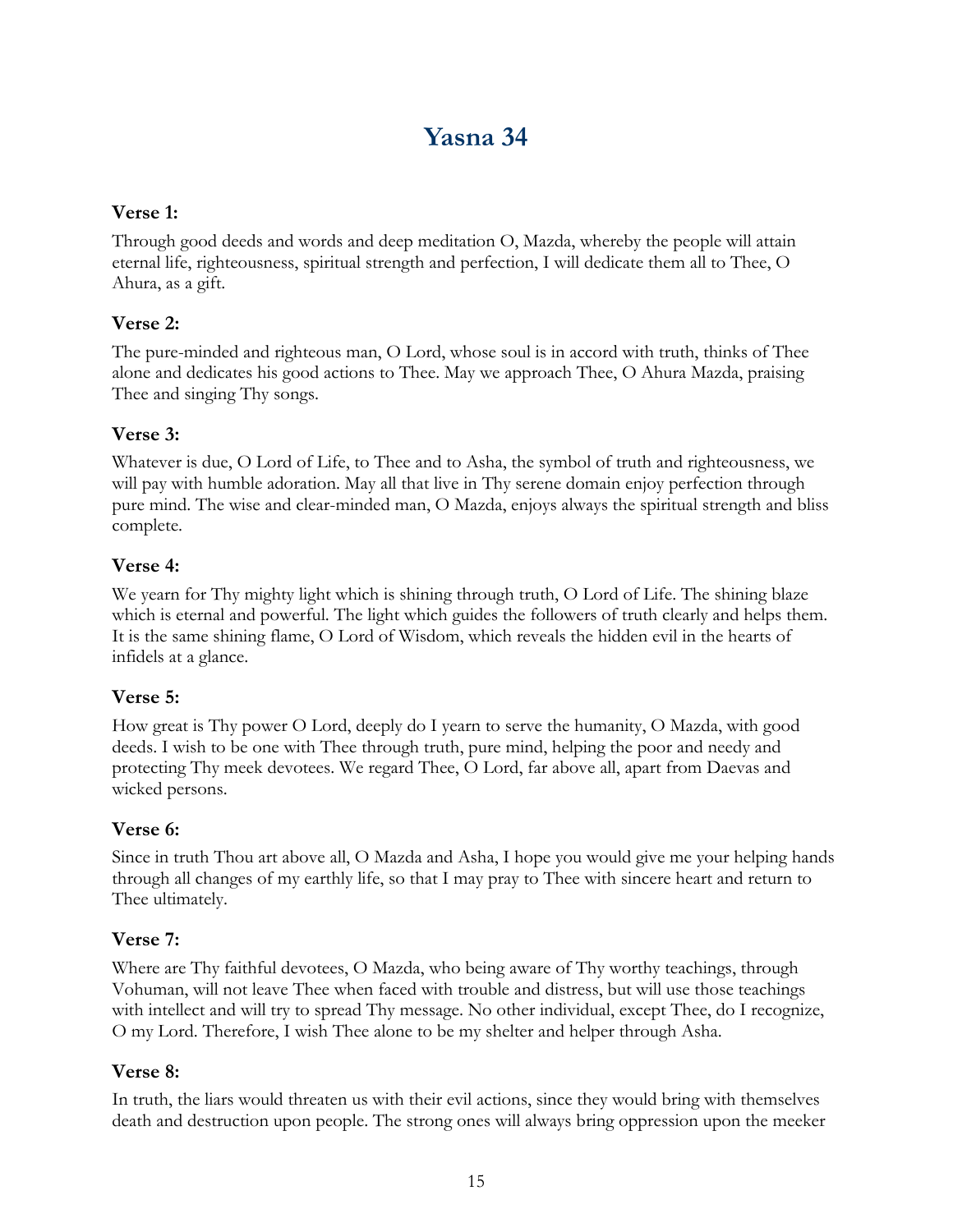ones. They do not care for Thy Sacred Law, i.e. the Law of Asha, O Mazda, because they always remain at a distance with truth, and Vohuman remains far from them. (1)

# **Verse 9:**

Those who through doing evil and being unaware of Vohuman scorn Spenta Armaiti, (2) O Mazda, which is highly esteemed by the sages and wise men; the truth shall obviously remain far from them just as the evil ones with satanic cravings will remain far from us.

# **Verse 10:**

The sages, being aware that love and faith towards God are actual sources of truth, shall teach those who have gone astray and evil persons the way to train their minds with good thoughts, perform good actions and love others. Ultimately, all wicked persons, by learning the truth, shall come towards Thee, O Mazda Ahura.

# **Verse 11:**

The two gifts of perfection and eternity, O my Lord, shall lead the people to spiritual and inner light. Through will power, pure thought, love and faith towards God, the standing life and spiritual strength shall increase. Through these qualifications, O Lord of wisdom, one can overcome his enemies.

# **Verse 12:**

What is Thy rule for progress and what is Thy Will? How should we praise and worship Thee? Declare them to me clearly, O Mazda, so that by following Thy instructions we may enjoy the rewards promised. Teach us, O my Lord, the path of good thought and self-realization.

#### **Verse 13:**

The path, O Ahura, which Thou hast shown me is the path of Vohuman, the path based on the teachings of Saoshyants, the saviors. The teaching which recommends that the work performed with the view of performing one's duty honestly shall bring forth happiness. The teaching which leads mankind to real knowledge and wisdom, and reaching Thee O Mazda, is its rewards.

#### **Verse 14:**

Those persons would enjoy that previous reward which has been promised. O Mazda, who perform actions through knowledge and pure thought; who attempt for the progress and development of the world; fulfill the God's desire and try for the progress of God's Will through truth and righteousness.

#### **Verse 15:**

Teach me, O Mazda, the best words and noblest deeds, so that through this teaching I may worship Thee with a clear mind and a pure heart. Through your power, O Ahura, make it such that I may enjoy a new life full of truth.

- (1) Vohuman remains far means that wise and good minded persons are always escaping from liars.
- (2) Love, self-sacrifice, faith and humility are qualifications of Armaiti.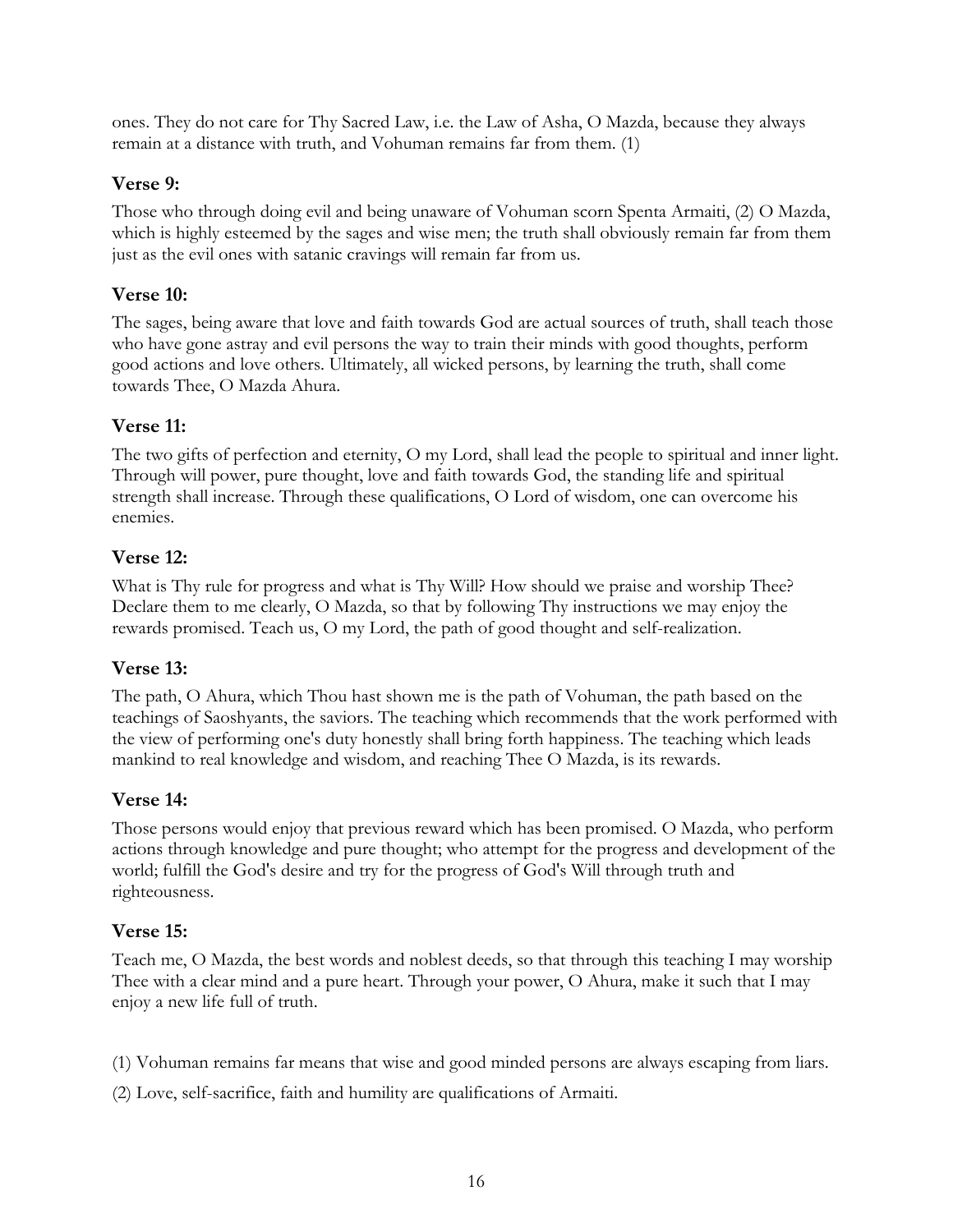### <span id="page-20-0"></span>**Verse 1:**

Mazda Ahura, the Absolute Ruler, has specified that good fortune is for him who makes others happy. O, my Lord, to remain steadfast in truth, I want from Thee the strength of body and soul. O, Armaiti, the symbol of faith and love, do grant me that power which is the reward for a life lived with good thought.

# **Verse 2:**

In truth, such a person (1) shall enjoy the best gifts of God. The person who desires inner light and tries to achieve it, O, Mazda, do bestow upon him the same, through Thy holy and bright wisdom. Through Asha, the Eternal Law of Truth and Purity, O my Lord, grant us wisdom and knowledge which are the gifts of Vohuman, so that we may enjoy happiness through our lengthy lives.

#### **Verse 3:**

In truth, the person who shows us the path of truth and happiness in the corporeal world and saves are soul in the spiritual one shall attain the highest good. (2) The said path is that which leads us to the real and true world, where the is Ahura. The lovers of truth and those in love with Thee, O, Mazda, shall ultimately become one with Thee through wisdom and holiness.

# **Verse 4:**

I shall recognize, Thee, O Mazda, us powerful and divine, when our wishes are fulfilled through Thy strength; and when the followers of truth and the followers of falsehood have both received the specified compensation and punishment. When Thy light shines in my heart and gives me warmth, then my soul shall feel the strength of truth, and when pure thought or Vohuman shall come to me with full power.

# **Verse 5:**

As divine and sacred I recognize Thee, O Mazda Ahura, when I realized Thee as the First and eternal when life began; and when Thou ordained rewards for good thoughts, words and deeds; and when Thou specified through Thy wisdom that evil shall be the lot of wicked persons and that good persons shall reap the fruit of their goodness. Thus it will continue up to the end of creation.

#### **Verse 6:**

O, Mazda, when Thy pure wisdom together with Khashathra and Vohuman come towards us, then the material world shall progress towards truth and righteousness and the angel Armaiti shall brighten the hearts of liberal men and women with the light of love and faith, guiding them towards truth. Than no one shall have the power of deceiving the Almighty God, the symbol of Wisdom and Knowledge.

#### **Verse 7:**

I recognize Thee, O Mazda Ahura, as pure and holy when good thought entered my mind and asked me, who art Thou; to which family do Thou belong? Which path would you choose when you are in doubt? The path which leads to the benefit of your brothers and relatives, or the one which is to your own benefit.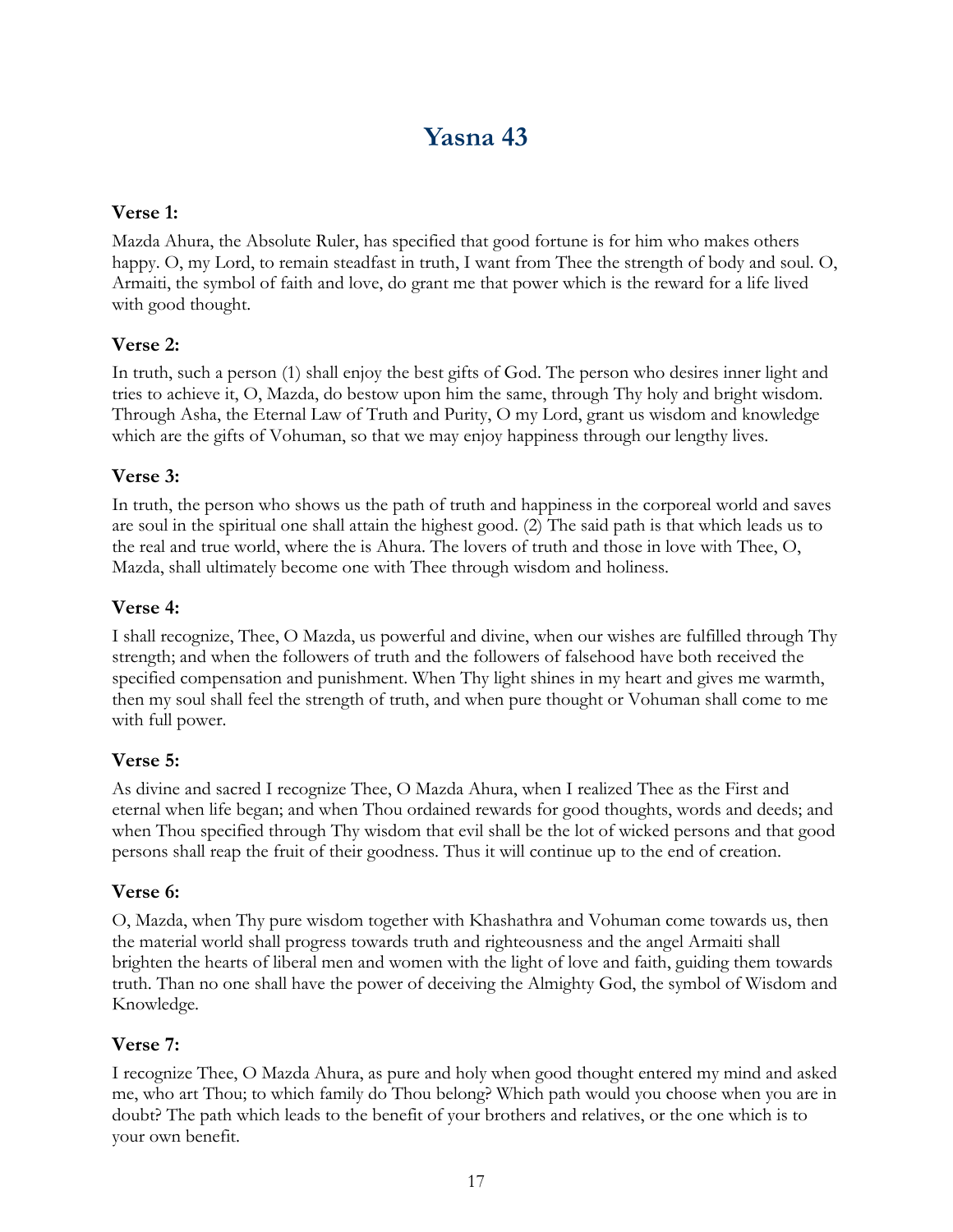# **Verse 8:**

I replied thus: I am Zoroaster, the staunch enemy of liars and falsehood. I shall fight against liars as long as I have strength and shall uphold truth and righteous people whole heartedly. May I enjoy Thy spiritual and endless strength, O my Lord, and may I be Thy worshipper and devotee for ever, O Mazda.

# **Verse 9:**

I recognized Thee, O Mazda Ahura (Lord of Wisdom and Life) as pure and holy, when Vohuman came to me and the light of truth and knowledge entered my heart. Of Him (3), I asked whom do you wish to be worshipped the most? And thus I replied: "As long as I am able and have power, I shall esteem and praise Thy spiritual flame (4), O Mazda, and shall abide by Thy Law of Truth (Asha).

# **Verse 10:**

Guide me towards truth and purity for which I have ever yearned, O, my Lord. By following Armaiti, symbol of faith and love, I hope to achieve perfection. Do thou test us, O my Lord, so that we may prove our faith. Thy testing shall give spiritual strength to human, particularly, the leaders, who are inspired by Thee, O Mazda, shall guide the people with power and heroism and shall fulfilled Thy plan.

# **Verse 11:**

As Divine and Sacred have I recognized Thee, O Lord of Life and Wisdom, when Vohuman entered within me and through Thy inspiring words I grew wise and far-sighted. Although I have realized that creating of faith in the hearts of people is very hard, nevertheless I shall accomplish, my Lord, whatever is realized by Thee as the best action, with self-sacrifice and great attempt.

# **Verse 12:**

When Thou ordered me to follow the Truth with full wisdom, Thou spoke words which were mine own wish. I shall try to bestir Sraosha, or the voice of conscience, within myself and suffuse my heart with the light divine and realize this truth that righteous and wicked ones shall receive rewards or punishments which are due to them.

#### **Verse 13:**

As Divine and Sacred have I recognized Thee, O Ahura Mazda, when Vohuman entered within me and light of Truth and knowledge brightened my heart. Do grant me a long life, O my Lord, so that I may achieve my best wishes and desires, the gift which no one else, except Thee, can grant. A life full of service to humanity and activity for the progress of the world which depends upon Thy Khashathra (5).

#### **Verse 14:**

Just as a brave and strong man loves his friend and brings solace to him, so also do grant excessive happiness to my followers. Do Thou grant that joy and happiness which are achieved only by truth and is in your power alone to grant. I shall protect, O my Lord, the religion of truth and all who sing the song sagn by Thy Heavenly Messenger.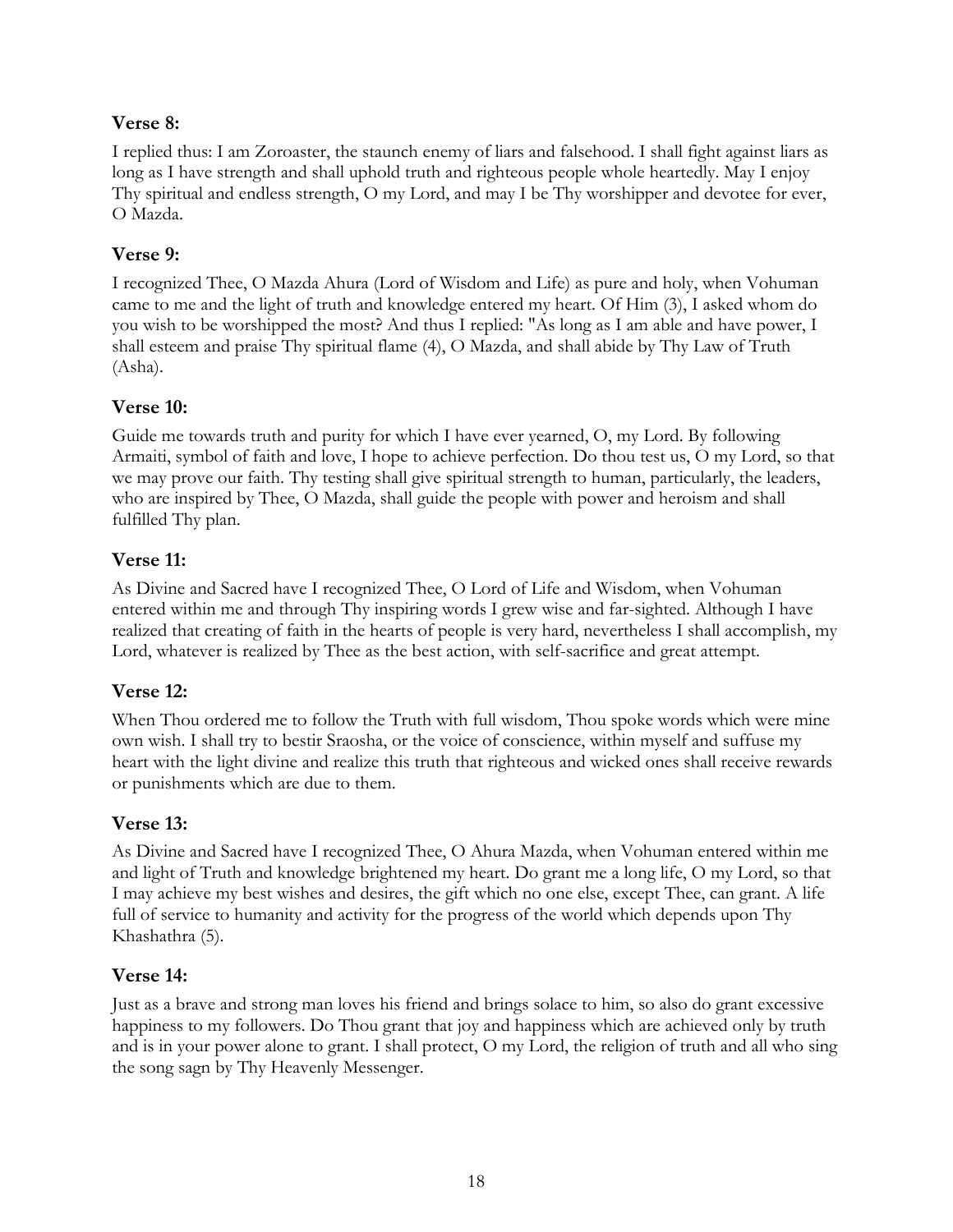### **Verse 15:**

As divine and sacred have I recognized Thee, O Lord of Life and Wisdom, when Vohuman entered within me and light of Truth and knowledge brightened my heart. Then I realized that silent and deep meditation is the best means of acquiring knowledge and spiritual insight; and that it is not fit for any leader to make peace with the followers of untruth, because they regard righteous and truthful persons as their enemies.

### **Verse 16:**

O Ahura Mazda, Zarathushtra has selected for himself pure wisdom as his guide. May truth and righteousness strengthen our material lives. May spiritual power along with faith and love lighten our hearts as shining rays of sun. Do grant reward, O my Lord, to the persons who perform their actions through pure mind and wisdom.

(1) Refers to the person making others happy (see verse 1st).

(2) Highest good means the best giftsof the Lord, Mazda.

(3) Questioning of Zoroaster from Vohuman means referring to pure mind and realizing the truth with deep and clear thought and a good insight.

(4) Spiritual flame refers to a clear and bright conscience.

(5) Khashathra here means bodily strength, will power and spiritually helping the people; serving humanity by working for the progress and uplift of the world. Khashathra also means to have control on our passions.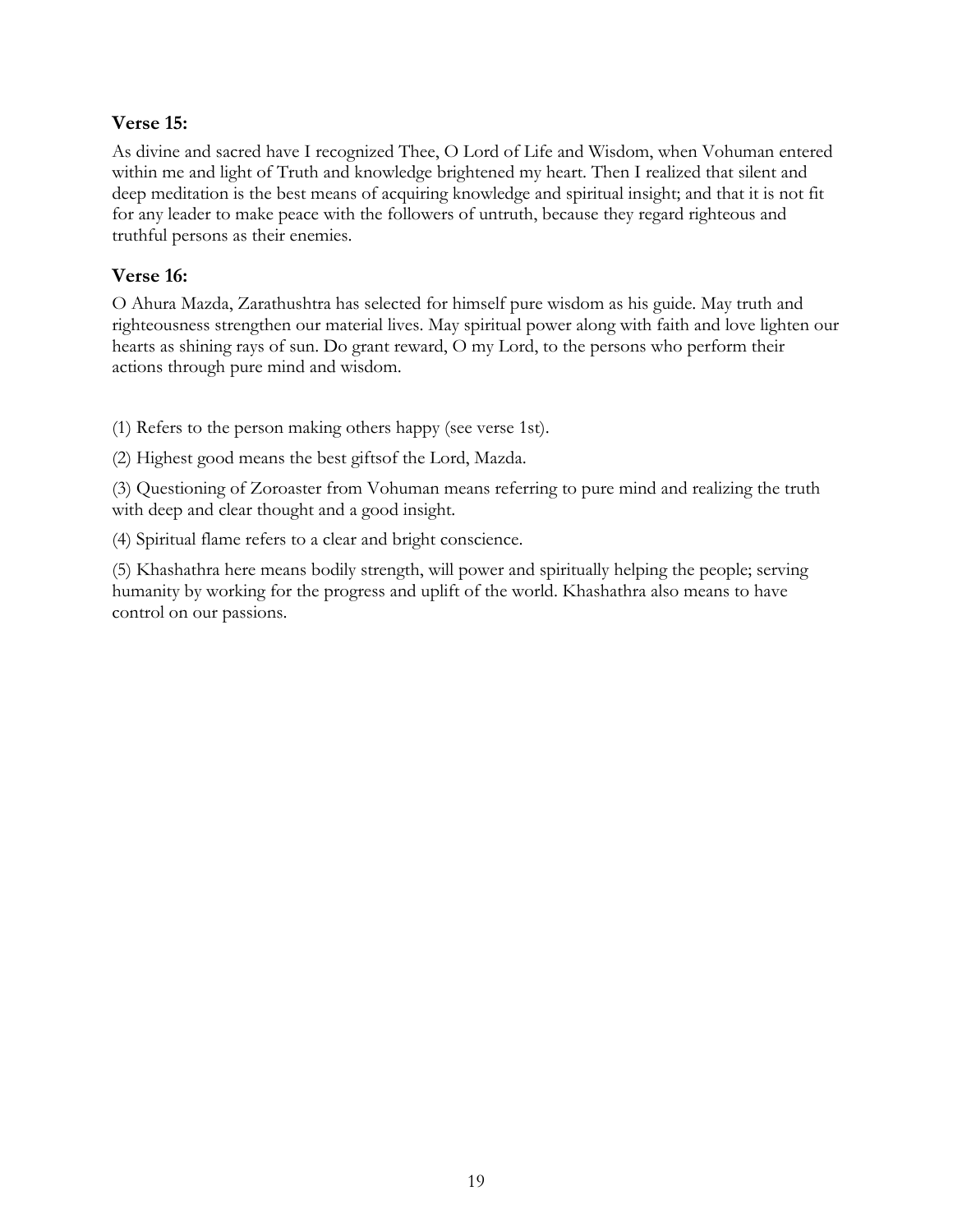# <span id="page-23-0"></span>**Verse 1:**

This do I ask Thee humbly, O Ahura and wish you to tell me truly. How should we worship Thee? My heart is full of love for Thee, O Mazda! Let one who knows Thee well show me the right path. May we enjoy Thy help through truth and righteousness, O my Lord, and may our hearts be enlightened with pure and deep meditation.

# **Verse 2:**

This do I ask Thee, O Ahura and wish you to tell me truly. What is the best and the highest goal of spiritual life? What is the reward of the person who strives to reach that goal? He is our leader, O Mazda, who is holy because of his truth and righteousness. He is, indeed, the flower of humanity, the guardian of our race, the soul healing and a true friend.

#### **Verse 3:**

This do I ask Thee, O Ahura and wish you to tell me truly. Who has been the Creator and First Father of the Truth? Who laid down the path of sun and stars? Who made the moon to wax and wane betimes. All these and many other things besides I wish to know O, Mazda.

#### **Verse 4:**

This do I ask Thee, O Ahura and wish you to tell me truly. What power doth hold the earth and the heavens apart and prevents the later from falling down? Who is the creator of water and plants? Who imparts swiftness to the wind and wafts from far the dark clouds charged with rain? Who is the Creator inspiring Vohuman, O Mazda?

#### **Verse 5:**

This do I ask Thee, O Ahura and wish you to tell me truly. Who is the Creator of light and darkness? What architect has fashioned sleep and awakening, rest and activity? Who has created the dawn, the day and the night, teaching the wise man to fulfill his daily duties properly.

#### **Verse 6:**

This do I ask Thee, O Ahura and wish you to tell me truly. Are the problems which I explain true indeed. . Does love and faith towards God increase by good work, truth and righteousness? Does Khashathra increase through pure mind? For whom hast thou created this fruitful and joy bringing Mother Earth?

#### **Verse 7:**

This do I ask Thee, O Ahura and wish you to tell me truly. Who created in us the faith in God and the power to serve our brothers? Who made the son dutiful to his father, and placed the love and respect of farther in the hearts of children. I shall try, O Mazda, to recognize Thee as Lord Supreme through the holy spirit (Wisdom).

#### **Verse 8:**

This do I ask Thee, O Ahura and wish you to tell me truly, enabling me to think over what has been inspired by Thee, O Mazda. I wish, my Lord, to realize Thy teachings through Vohuman and to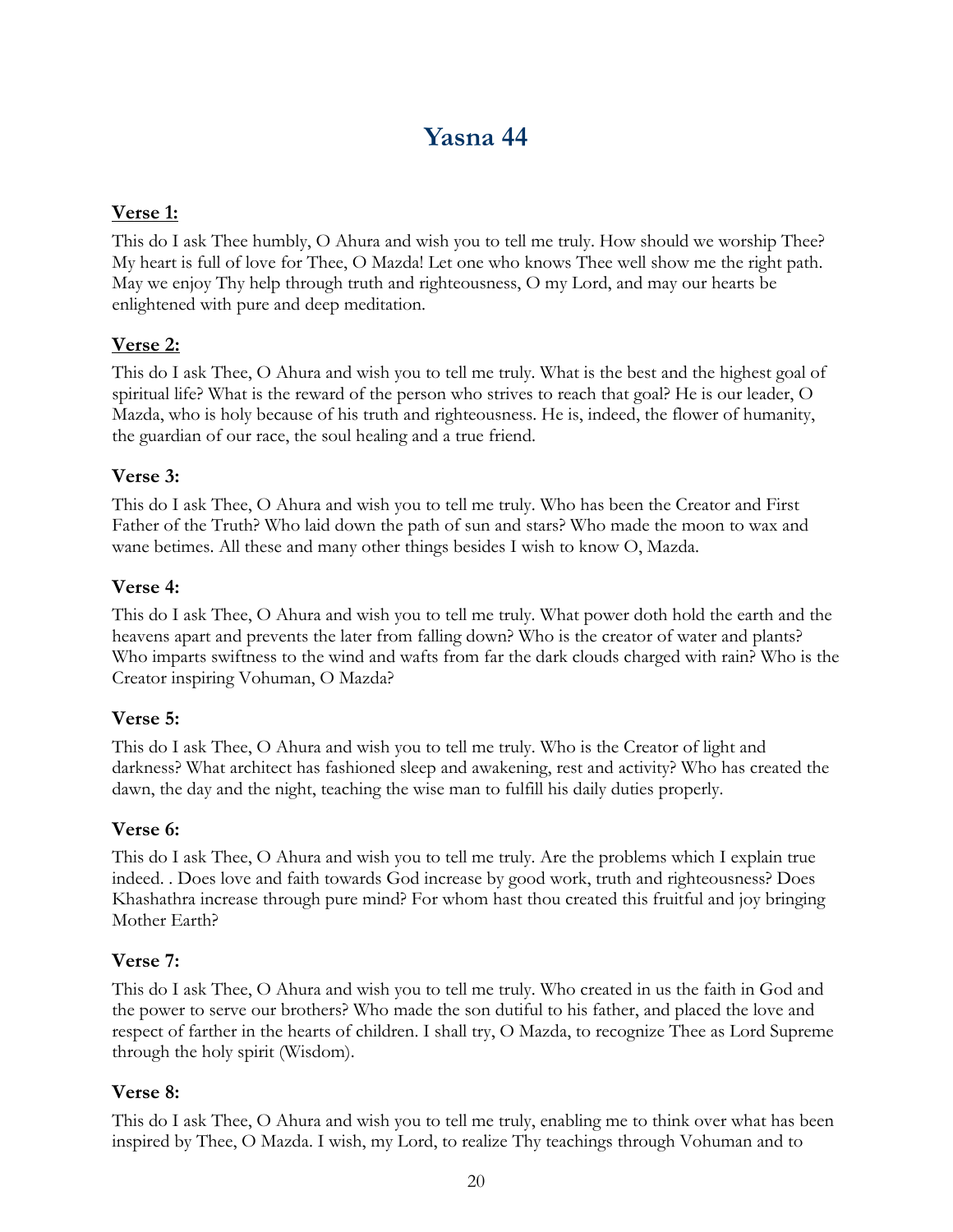enjoy perfection in life through truth and purity. How and by performing what sorts of goodness would my soul attain peace and joy?

# **Verse 9:**

This do I ask Thee, O Ahura and wish you to tell me truly. In what manner should I dedicate my whole self to Thee for performing the holy service with full power? I would realize this truth through religious knowledge. Thy devotee, O Mazda, shall at last dwell in Thine abode, i.e. the paradise, through truth, pure mind and serving humanity.

# **Verse 10:**

This do I ask Thee, O Ahura and wish you to tell me truly. Do thou advise me about thy inspiring faith which is the best blessing for all the living beings. The faith which is in accord with truth and helps the progress of the world. Do enlighten, O my Lord, in our hearts the light of faith or Armaiti, so that through its light our actions may turn towards truth and righteousness. Do guide us, O Mazda, so that our yearning may be to reach Thee.

# **Verse 11:**

This do I ask Thee, O Ahura and wish you to tell me truly. How shall Armaiti (faith towards God) and kindness dwell in the hearts of those to whom Thy inspiring faith have been proclaimed. I am well aware, my Lord, that you have chosen me as the first teacher for fulfilling this hard task. I shall, therefore, regard those who obey Thy rules as Thy friends and others us Thy enemies.

# **Verse 12:**

This do I ask Thee, O Ahura and wish you to tell me truly. On which side should I stand, the true or false? Should I confer with false ones who commit evil actions, or with those who suffer from wicked persons? Has not the minds and hearts of the False Ones been covered with black covers of untruth that they spurn Thy precious gifts?

# **Verse 13:**

This do I ask Thee, O Ahura and wish you to tell me truly. How should we drive away the demon of untruth from ourselves? We shall keep afar from irreligious persons and those who lack faith. O my Lord, we shall keep away also from those who have ceased their relation with truth and wisdom, and show no interest for Vohuman, and make no attempt to follow the said special qualifications.

#### **Verse 14:**

This do I ask Thee, O Ahura and wish you to tell me truly. How should I deliver the liar unto the hands of a truthful person, so that by learning Thy holy words, his soul may be cleanse. By complete defeat of the followers of untruth and frustration of their hopes, we shall drive away their deceit and hatred and make them ineffective.

#### **Verse 15:**

This do I ask Thee, O Ahura and wish you to tell me truly. Since Thou art able through Asha to ward me off from the harms of deceivers and hate of liars, when both hosts stand opposite each other and invoke Thy help. Then O Mazda, to which side shall Thou grant the crown of victory and where, according to Thine own laws, to the worshippers of Mazda, or to the followers of untruth.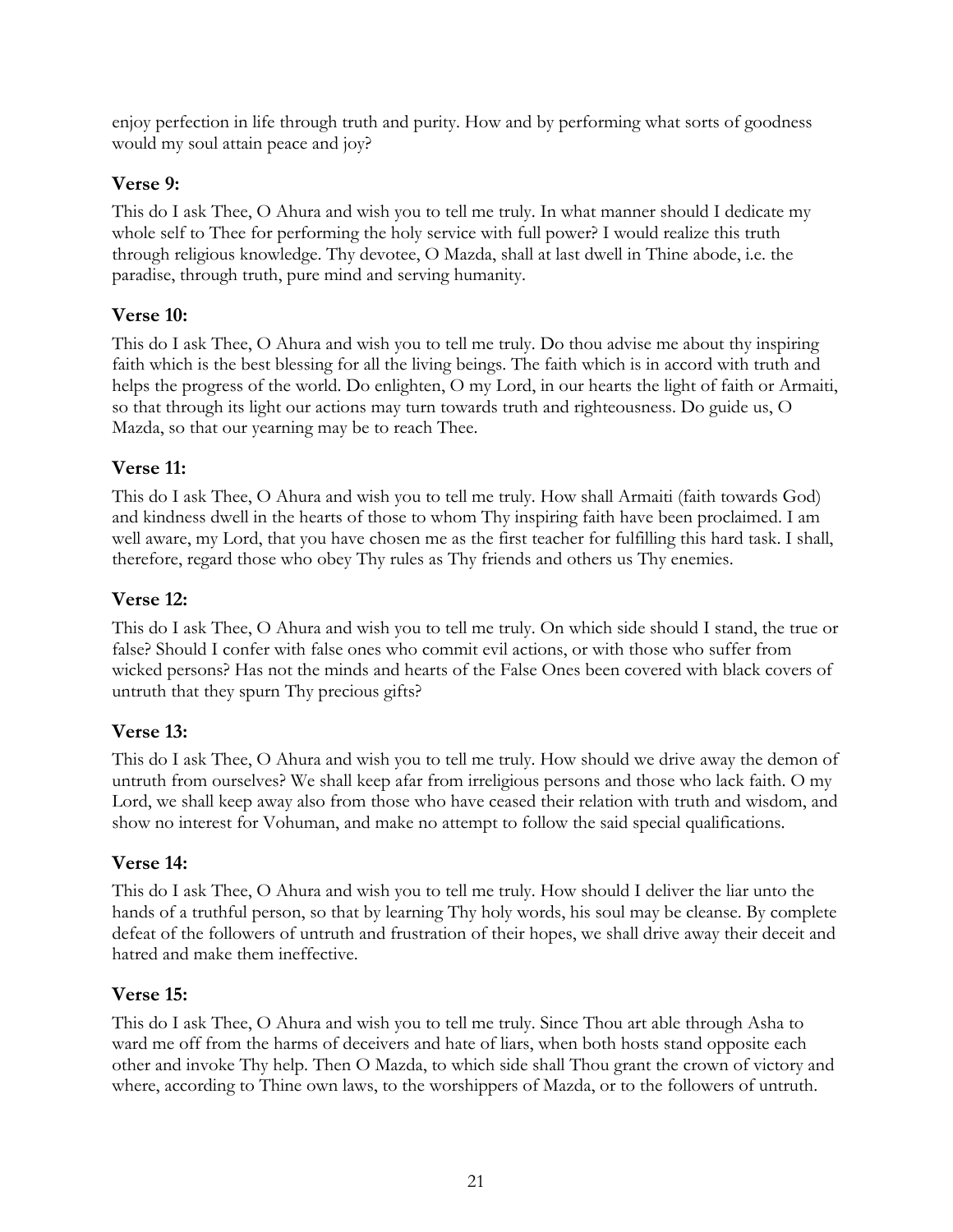# **Verse 16:**

This do I ask Thee, O Ahura and wish you to tell me truly. Who is that brave and victorious person who would give us the necessary protection through Lord's teachings? Show me the wise and the soul-healing leader through inspirations, and grant him clear insight and full obedience of Thy laws through Sraosha. Do grant, my Lord, the said two gifts to any one whom you love.

# **Verse 17:**

This do I ask Thee, O Ahura and wish you to tell me truly. How shall I attain my ecstatic goal, guided by Thee, which is reaching Mazda and becoming one with Him? When shall I be able, my Lord, to lead the people to perfection and eternity through Asha and Thy heavenly message which is the best guide.

#### **Verse 18:**

This do I ask Thee, O Ahura and wish you to tell me truly. How can I earn through Asha, truth and purity, that desired reward which is the control of ten mares (1) of senses led by the horse of thought and reach the real and eternal illumination? When shall I enjoy, O Mazda, perfection and eternity, so that I may grant the said two great gifts to the people of the world for their salvation.

#### **Verse 19:**

This do I ask Thee, O Ahura and wish you to tell me truly. When the speaker of truth and needy gets cold repulse from rich people instead of help and reward, what punishment has been assigned by Thee for such negligence? I am well aware of the punishment which awaits them, according to Thy Law, after death and the day of resurrection.

#### **Verse 20:**

I ask Thee ,O Mazda, How it is possible for the Daevas to become kind severance, the persons who fight for their selfish ends and for satisfying their wishes. The have flung all earth to hatred and anger with the help of Kavis, Karapans and Usikhsh (2). Would they ever strive to cause the advance and security of the world through Asha and bring about peace and love for all.

(1) In this verse, we come across words like mares, horses and camel which are used by Zoroaster as rewards which he entreats from God. Although the words mean various animals apparently, but actually they have some spiritual ideas. As a matter of fact, the ten sense, like hearing, seeing, tasting, smelling, touching, walking, ability, understanding, etc. are taken as mares which lead mankind towards bad fortune and wretchedness. It is only the strong stallion of mind that can control the said mares and reach the camel, or the true and eternal light, and receive the real illumination as recompense.

Kavis, Karapans and Usikhsh are opponents and enemies of Zoroaster. They where head priests of the worshippers of untruth.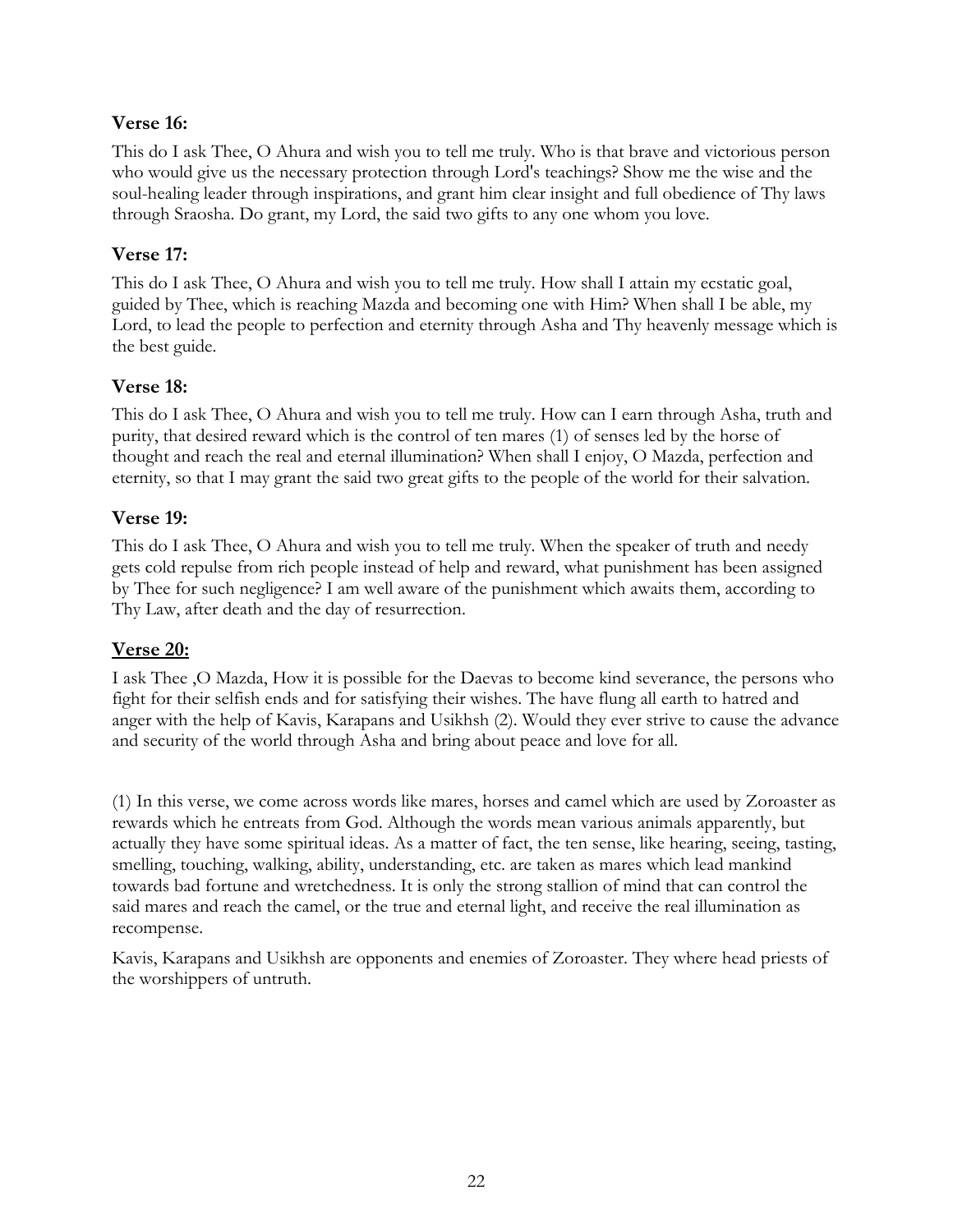# <span id="page-26-0"></span>**Verse 1:**

All Ye, who have come from near and far, to learn, I shall now speak to you, give ears to me and listen to these clear truths which I teach. Remember well and bear in mind lest the evil teacher destroy the people's life once again and the followers of untruth lead them astray with wrong teachings.

# **Verse 2:**

I shall now speak about the twin spirits which have existed since the creation's dawn. Of the two spirits thus did the Holy one spoke to his twin, the evil one; between us two, neither thoughts, nor teachings, neither will, nor beliefs, neither words, nor inner selves accord, and they are quite separate from each other.

#### **Verse 3:**

And now I will disclose the highest truth of the life, as I have learnt from the All Wise Ahura. Those who do not follow the holy words of Mazda as taught by me, for them the end of life shall be woe.

#### **Verse 4:**

I shall now explain the supreme goal of life, the truth which I have realized through Asha. The laws of life have been ordained by Mazda, the wise and unique, the Lord which is the source of good and active mind, and whose kind daughters are faith and love. The Lord of Life, the Omnipotent who is aware of everything cannot be deceived.

#### **Verse 5:**

And now I shall speak of the words which have been revealed to me by His Lord, the words which are the best to be heard and obeyed by the mortals. Those who obey these teachings truly in their hearts, shall enjoy the gifts of perfection and immortality. Good mind shall lead them on to proper and loving deeds, and they shall ultimately see Ahura Mazda and reach the real light.

#### **Verse 6:**

I shall now speak of the one who is the greatest of all. I shall praise the wise Lord and His Rays through truth and purity, and hope that Ahura may, through his Holy Spirit hear our prayers. May we reach Him through pure mind, love and faith. May the Lord through His Wisdom guide me onwards to the highest, or the Real Light.

#### **Verse 7:**

All are seeking redemption from Him, whether those who are alive, or those who are dead, and those who shall be born in future. The righteous soul shall triumph and shall gain life everlasting, but the follower of untruth and the sinner shall suffer pain ever renewed. This law has been laid down by Mazda Ahura through His own power.

#### **Verse 8:**

As I have seen Ahura Mazda with my inner sight, I shall strives to draw His attention towards myself with songs of praise; and since I have realized through good thought, word and deed; and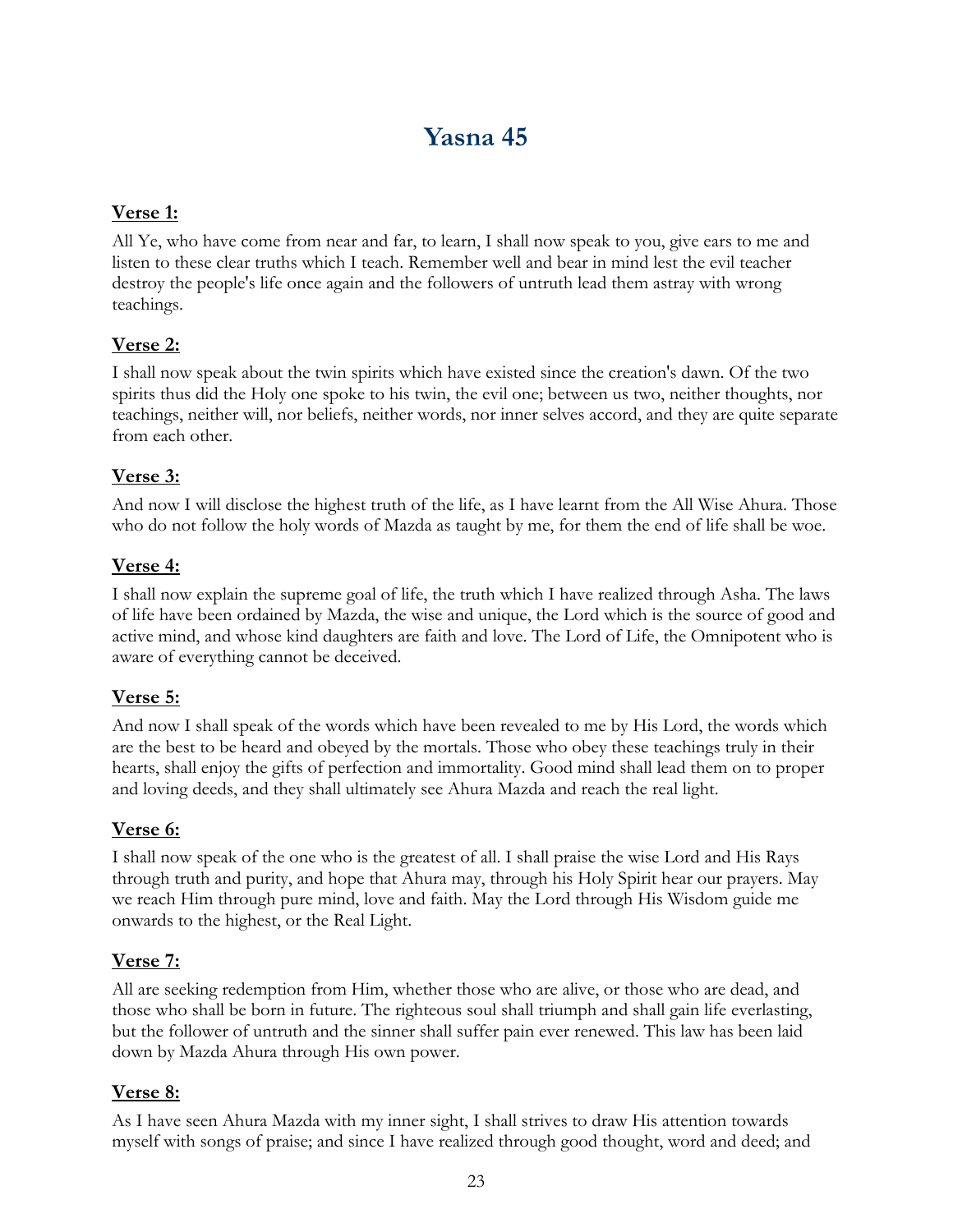through honesty and integrity as well, that Ahura Mazda is Lord of Life and Wisdom, and sole Creator of the World, I shall, therefore, offer Him my sincere praise with full devotion.

# **Verse 9:**

I seek favor of my Lord and Vohuman, the good mind, since by His Plan and Will both weal and woe are created for us. May the Wise Lord of Life grant us through His Might the strength to serve, enabling us to advance the people towards truth through the deep wisdom of a loving mind.

# **Verse 10:**

Through devotion and pure faith we should exalted him, the one who through His graciousness is known as Lord of Wisdom and Life and Creator of both the worlds. The Creator who, through His Eternal Law, Perfect Mind and Sovereignty, has promised perfection and eternity to the people of the world and has made them hopeful of enjoying strength of body and continuity of soul.

# **Verse 11:**

Those who oppose the Daevas and their followers; and also those who use the name of His Lord respectfully and pay reverence to wise Saoshyants, the true helpers of the religion, Mazda Ahura shall treat with them as sincere friends and kind brothers and fathers. Their path is quite separate from those who despise the Almighty Ahura and call him with disgust.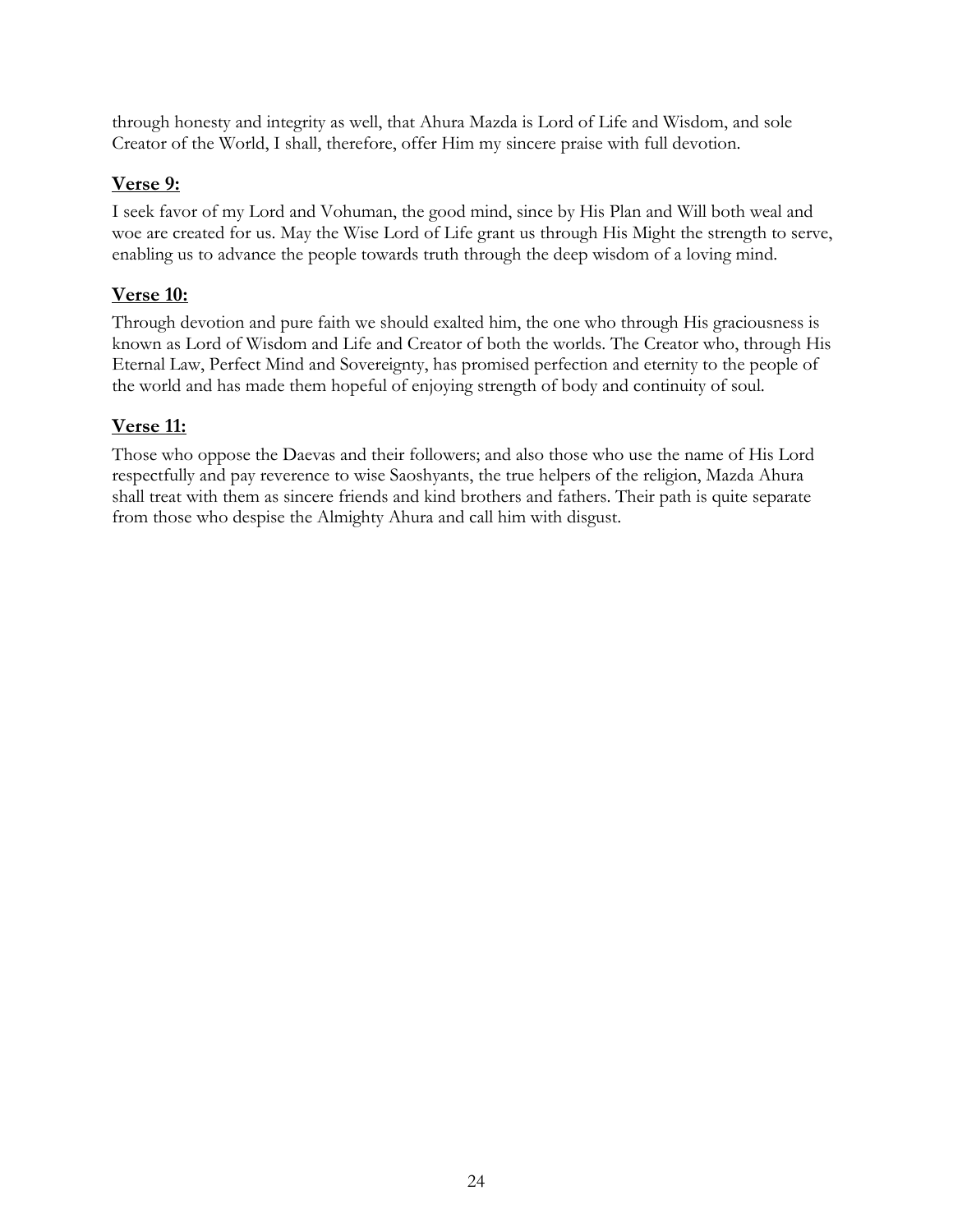# <span id="page-28-0"></span>**Verse 1:**

To what land shall I turn? Wither shall I turn for protection? My relatives have left me alone and my friends keep themselves apart from me. My co-workers bring no satisfaction for me. The rulers of the country are all inclined to untruth. How can I please Thee, O Ahura, by fulfilling my mission.

# **Verse 2:**

I am well aware, O Mazda, of my inability and insignificant possessions. My wealth is small and my friends and well wishers few in number. To Thee I appeal, O Ahura, like a beloved who expects love, kindness and perfect bliss from his lover. Let me enjoy the might of love and good thought, O my Lord, through Asha, the eternal law of truth and purity.

# **Verse 3:**

When shall, O Mazda, dawn the days of good luck, and people of the world will go towards Asha? When shall the saviors of mankind guide the people with their knowledge, wisdom and effective teachings? To whom shall Vohuman, good thought, show inclination? I have chosen Thee, O Ahura, as my teacher and loving gospel.

# **Verse 4:**

The followers of untruth try to prevent those who support Asha from advancing towards their sacred goal, i.e.truthfulness, righteousness and flourishing of the province and country. They are well-known for their unfriendly actions. The persons who oppose the followers of untruth, O Mazda, with heart and soul, he shall lead the world to real and true wisdom.

# **Verse 5:**

The strong and wise man who welcomes with consideration a suppliant whether the followers of truth or untruth according to Law Divine, and/or out of love and humanity he is the follower of Asha and his life is full of rectitude and righteousness. He is a wise man, O Mazda Ahura, who saves the nine from going astray and soul destroying path, leading him to self-reliance and self knowledge.

# **Verse 6:**

If a strong man does not guide a wicked person towards righteousness, he shall get ensnare by the followers of untruth. One who wishes victory for the followers of untruth and supports them shall himself become the follower of untruth; and one who represents the truthful man and loves them shall be regarded as righteous. This is the eternal law made down by Thee, O Ahura, since the day Thou didst create the human being.

# **Verse 7:**

Whom, O Mazda, hast Thou appointed as my protector except Thine own Fire and Thy Vohuman, when the follower of untruth sets himself against me with violence? To the working of these two together, O Ahura, the Eternal Law of Truth shall be fulfilled. Do Thou declare clearly this sacred lore to me. O my Lord, so that my soul and conscience may realize this sacred truth.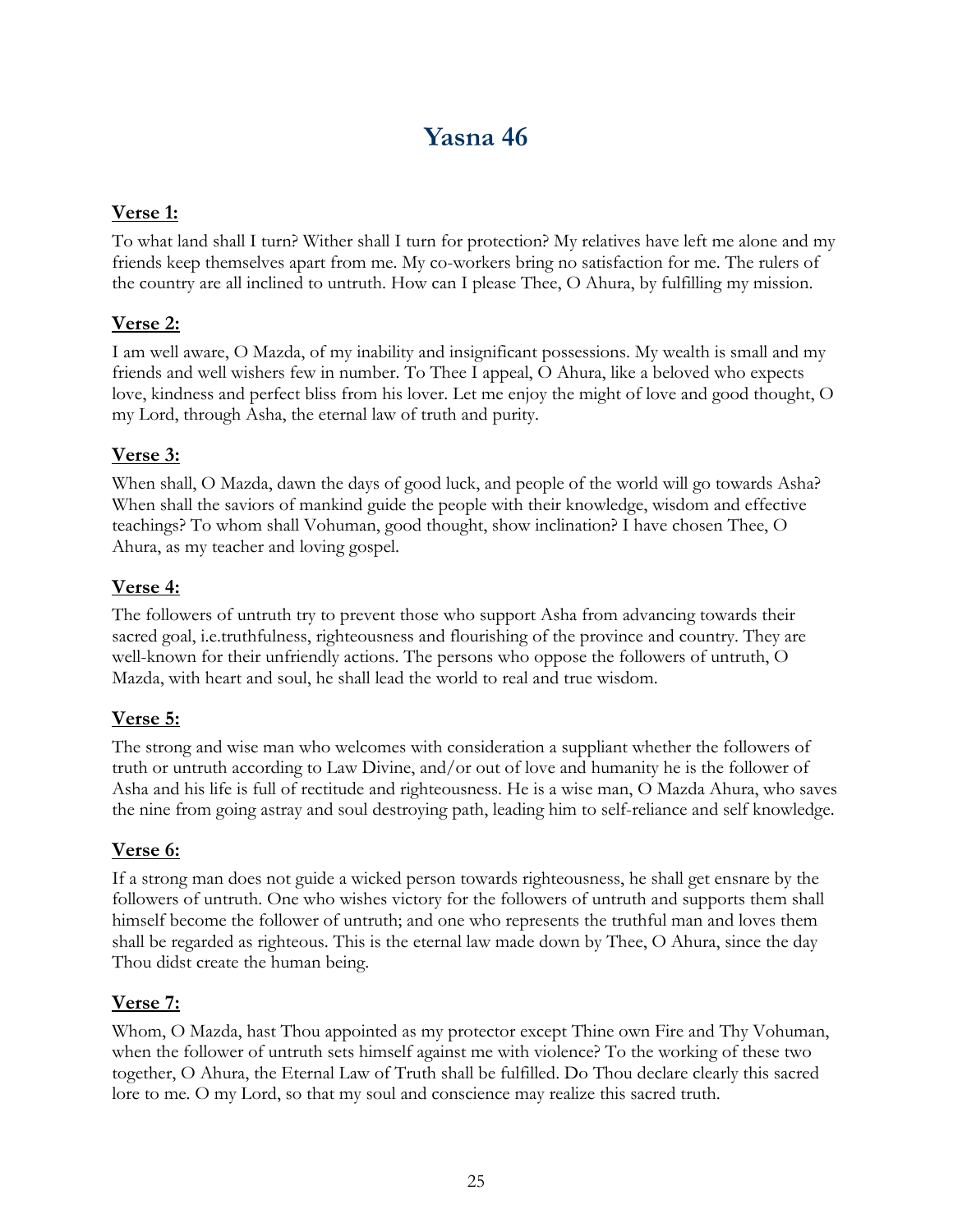# **Verse 8:**

One who thinks of injuring Life, his wicked deeds shall not injure me but the result of this hatred shall recoil to himself. His deeds of hatred and wickedness shall prevent his self from knowing Perfect Life and performing good works. Anger and hatred shall nowise guard him, O Mazda, from an Evil Life which shall be his lot.

# **Verse 9:**

Who is that Great One, the foremost teacher, who taught us that Thou art alone the most worthy to be invoked, and Thou art the holy Judge of all acts as Lord of Truth. We shall strive, O my Lord, to unveil the mysteries of life and the Eternal Law of Asha through Vohuman, and to get aware of the Law of Truth as declared by the Creator.

#### **Verse 10:**

The man or woman who performs the work which has been declared as the best by Thee, O Ahura Mazda, in this world, such a person shall enjoy Asha and Khashathra' s reward (1) which is spiritual strength and serving of humanity. The said spiritual strength can only be achieved through Vohuman. I shall teach them, O my Lord, to worship Thee alone, and shall guide them when they march across the Chinvat (Judgement) Bridge (2).

# **Verse 11:**

Kavians and Karapans, the devil worshipping priests and princes are united and try to destroy the spiritual or true lives of the people by their evil deeds; and when they approach the judgment bridge, they are ashamed of their souls and inner-selves which shall chide them as they fall down in the abode of untruth, where they are obliged to dwell forever.

# **Verse 12:**

When relatives and strong progeny of the Turanian Fariyana show inclination towards Asha and strive for the advancement of life and prosperity of the world, then Fariyana shall weld them together through Vohuman and shall reveal to them Mazda Ahura's Law that leads to bliss and salvation.

#### **Verse 13:**

One who satisfies the holy Spitama Zarathushtra and helps him to fulfill is mission, verily that man shall be renowned as upright. To him Mazda Ahura shall grant the best life, and in wider circles shall his love and Vohuman extend. Him shall we regard, O my Lord, close knit with Asha (3) and in tune with Ahura's Law.

#### **Verse 14:**

Who is your righteous friend, O Zarathushtra, the follower of truth? Who is the person that would strive for the spreading of fame of the Magas Brotherhood? This person is certainly of Kava Vishtaspa, the brave king. I shall deliver, O Ahura, Thy heavenly message to the people, enabling them to live in such a way as to deserve Thy Abode i.e. the paradise.

#### **Verse 15:**

O, scions of Haechat Aspa (2) and Spitama, I shall now teach you something which is best for Ye to hear. It will enable you to know the wise from the unwise. Besides through good deeds, you shall reach Asha as specified by Ahura's Eternal Law.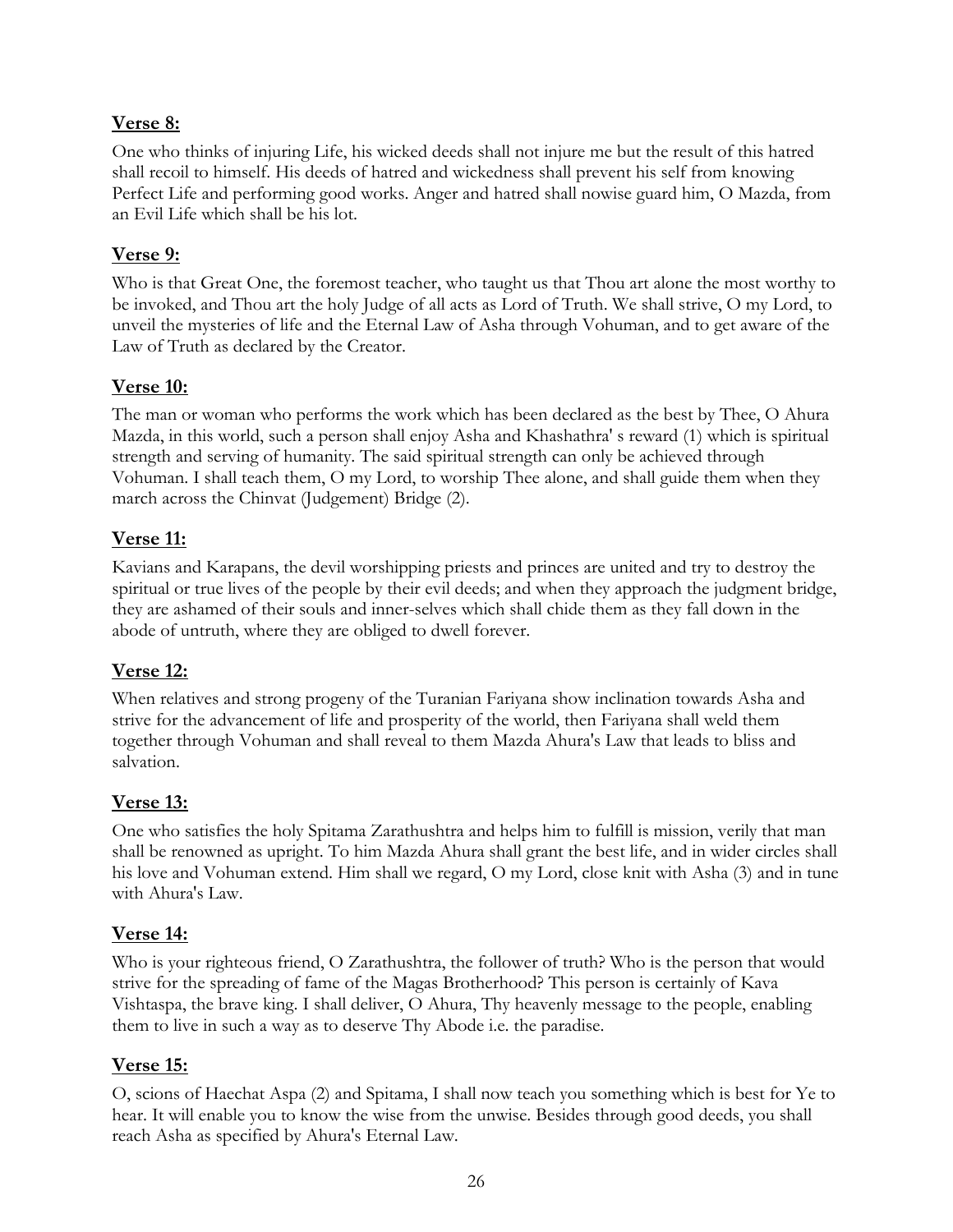# **Verse 16:**

O, Frashaoshtra of the family of Hvogva (5), do guide the faithful devotees to perfection and light eternal, as we both do wish same; where truth, love and devotion are united; and good mind along with spiritual strength reign supreme; where Mazda Ahura dwells in His glory.

# **Verse 17:**

O, Wise Jamaspa of Hvogva family learn this point that movement and activity are better than laziness and inactivity. Therefore, worship Him with full conscience and good deeds. Worship Ahura Mazda, who discerns the wise from the unwise and is Guardian of This World.

# **Verse 18:**

The best I promise truly to the man who helps me whole heartedly in fulfilling my mission. I would offer my best love and gifts to such a person through Vohuman. However, I shall oppose him, who places himself in opposition to me. O, Ahura Mazda, I shall fulfill Thy wish since this is the choice of my mind and heart.

# **Verse 19:**

Who so fulfills Zoroaster's best wish, he shall enjoy an Eternal Life as reward. His wishes and heart's desires shall be accomplished in this world. All this, O Mazda, Thou most wise, have revealed to me.

- (1) A life full of truth, righteousness and purity.
- (2) Chinvat or Sarat Bridge is the bridge of Judgement where good and bad are judged.
- (3) Lovers of truth and purity, and followers of law and discipline.
- (4) Great grandfather of Zoroaster.
- (5) The name of father and also family name of Frashaoshtra and Jamaspa. This is Hobub in Pahlavi.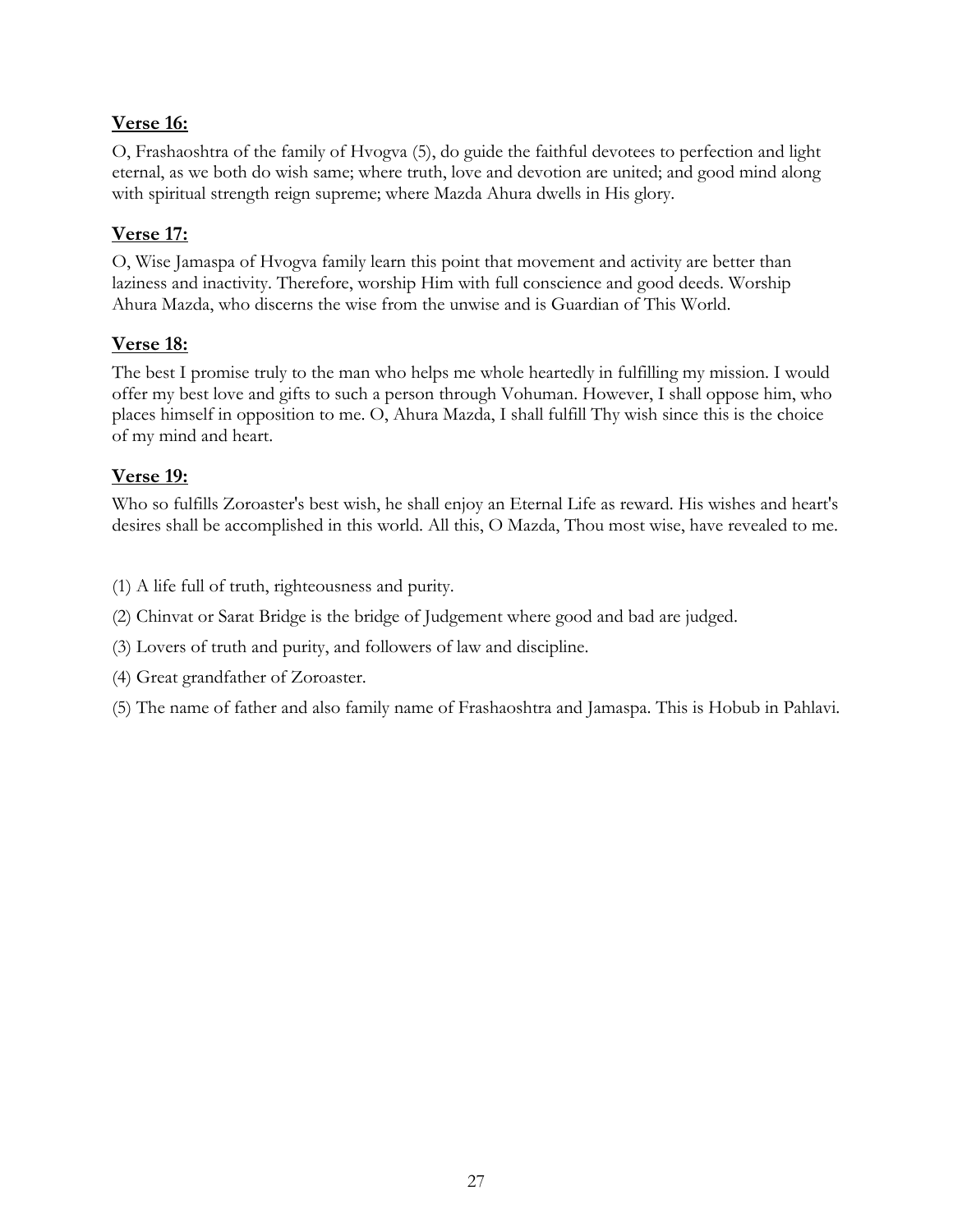# <span id="page-31-0"></span>**Verse 1:**

One who is led by Thy Holy Spirit and Thy love, his thought, word and deed are good and in tune with truth. He shall be granted perfection and eternity by Mazda Ahura through his strength and love.

# **Verse 2:**

One who led by Thy Holy Spirit lives the best life, his words shall be full of love and wisdom, and his hands shall fulfill the task of Armaiti through faith. His life shall be guided by one single thought that only Mazda is the source of truth.

# **Verse 3:**

Thou art indeed, O my Lord, the Holy Father of Wisdom. Thou hast created this joy-bringing Mother Earth. When people go towards Vohuman and consult with him Thou shalt grant them peace, O Mazda; and Armaiti or faith shall be the protector.

# **Verse 4:**

The wicked persons, O Mazda, who turn away from Thy Holy Spirit, they feel themselves everthwarted, but no truthful man shall ever act like that. The truthful person, though of small possessions and poor should be loved and respected, but followers of untruth, though of great possessions and power should be despised and regarded as wicked.

#### **Verse 5:**

The righteous shall enjoy, O Ahura Mazda, the best gifts promised by Thee, through Thy Holy Spirit. However, the false ones shall remain afar from Thy love, since their evil deeds proceed from their evil minds which darkens with black clouds of wickedness their bright sky of soul.

#### **Verse 6:**

O Lord of Life and Wisdom, through Thy Holy Spirit and Thy blazing Fire Thou shalt determine the fate of the two parties of righteous and wicked; and grant their respective recompense and penalty. By advancement of Thy fire of faith, truth and purity, O my Lord, the seekers of truth shall come to Thy Path.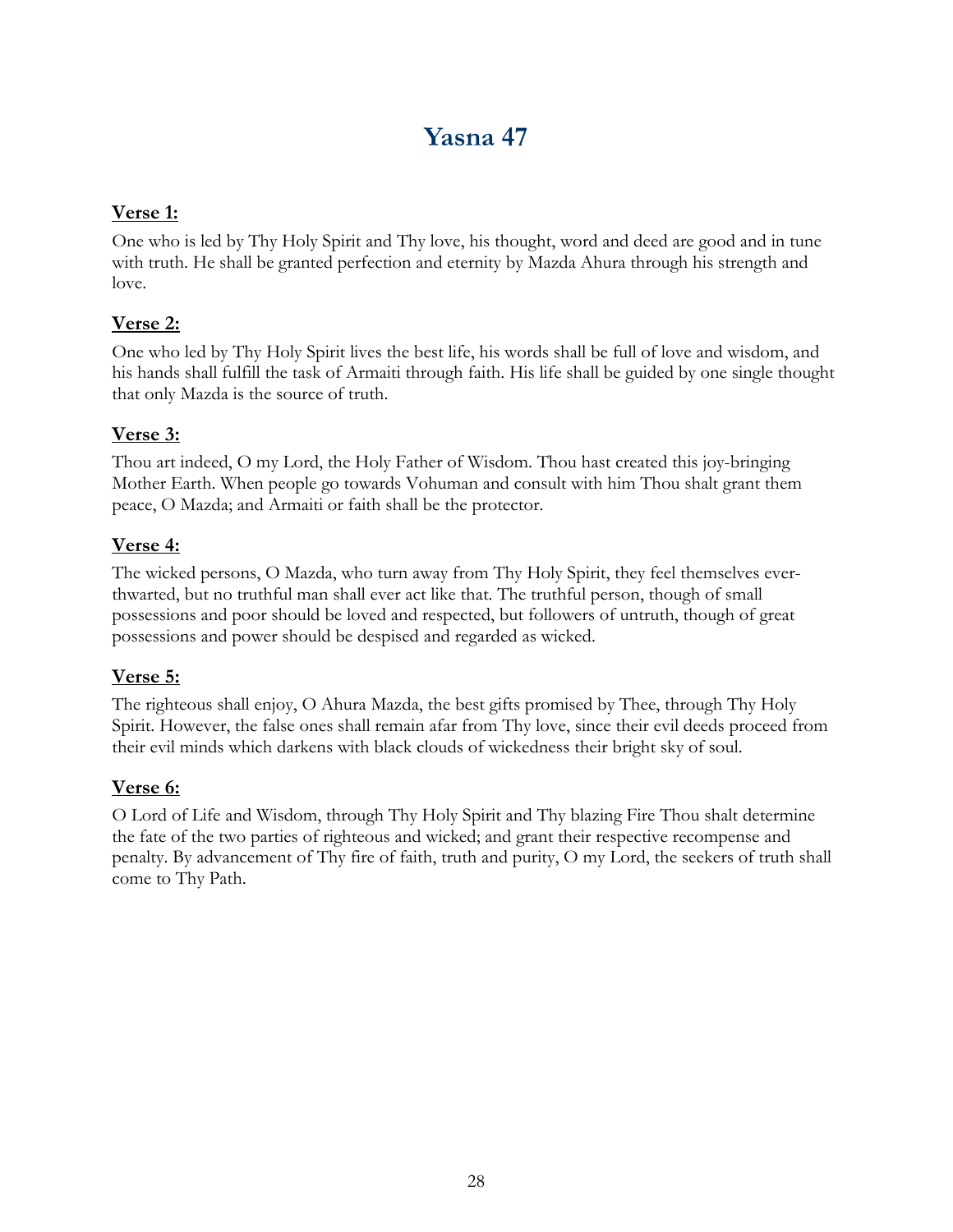# <span id="page-32-0"></span>**Verse 1:**

Ultimately, on the day when truth conquers untruth, and when devils and their partners are unveiled of deceit and fraud forever, then Thy praise and devotion to Thee, O Ahura, shall increase, resulting in happiness and joy.

# **Verse 2:**

Before the struggle in my mind begins, tell me, O Ahura and assure me whether the righteous person shall overcome the follower of untruth? Such is Thy Plan, no doubt, which is the final and great victory in life.

# **Verse 3:**

The wise Lord of Life and source of goodness shall teach the wise and the righteous ones the best teachings, of which the mystic lover and teachers of philosophy are aware. Through wisdom and pure thought only, O Mazda, one can become Thy devotee.

# **Verse 4:**

One who makes his mind better or worse, O Mazda, his deed, word and conscience shall follow sure. The path selected by one's voluntary choice, his will and faith shall also follow the same and shall be in tune with them. According to Thy wisdom, O Mazda, their destiny shall be distinct from each other.

#### **Verse 5:**

O Armaiti, do not allow the tyrants and that rulers rule over us, but let the good and just kings, guided by wisdom and good and clear understanding rule over us. Dedication to purity is best for man since his birth. We should toil for the Mother Earth and progress of the world, leading all the creatures on to the Light and the Truth.

#### **Verse 6:**

She, Armaiti, is indeed our safe refuge. She brings the soul strength and life renewed, the true qualifications of the pure mind. Mazda Ahura has clothed Her, the Mother Earth, with vegetation, and has covered Her with food for people, since the dawn of life. Such is the wisdom of Mazda and the Eternal Law of Asha.

#### **Verse 7:**

Keep hatred and anger far away from yourselves. Let nothing tempt you to violence. Hold on to love and good mind. Brilliant teachers, who wish to hold fast on to truth, shall lead the followers of truth to paradise, Thy abode, O Ahura, where the righteous people dwell .

# **Verse 8:**

My yearnings, O Mazda, is for Khashathra, Thy spiritual power, yet more, I yearn for the blessings from Thee, O Ahura, for my followers and band of devotees. How greatly welcome shall be Thy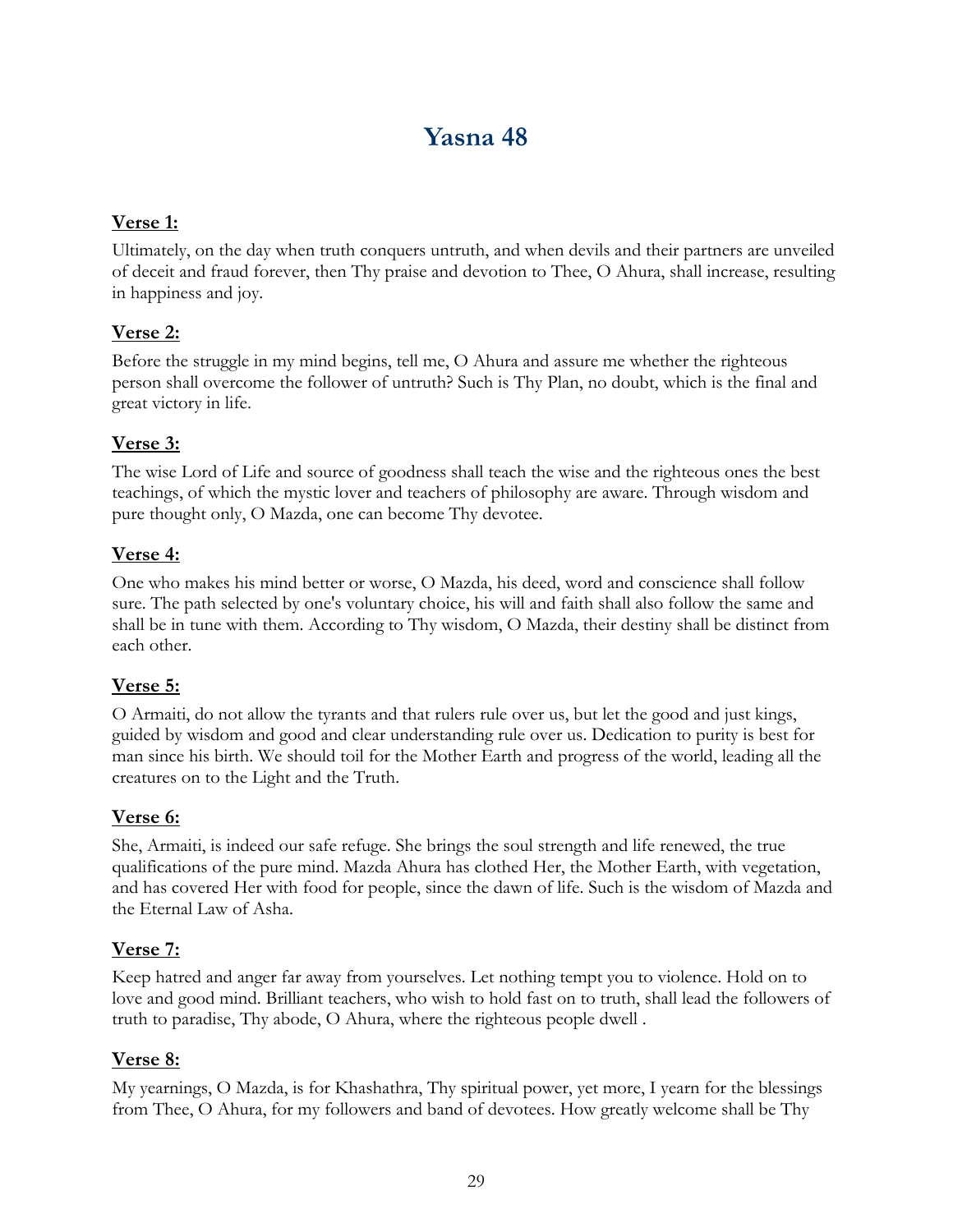manifestation to the faithful followers of Asha through truth, enabling them to help the promotion of good deeds through Vohuman.

# **Verse 9:**

How shall I know, O Mazda, that Ye rule over all, even over those who menace me. Reveal to me, O Asha the pattern of Vohuman and Thy love. Inform me of the way of enjoying Thy blessings, since a Saoshyants or a prophet should be well aware of the compensation allotted to him.

# **Verse 10:**

When shall my friends arrives for spreading the faith, O Mazda? When shall they smite down the rotting mass of lie and greed from the world? The means by which the wicked Karapans (priests) falsely fascinate the people and the tyrant rulers rule over countries with evil intentions.

# **Verse 11:**

When, O Mazda, Asha together with love and faith towards God shall come towards us, bringing peace and security with themselves, through self-control? When blood thirsty and wicked tyrants rush, who shall stand firm against them, and to whom shall come the Wisdom of Vohuman?

# **Verse 12:**

The Saoshyants and Saviors of the world are indeed wise and follow duty's call guided by Vohuman. There deeds are inspired by Asha and on in tune with Thy teachings, O Mazda. They are, in truth, vanquishers of hate and anger and producers of love and peace.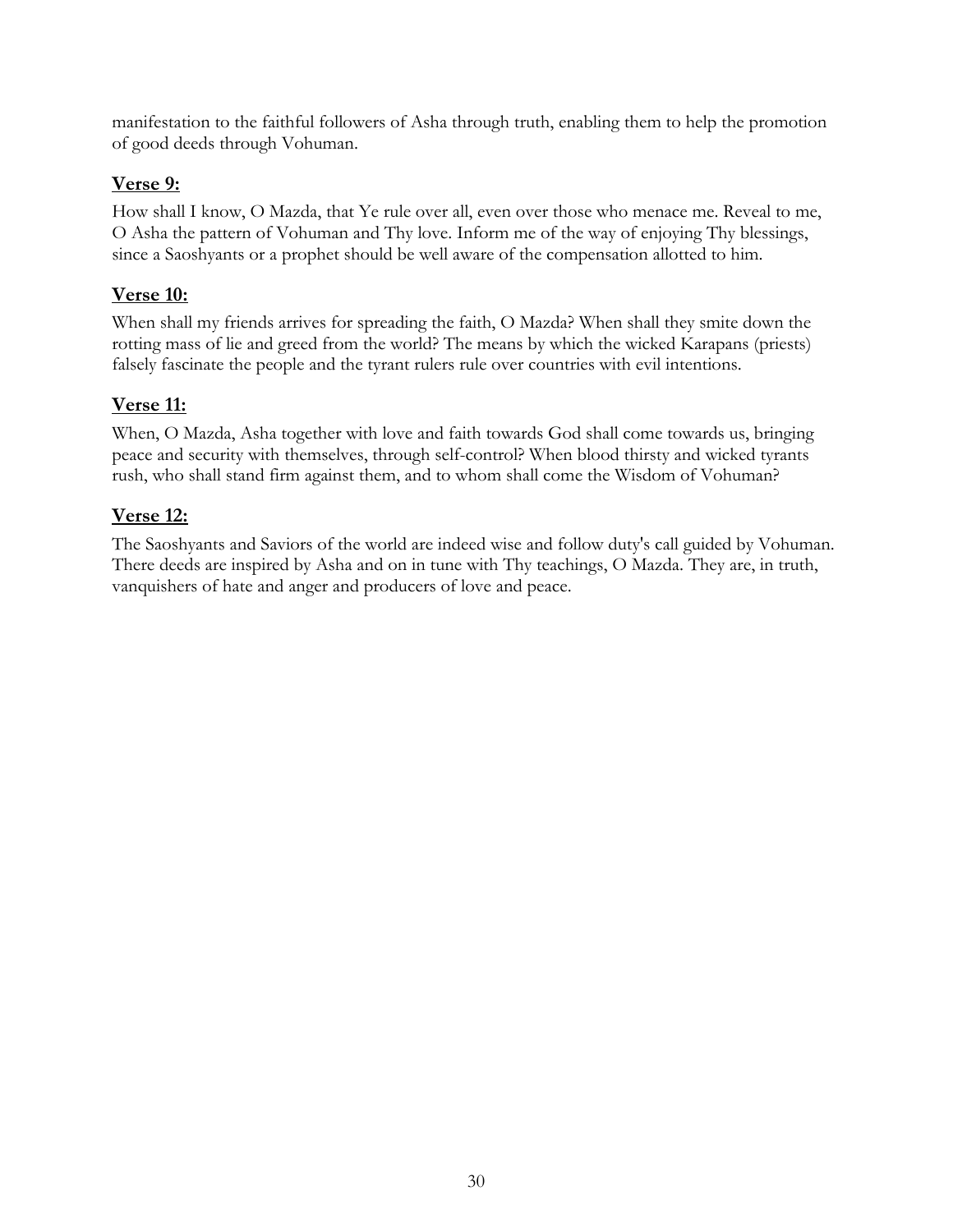# <span id="page-34-0"></span>**Verse 1:**

O Mazda, the greatest barrier in my way is Bandva, who by misleading the people always feels contentment. Come towards me, O Forgiving and Kind Lord, and grant me strength, enabling me to overpower him through Vohuman and save him from going astray, enjoying the good rewards.

# **Verse 2:**

Indeed, the corrections of Bandva makes me anxious, since he teaches untruth and duplicity, keeping the people away from truth and purity. Never he shows love and faith towards God, and even not for a moment does he think of Thee with pure mind, O Mazda.

# **Verse 3:**

O my Lord, Thou hast laid down that truth shall prevail and is profitable, but untruth shall frustrate and is harmful. Therefore, it is hoped that people would commune with Vohuman and renounce all contact with untruth and its followers completely.

# **Verse 4:**

The evil-minded increase anger with their tongues which wag in gossip and cause envy and hinder the true workers. The doers of evil whose longing is not for good deeds are so tied up to untruth that they more resemble monsters wearing human shape.

#### **Verse 5:**

One who through his inner urge and self-sacrifice links his own self with Vohuman, such a person enjoys love of God and is wise through Asha. With the above-mentioned qualifications, he shall ultimately dwell, O Ahura, in Thy Eternal Realm.

#### **Verse 6:**

Earnestly do I urge Ye, O Mazda and Asha, to declare to me your Holy Plan, so that I may know the truth and reveal to the world that religion which has been inspired to me, O Ahura, by Thee.

#### **Verse 7:**

May all listen with pure thought and bright conscience to my words carefully, O my Lord. Bear Thou witness, O Ahura, when I proclaim to men Thy holy words, so that the friends and the selfreliant (1) may live in accordance with Lord's Law, and may sets a good example for comrades and co-workers.

#### **Verse 8:**

Grant to Frashaoshtra (2), O Mazda Ahura, the best blessings of Asha, namely the union with Him, and grant the same gifts to other people and my followers as well. May we serve the people through Khashathra, the spiritual strength, and may we be Thy sincere friends for all times.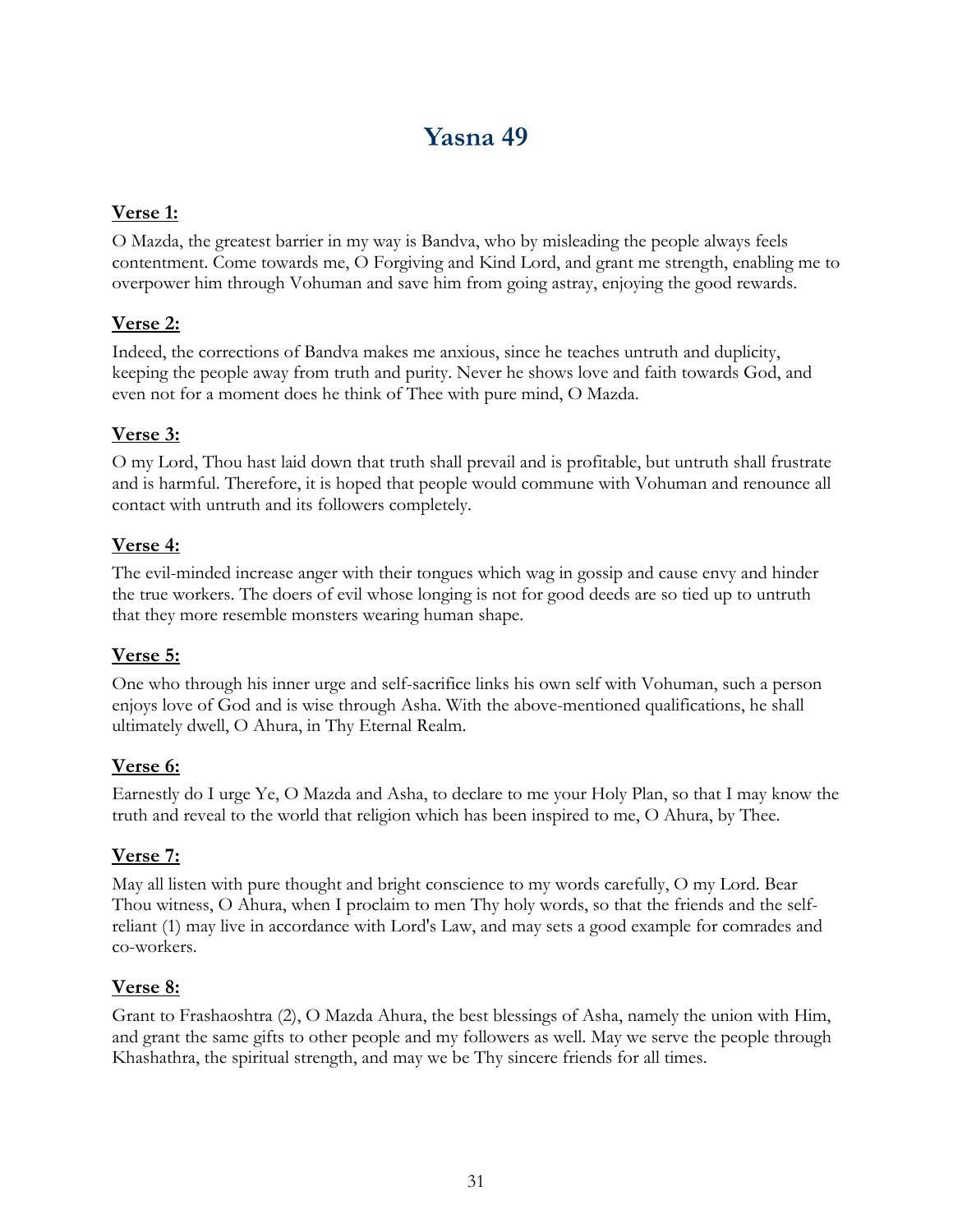# **Verse 9:**

Let the Helper who is born to deliver mankind from difficulties listen to these teachings carefully, that truthful persons should never think of association with the followers of untruth and wicked ones. Those who are faithful and with conscience, O Wise Jamaspa, they are combined with truth and righteousness, and shall, ultimately, enjoy the best reward or paradise.

# **Verse 10:**

With greetings to Armaiti, the symbol of faith, humility and inner wishes, I deliver to Thee, O Mazda, these precious gems, i.e. the souls of the pure-minded and righteous persons for Thy safe keeping, since Thou art the Great King and the Eternal Strength.

# **Verse 11:**

The souls of tyrant kings, wicked persons, evil speakers, evil thinkers and followers of untruth shall return to hell, or the abode of untruth, since their inner-selves have gone dim and have turned away from the light of truth.

# **Verse 12:**

What help shall come to Thy worshippers, O Lord, through Asha. Does Zarathushtra enjoy Thy help as well through Vohuman? I praise Thee, O Mazda Ahura, in my hymns and expect enjoying what Thou deemest the best.

- (1) Please refer to Verse 1 of Hat 32.
- (2) An intimate and faithful friend of Zoroaster and brother of Jamaspa.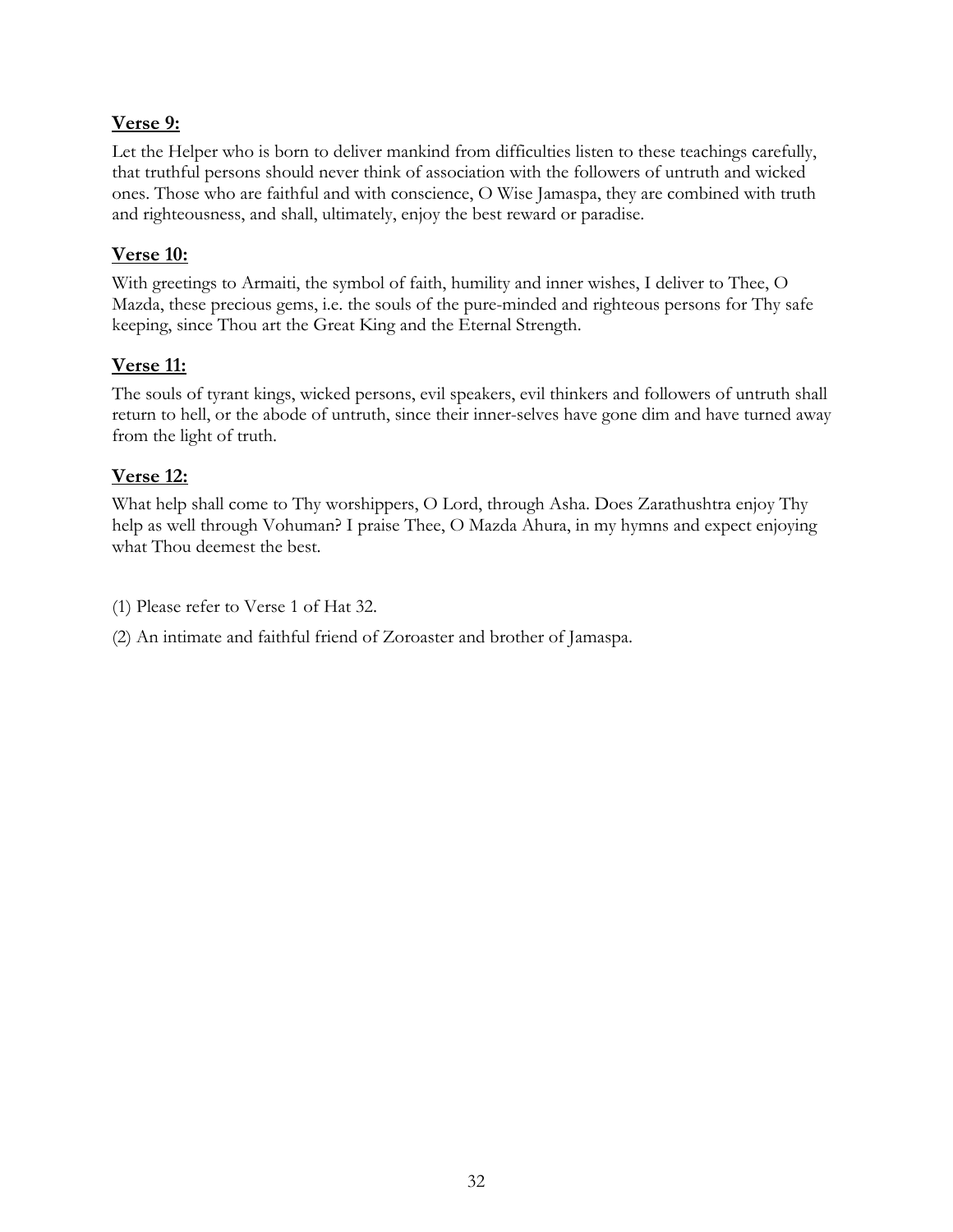# <span id="page-36-0"></span>**Verse 1:**

From whom, would my soul enjoy any help, after my death? Who shall protect me and my friends and followers when in distress? O Lord of life and Wisdom, none but Thine Asha and Vohuman, symbols of Truth and pure thought, would solve my difficulty, when invoked sincerely.

# **Verse 2:**

One who always thinks of his own safety and profit, how can he love the joy-bringing Mother Earth? The righteous man that follows Asha's Law shall dwell in regions radiant with Thy Sun, the abode where wise ones dwell.

# **Verse 3:**

O Mazda, one whose guide in life is the spiritual strength of Khashathra and Vohuman shall surely reach Asha, the Source of Truth. Also, one who helps the progress and uplift of this world dominated by false ones shall receive the blessings of Asha, through the Lord's gifts.

# **Verse 4:**

O Ahura, by chanting praises, I would worship Thee together with Asha, Vohuman and Khashathra as well. I aspirant, will stand upon the path of Truth and catch the nodes which Thy lovers sing from Thy Abode on high.

# **Verse 5:**

O, Lord of Life and Wisdom, and O Asha, pour down blessings upon Thy Singer and Prophet in the shade of help and love, enabling him to guide us upwards to Thy Light and Eternal happiness.

#### **Verse 6:**

O, Great Ahura, Zarathushtra, the lover of Asha, praise Thee loudly and anticipates that the Lord may always grant him eloquence of speech guided by wisdom. May the Creator teach and inspire me with the guiding principles of love through Vohuman.

#### **Verse 7:**

O, the Guardian of freedom and worthy of praise, O Lord of Life and Wisdom, I shall gain entrance to Thy Abode with praise and shall join Thee through Truth and Pure Thought. Do guide me, O my Lord, and held me in my tasks.

#### **Verse 8:**

O, Mazda Ahura, with chance that well up from my inmost heart, and with hands uplifted, I beseech Thee, O Mazda, and wish to approach Thee, as a faithful and humble friend, through truth and purity and wonder working wisdom of Vohuman.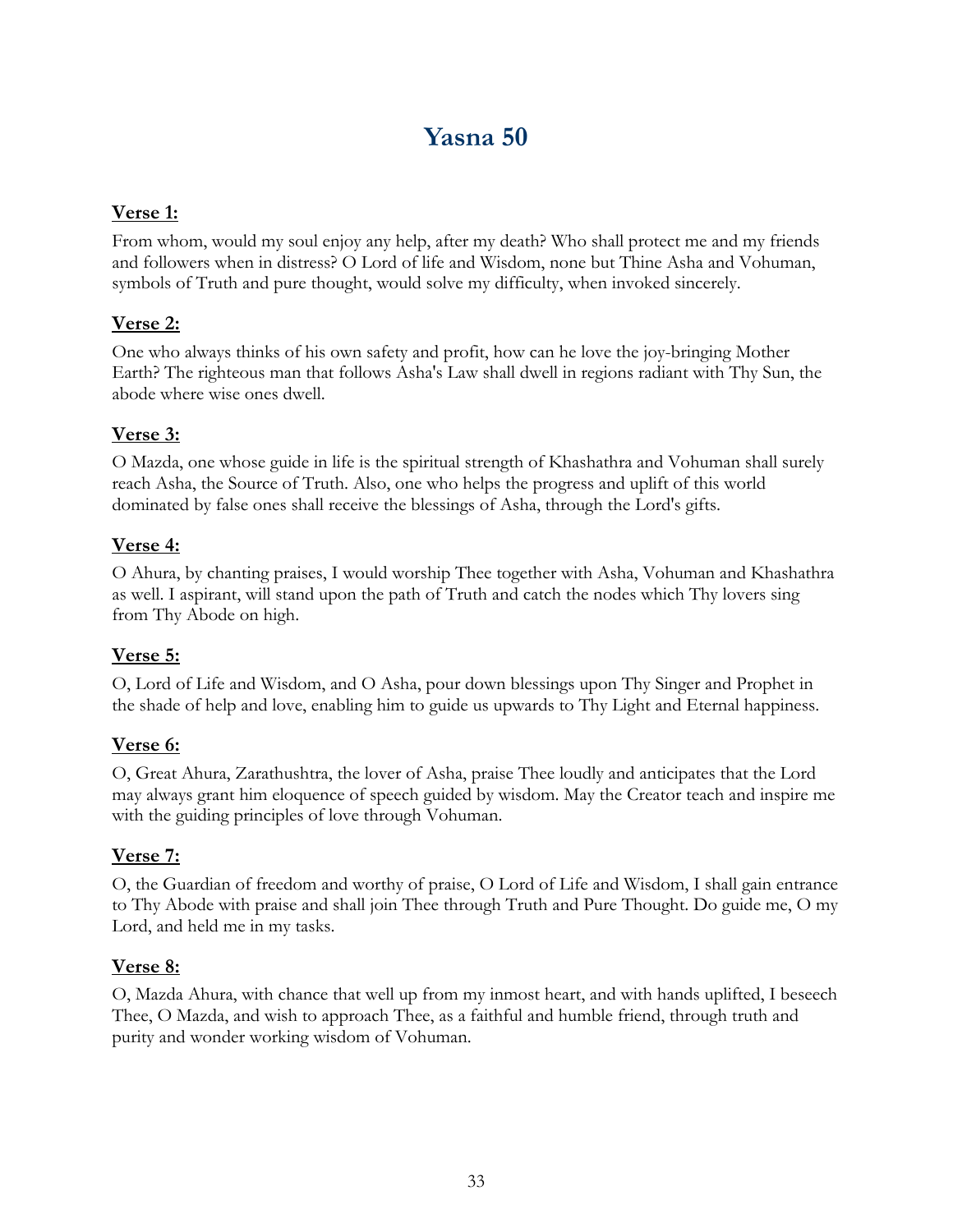# **Verse 9:**

O, Lord of Wisdom and Lord of Truth, I shall return to Thee, chanting these holy hymns by deeds performed through wisdom and pure mind. Being well aware of my destiny I eagerly yearn to attain Thy Wisdom which is ancient and supreme.

# **Verse 10:**

The deeds which I have performed during the days gone by and those that would be performed in future, may they all seem worthy in Thy sight. The shining of the sun and shimmering dawn of the days all reflect Thy Glory in accord with Asha, O Mazda Ahura.

# **Verse 11:**

I would consider myself to be your praiser, O Mazda, and as long as I possess the will and strength I shall tread the path of truth and shall be the praiser of Thee. May the Creator of the world fulfill the best wishes of the righteous people which is progress and reform of the world.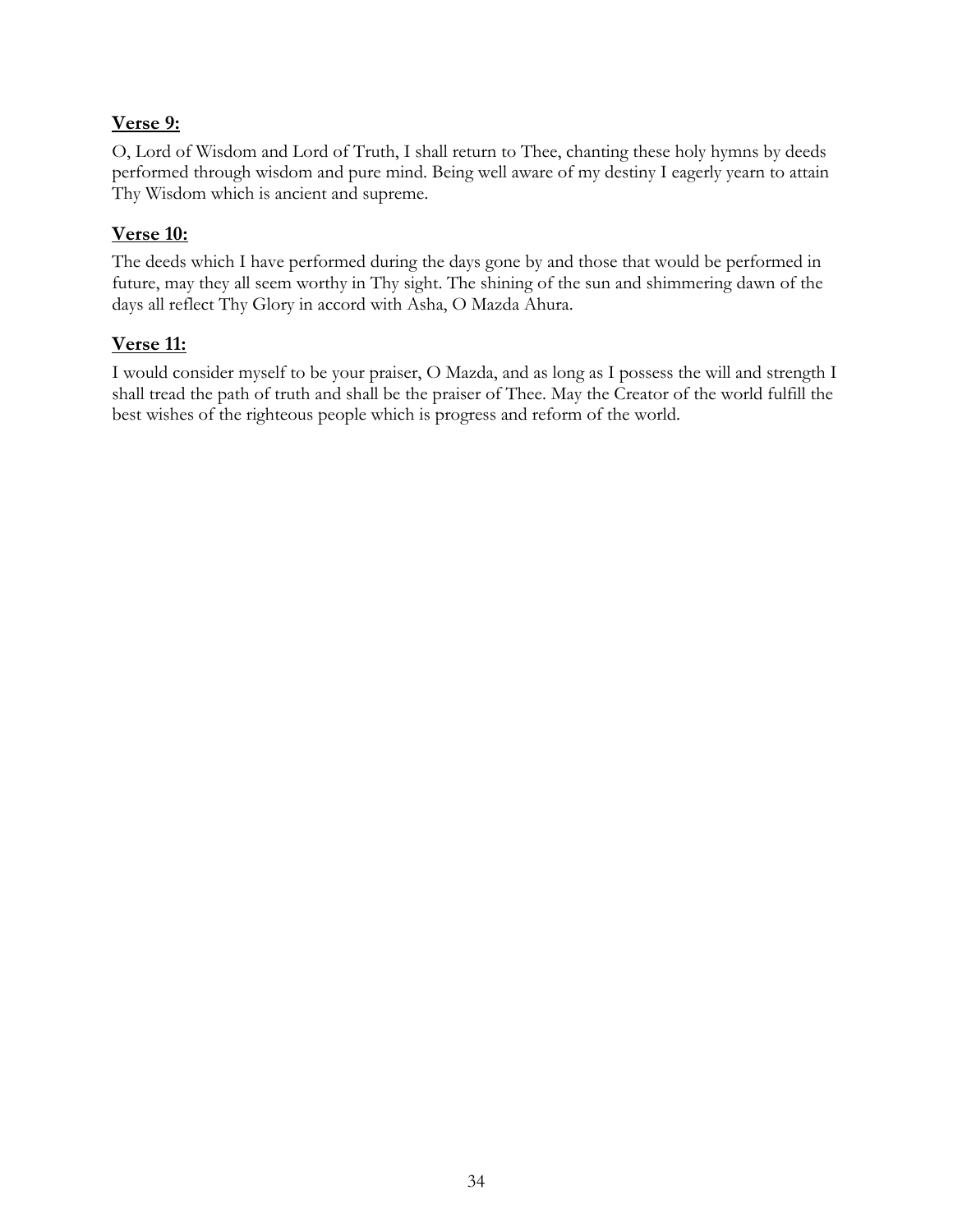# <span id="page-38-0"></span>**Verse 1:**

Khashathra, the strength divine, is the most precious gift which drops like gentle rain upon our earth, urging the inner selves of those who dedicate their lives through Asha for the service of mankind. O Mazda, paradise is gained by good deeds. Therefore, I shall always try to fulfill good actions.

# **Verse 2:**

First of all, O Mazda Ahura, to Thee and Asha, symbols of truth and purity, I dedicate my good deeds and then to Thee, O Armaiti, the symbol of faith and pure love. Teach me the strength of Thy will, O my Lord, and grant salvation which Vohuman brings to Thy faithful worshipper.

#### **Verse 3:**

Listen to the words of those, O Ahura, who with good work, true word and pure thought wish to join Thee. Of those persons to whom Thou hast been the First Teacher, inspiring them, O Mazda.

#### **Verse 4:**

Where doth Thy all embracing Love reside? Whence doth Thy compassion flow upon Thy faithful worshipper? Where shall we find Asha, the Truth. Where shall we find Thy Holy Armaiti, Love and Faith? Where dwelleth Thy most loving Vohuman, and where doth Thy strength of Sovereignty and Lordship, O Mazda, doth emanate?

#### **Verse 5:**

These questions are made by an humble and righteous leader, who wants to acquire a deep and good knowledge and to show the people that path of progress which is in tune with Asha. A leader, who like a just and powerful judge, may teach the truth through wisdom and bring blessings.

#### **Verse 6:**

The Lord of Life and Wisdom shall grant a reward, which would be far better than good, to a person who fulfills His wishes and helps the creation on its upward march. However, the person who does not fulfill His Wishes and does not strive for Mother Earth's progress, shall meet his retribution at the end, on the Day of Resurrection.

#### **Verse 7:**

O, Thou Creator of Our Mother Earth, the Water and the Plants, O Mazda, grant me Eternal Perfection, through Thy most Holy Spirit. Do grant me strength and stability, O my Lord, and reveal to me the Lord's teachings through Vohuman.

#### **Verse 8:**

I shall reveal, O Mazda, to the wise people Thy Heavenly Message, so that they may know what evil fate awaits the liars and wicked persons; and how the followers of truth and beneficent ones would enjoy happiness. That man alone shall enjoy contentment and happiness, who would expound Thy heavenly message to them.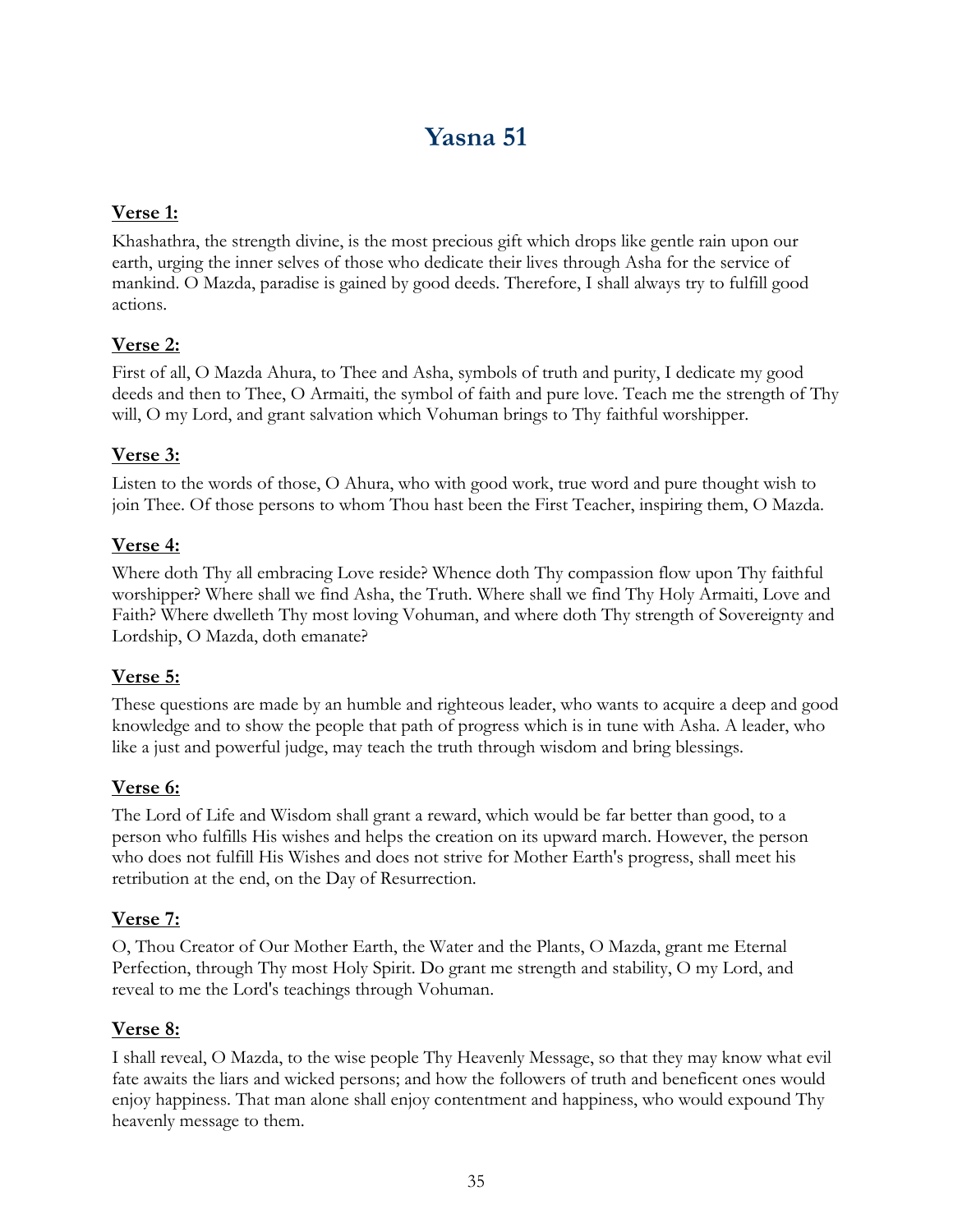# **Verse 9:**

Both parties, O Mazda, i.e. the followers of Truth and false shall be put to test by Thy Blazing Divine Fire and this fiery test shall lay bare the fate of each group, indicating Thy Award. Completes frustration shall be the share of the false ones, but the followers of truth shall reap Thy blessings.

# **Verse 10:**

The man who strives to lead the world astray and away from the path of truth, O Mazda, such a person is offspring of the poor-understanding and realm of the wicked ones. I invoke Asha for myself and my people, and hope he would come towards us with is loveful blessings.

# **Verse 11:**

Who is that faithful friend, O Mazda, who would help Spitama Zarathushtra? He is the one who is enamored of love and is in search of Asha. He is with faith and an adherent of the Assembly of Brotherhood, devoted to Vohuman. He dedicates his life to the progress of the Assembly of Magians (1).

# **Verse 12:**

The dupes of the False Ones, the Kavis, shall never convince Spitama Zarathushtra, during their lives, despite the fact that there are persons who with attempt, perseverance and fervent zeal can reach perfection and salvation.

#### **Verse 13:**

The followers of untruth distort the thoughts of seekers of truth indeed, and make their faith shaky, but over the Judgment-Bridge and on the day of resurrection their souls shall rebuke them openly for their bad deeds and words, and for their deviation from truth.

#### **Verse 14:**

Karapans or False Priests never show regard to Divine Laws and instructions. They try to lead to destruction the world through their false teachings and evil deeds; and ultimately, they themselves shall also go to hell, or the abode of untruth, as a result of their own false teachings.

# **Verse 15:**

The reward which Zoroaster has promised the Magians and all the followers of this religion is Garo-Nemana or the House of Songs and Praise, the Paradise. This abode has been the House on High from Eternity, where Ahura Mazda dwells. This reward which is a divine blessing and can only be attained by pure thought and truth, I promise to you.

#### **Verse 16:**

Kavi Vishtaspa attained the reward through the spiritual strength of the Brotherhood and through the Chants of Love inspired by the Vohuman. The Wisdom, he got through Asha decreed by the Wise and Holy Ahura, the Wisdom which leads us to happiness and salvation.

#### **Verse 17:**

Frashaoshtra Hvogva dedicated his precious Self, the dearest thing, to serve the holy cause of Mazda's Faith. May the Almighty Ahura Mazda grant unto him the yearning of his soul, enabling him to attain Asha and realize the truth.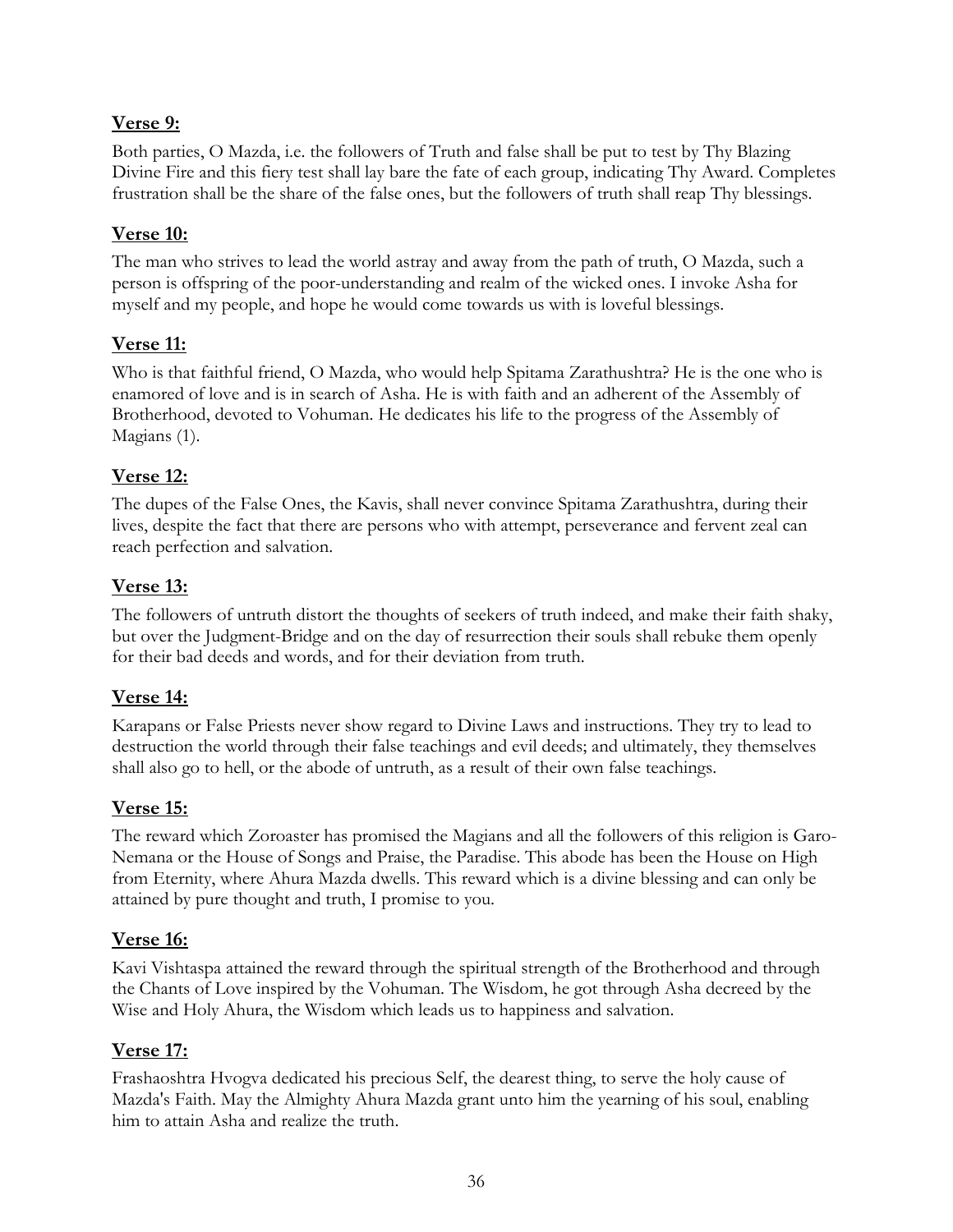# **Verse 18:**

The wise Jamaspa of Hvogva family yearning for the light of truth have chosen for himself the Divine Wisdom through Asha and attained to the spiritual strength through Vohuman. Grant us, O Ahura, those blessings that we may ever cling to Thee, O Mazda.

# **Verse 19:**

Maidyo Mah of the Spitama clan is the man who dedicated his life to the advancement of Mazda's Faith with full understanding. He is the person, who strives to realize the spiritual life in its true sense and to teach the world the Laws of Mazda by his deeds and service to humanity.

#### **Verse 20:**

Of one mind and one will ye all, O Amesha Spentas (2) grant us your good gifts; teach us the Laws of Truth and good thought, so that love and divine faith may grow in our hearts. We worship Thee, O my Lord, with adoration and love, and yearn to attain the Eternal Bliss of Mazda.

# **Verse 21:**

The devotee of Armaiti is ever pure and is thoughts, words, deeds, and inner self promotes the spread of truth. Through Vohuman and control of self, Ahura Mazda shall grant us His blessings (3). O, my Lord, for all these glorious blessings, I do pray to Thee and yearn for the said blessings.

#### **Verse 22:**

Tthat man, who performs all his actions as an act of worship through Asha's Law, is deemed as the best by Mazda Ahura. Those who have been in the past and who are such at present, I shall, with reverence, recall them by name, and shall try to reach their high position by righteous deeds.

(1) Assembly of Magians or Assembly of Brotherhood was formed by persons who had full faith in Zoroaster's teachings and hardly strived for the improvement of the world, under his leadership. Its important members where Vishtaspa, Frashaoshtra, Jamaspa and Maidyo-Mah.

(2) The words of one mind and one will always mean Amesha Spentas and in this Verse also it conveys the same meaning in absence of the word of Amesha Spentas.

(3) Ahura's blessings are peace of mind and conscience; enlightenment of heart, will power, freedom from want of material wealth and enjoyment from contentment and eternal happiness.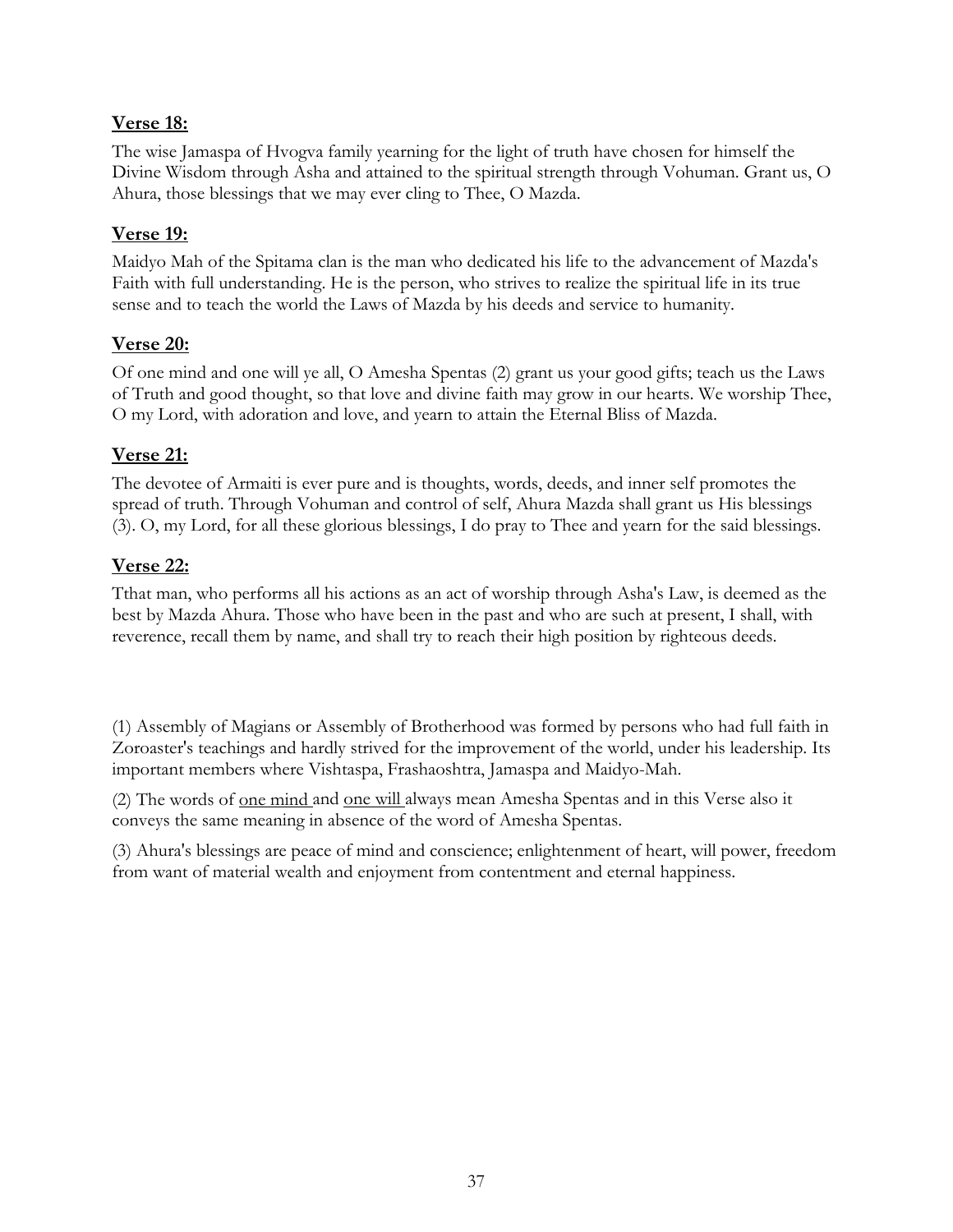# <span id="page-41-0"></span>**Verse 1:**

Every wish of the prophet Zarathushtra Spitama have been fulfilled in the best possible manner and Ahura Mazda, the Lord of Life and Wisdom, has granted him the best blessings, i.e. a happy, prosperous and holy life through all Eternity. Even those who have opposed him have learnt to pay him reverence and follow the good religion in every word and action.

# **Verse 2:**

So, let all strive with thought, word and deed to satisfy Mazda. Let each one choose to perform good deeds as his worship. Kavi Vishtaspa, the faithful devotee of Zoroaster together with Maidyo-Mah and Frashaoshtra are treading the path of Truth and have chosen the Faith inspired and revealed by the Saoshyant (1), or the Savior of Mankind, taught by Ahura.

#### **Verse 3:**

O, Pouro-Chista (2) of Spitama's House and of Haichatspa's Family; O, the youngest offspring of Zoroaster; Mazda Ahura has bestowed upon you as husband and Lord, the person who has deep attachment to Vohuman and Truth. Therefore, consult with your inner self and wisdom, and act through Armaiti, i.e. pure love and intuition.

# **Verse 4:**

I shall love the person who has been appointed as the Father and Master of Relatives and Tokhshagaran, and shall accept him as my husband. May I be a righteous, noble and deserving wife, and may I enjoy a life enriched by Vohuman. May Mazda Ahura grant me the blessings of enjoying the wise teachings of the good faith for all the ages.

#### **Verse 5:**

These words I speak to you, maidens, and newly wed husbands, and hope you will bear them in your minds carefully. Understand them deep within your souls and live always full of love with pure mind. Try to surpass each other in truth and righteousness. Thus each one of you shall, indeed, reap the reward of joy and happiness.

#### **Verse 6:**

Hear and give heed to these truths, O, men and women. Strive to avoid the lures of this material life and stop the progress of untruth and deceit. Tear away your attachment with untruth and know that the happiness achieved by untruth and woeful end of others shall bring forth nothing else, but pain and woe. Wicked persons and despisers of truth, who look forward to the destruction of righteous people, actually pervert their spiritual lives and prevent the peace of their inner souls.

#### **Verse 7:**

When you come within our Brotherhood, and as long as love and faithfulness exists in the hearts of you two young pairs (wife and husband), whether you strive for this live or the next, you shall reap the best rewards. However, should you leave this Brotherhood and be deluded by the spirit of untruth, then grief and woe shall be your final words.